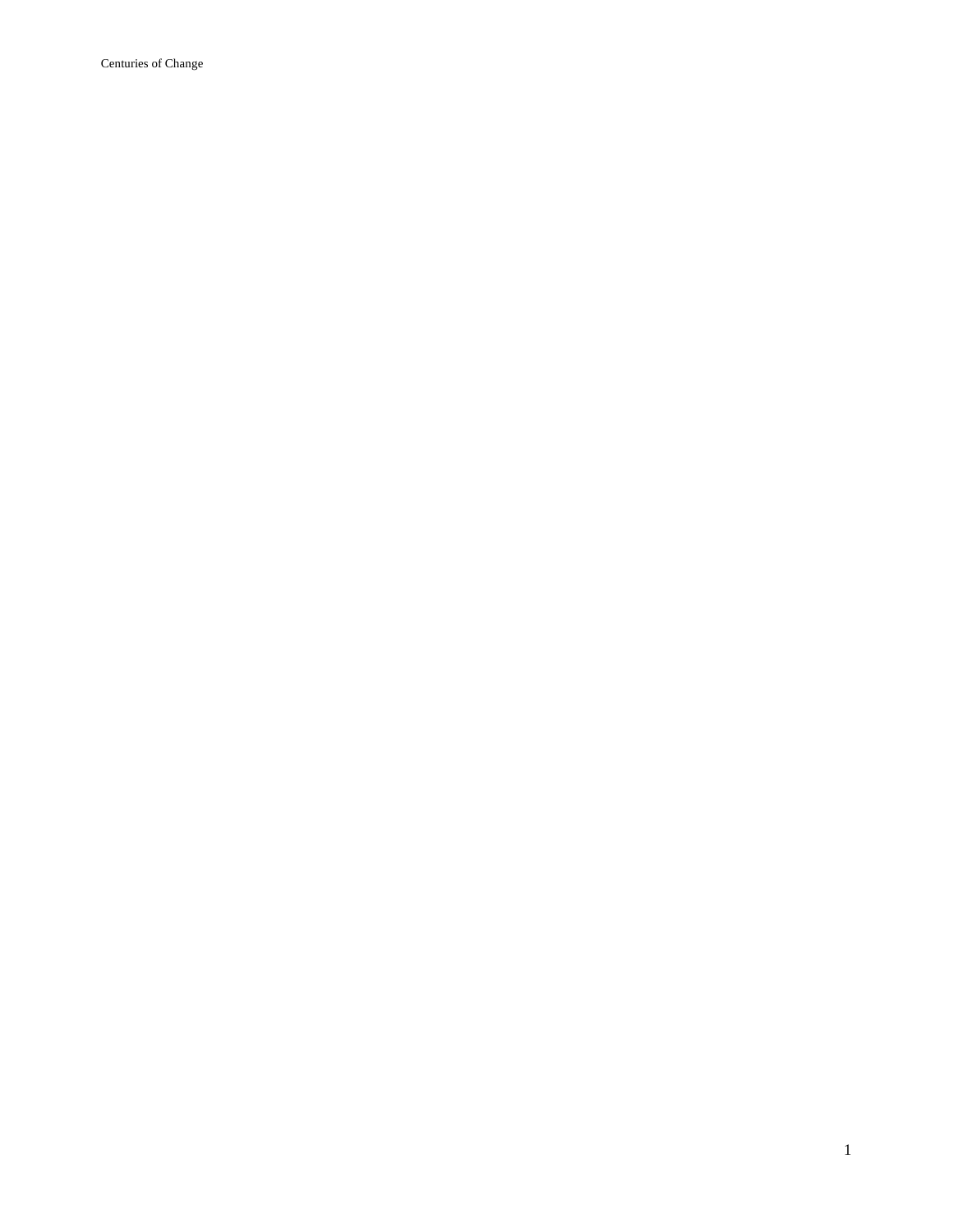# **Contents**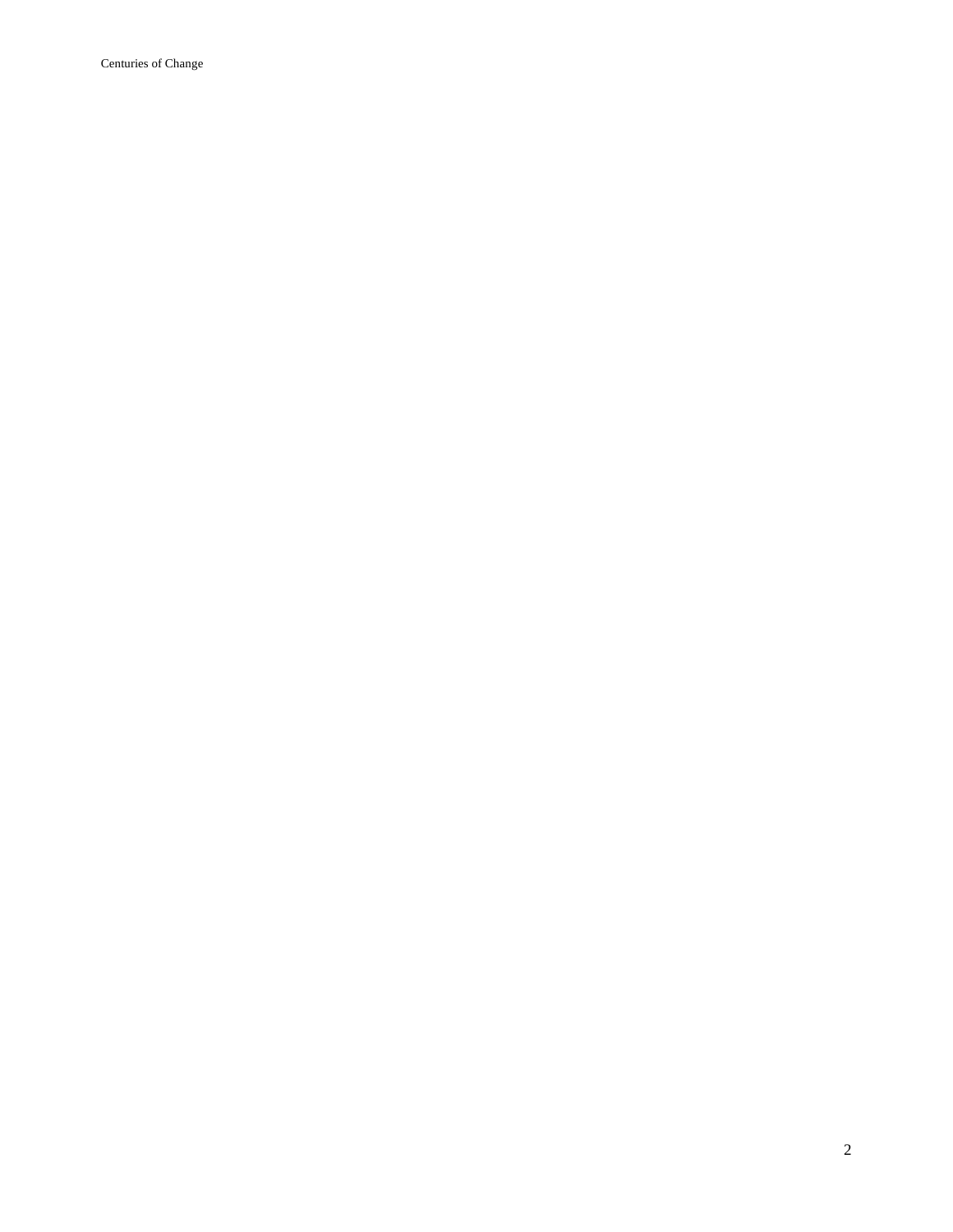#### Preface

<span id="page-4-0"></span>This workbook is intended to help students better understand God's plan for His people as they work and worship together. It is not in any way intended to be a Church of Christ Creed. I have diligently sought to avoid denominationalizing the Lord's church and while I may not have completely succeeded in that, I would urge all to make that their goal. Please make the Scriptures your authority.

Some students will find the many historical references unnecessary and they may be correct, but I feel that one can more properly appreciate where he is and where others are spiritually by looking back at some of the forces that have helped shape the religious landscape of our time. Having said that, I want to reiterate that history is not our authority. This workbook is not intended to be a glorification or defense of the Restoration Movement or any other "movement;" but is an attempt to help people better understand God's plan. I hope you will profit from the historical setting in which the issues have been placed, but never forget that the Scriptures are the standard (2 Timothy 3:16, 17). Further, by giving emphasis to the Restoration Movement that took place in United States in the  $19<sup>th</sup>$  century I do not mean to imply that similar things were not taught and practiced elsewhere, but the American Restoration Movement is well documented in both its early growth and its later divisions. Because similar efforts in other parts of the world are not as easy to follow, I have chosen to use the events that took place in America for this study, but do not lose sight of the objective; viz. understanding God's will and some of the ways men have departed from it.

The material is divided into thirteen lessons and can be covered in one quarter, but there is enough material to further divide the lessons and spend twenty-six lessons going through the material. As you go through the lessons you will notice that an asterisk (\*) is used in some lessons, but not in others. When a lesson consisted primarily of questions I did not use an asterisk, but when the lessons were more notes than questions, I tried to use the asterisk to help students better locate the places where they were expected to answer a question.

At the end of the study guide you will find a list of some sources I have used in my studies, but it is an incomplete list. I could not begin to list all the articles, tracts, sermons, personal studies, etc. that have helped shape my thinking (and I hope that means they have helped me understand the Scriptures better) on the various issues dealt with in this material. I thought about listing some of the men that had been especially helpful to me, but there have been so many and I would not want to overlook any of them, so I am omitting their names, but acknowledging my indebtedness to them. While the organization of the material is mine, I take no credit for originality. This little workbook is the result of my studies of history and God's word and in those studies I have received more assistance than I could ever properly acknowledge.

Please use this material to the glory of God and if you find errors in it, please let me know.

John R. Gibson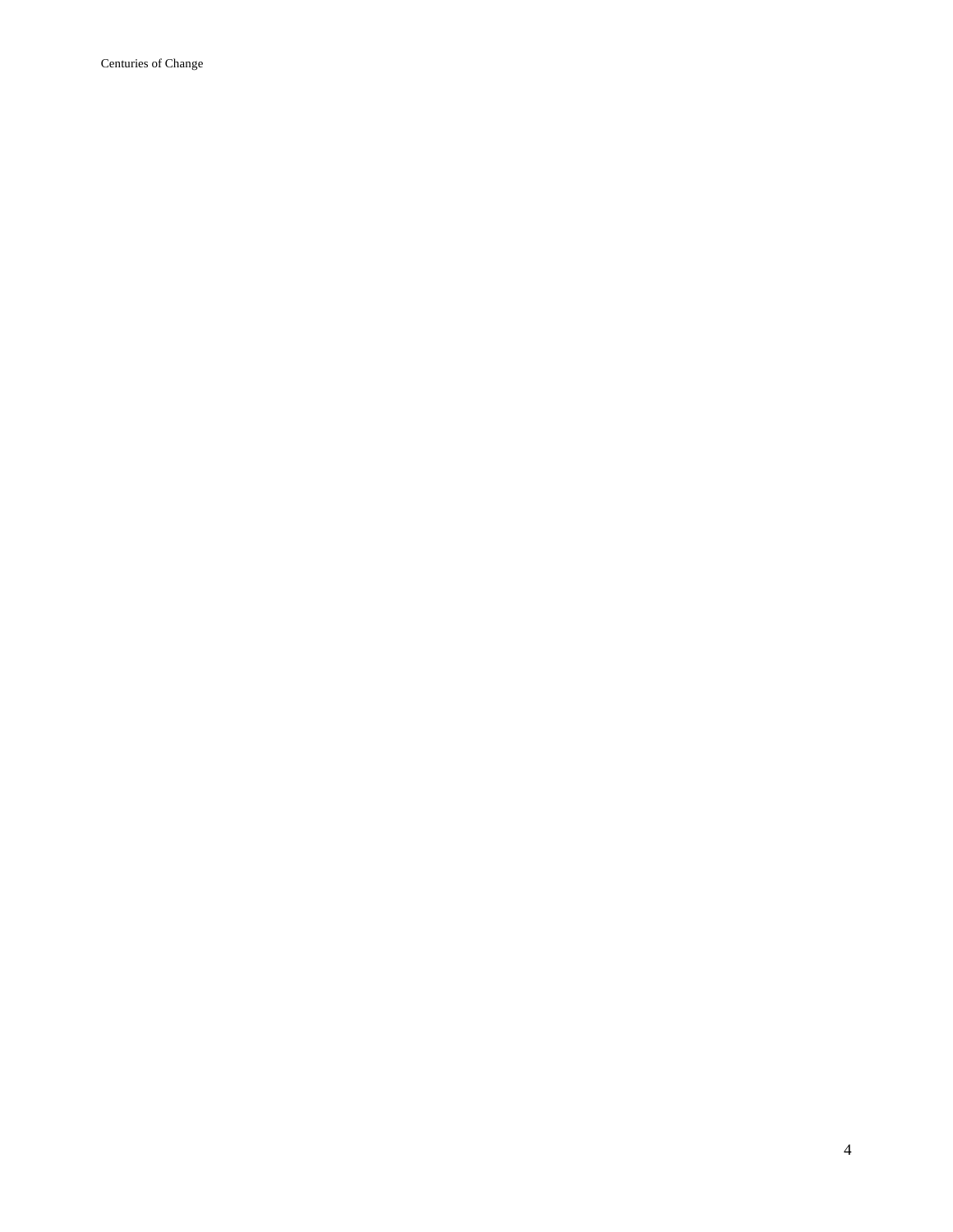# Lesson 1: Learning from Old Testament Departures

<span id="page-6-0"></span>Note: This first lesson is intended to help us understand some of the reasons people depart from or make changes in God's plan. The verses listed are the minimum reading required to understand and answer the questions, but you will gain a far greater understanding of the material if you read the full story of each departure from God's word.

- 1. The Tower of Babel. Genesis 11:1-9
	- a. Why did the descendants of Noah begin to build the city and tower of Babel?
	- b. How did God put an end to their building project?
- 2. What prompted the complaints of Israel in Exodus 16:1-3 and Numbers 11:1-6?
- 3. The golden calf. Exodus 32:1-10, 17-19, 25 a. Why did the Israelites ask Aaron to make gods (or a god) for them?
	- b. What kind of worship did the Israelites offer before the golden calf?
- 4. Why did the Israelites refuse to enter the land of Canaan? Numbers 13:1-3, 26-33; 14:1-10 a. Why was the Israelites' fear of the giants inexcusable?
- 5. The sin at Acacia Grove. Numbers 25:1-3, 9; 31:14-16 a. How did the Moabites and Midianites, at the counsel of Balaam, entice Israel to sin?
	- b. How many Israelites died as a result of this sin?
- 6. The period of the Judges. Judges 2:7-10; 3:5-7; 17:6; 21:25 a. List three factors that contributed to the widespread wickedness in the time of the Judges.
- 7. Why did the people reject the reign of God and demand a king? 1 Samuel 8:1-7, 19-22
- 8. The transporting of the ark. 2 Samuel 6:1-15; 1 Chronicles 13:1-8; 15:11-15
	- a. Who was said to be in agreement with David when he sought to move the ark?
	- b. Did David and the Israelites use a cart to move the ark because the ark was unimportant to them?
	- c. To what did David attribute their failure in 1 Chron. 15?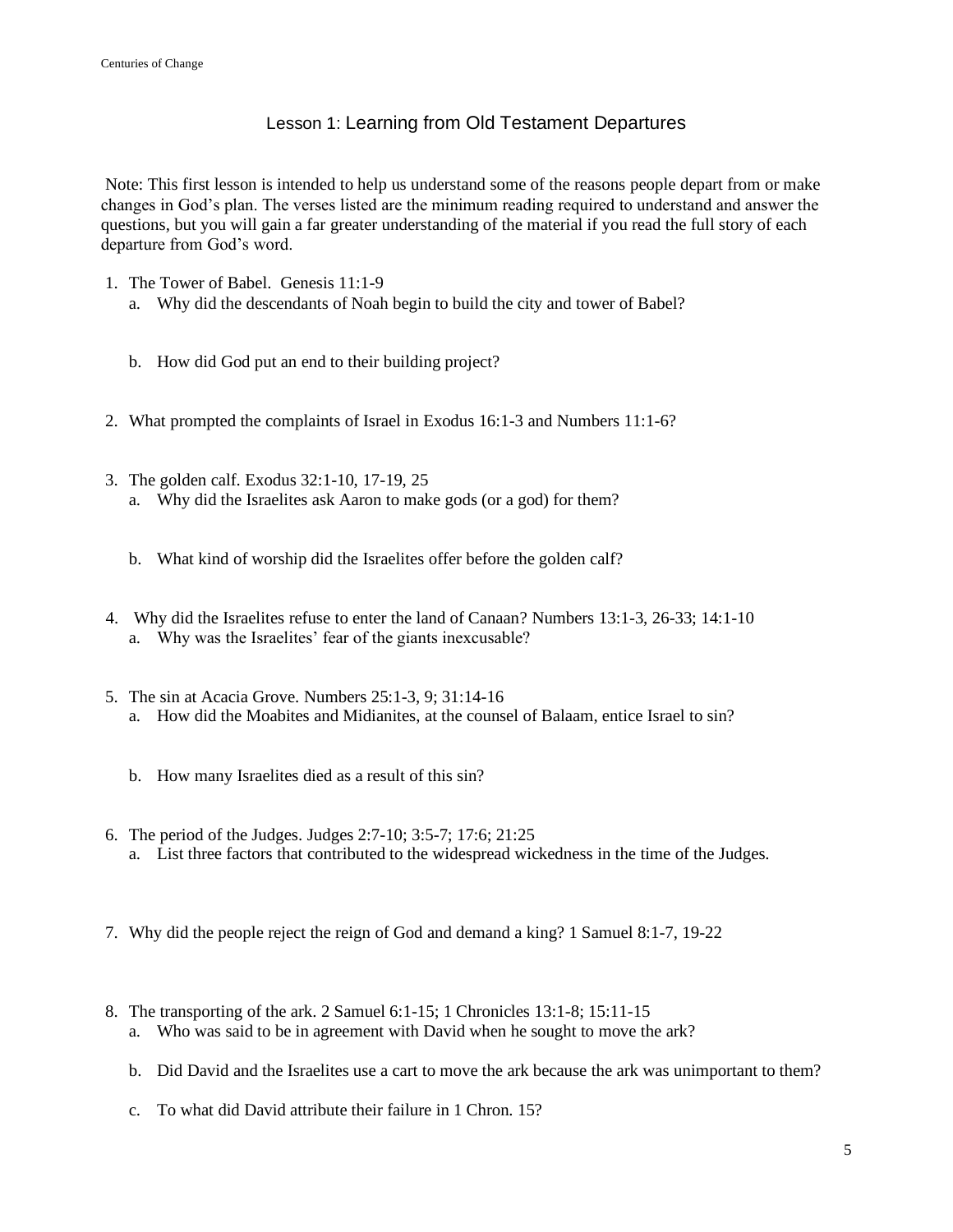- 9. What caused the heart of Solomon to be turned after other gods? 1 Kings 11:1-8
- 10. The golden calves at Dan and Bethel. 1 Kings 11:28-38; 12:26-33 a. Why did Jeroboam decide to build the golden calves?
	- b. How did he convince the people to accept these sinful images?
- 11. Uzziah. 2 Chronicles 26:1-5, 15-21
	- a. Uzziah was made to prosper as long as he did what?
	- b. What led Uzziah to seek to enter the temple and burn incense?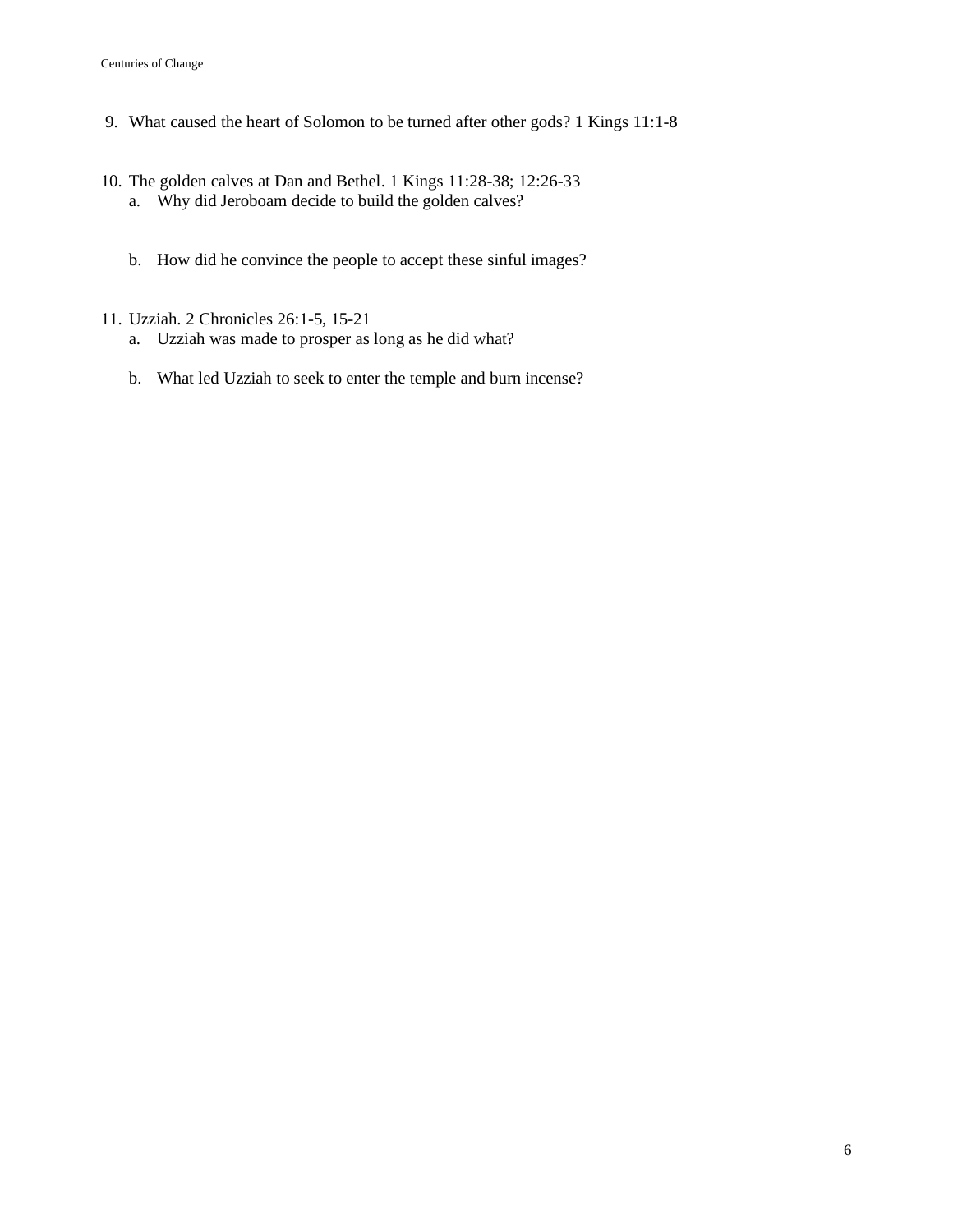Lesson 2: Prophecy and Establishment; New Testament Warnings

# <span id="page-8-0"></span>I. THE CHURCH IN PROPHECY. Eph. 3:8-11; Acts 3:24

- A. The Promises to Abraham. Gen. 12:1-7; 22:15-18
	- 1. The three main elements of the promises:
		- a. Make his descendants a great \_\_\_\_\_\_\_\_\_\_\_\_\_. 12:2
		- b. Give those descendants the land of \_\_\_\_\_\_\_\_\_\_\_\_. 12:5-7
		- c. Bless all \_\_\_\_\_\_\_\_\_\_\_ of the earth through the \_\_\_\_\_\_\_\_\_\_\_ of Abraham. 22:18
	- 2. Which part of the promise is quoted in Gal. 3 in reference to those saved by faith in Christ? (Those who were saved in Christ made up the churches of Galatia. Gal. 1:2.)
- B. The Mountain of the Lord's House. Isa. 2:1-4; Micah 4:1-5
	- 1. When would the mountain of the Lord's house be exalted?
	- 2. Who would be "attracted" to the mountain of the Lord?
	- 3. "He shall teach us His \_\_\_\_\_\_\_\_\_, and we shall walk in His \_\_\_\_\_\_\_\_\_\_\_\_."
	- 4. Those in God's house would beat their into into a line into a line of their
		- \_\_\_\_\_\_\_\_\_\_\_\_\_\_\_ into \_\_\_\_\_\_\_\_\_\_\_\_ \_\_\_\_\_\_\_\_\_\_\_\_\_\_.

## C. Daniel 2:31-45.

- 1. How many kingdoms were represented by the image Nebuchadnezzar saw?
- 2. God would set up His indestructible kingdom in the \_\_\_\_\_\_\_\_ of these \_\_\_\_\_\_\_\_\_\_.
- D. The Time Was Fulfilled.
	- 1. Both John and Jesus proclaimed that the kingdom of heaven was at \_\_\_\_\_\_\_\_\_\_. Matt. 3:2; 4:17
	- 2. Mark includes the words, "The \_\_\_\_\_\_\_\_\_\_\_\_\_\_\_\_\_ is fulfilled." Mark 1:14, 15
	- 3. Some who lived in the first century were promised that they would not die until they had seen
		- the \_\_\_\_\_\_\_\_\_\_\_\_\_\_\_\_\_\_\_\_\_\_\_ present (come) with \_\_\_\_\_\_\_\_\_\_\_\_\_\_\_\_\_\_\_\_. Mark 9:1

## II. THE KINGDOM WAS ESTABLISHED.

- A. Christ Is King at This Time.
	- 1. Jesus came into the world to be King. Luke 1:26-33
	- 2. Following the resurrection He became King. Acts 2:29-36; Eph. 1:18-23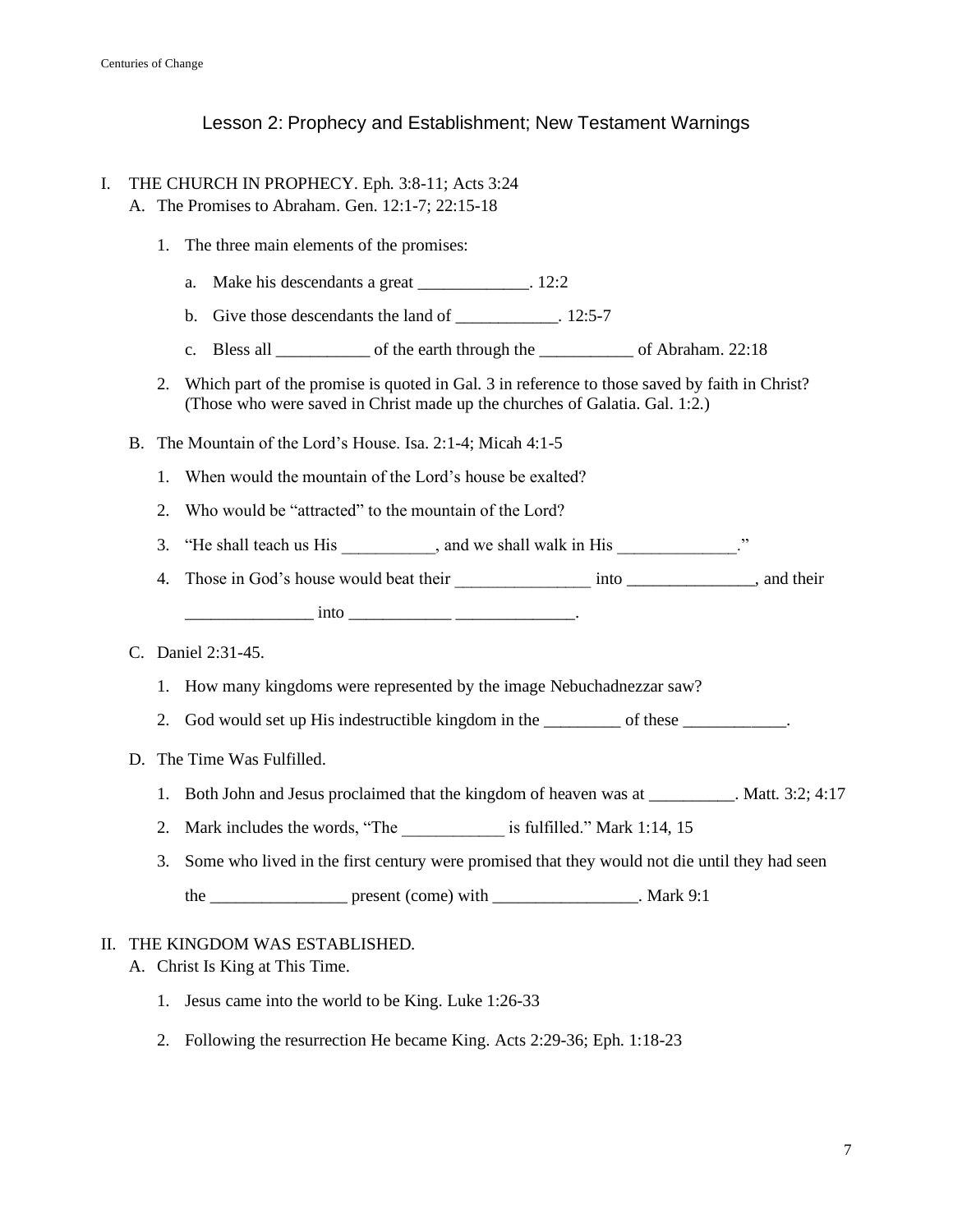- B. Those in the Church Are in the Kingdom.
	- 1. While the words church and kingdom are not always interchangeable, they are closely related. Matt. 16:18, 19
	- 2. The Colossians were delivered from the power of \_\_\_\_\_\_\_\_\_\_\_\_\_\_\_\_ and conveyed into the

\_\_\_\_\_\_\_\_\_\_\_\_\_\_ of the Son. Col. 1:12-14

3. The prophecies concerning Zion are fulfilled in those who make up the church of the

\_\_\_\_\_\_\_\_\_\_\_\_\_\_\_\_\_. Heb. 12:18-29

#### III. THE CITIZENS OF THE KINGDOM.

- A. Subject to the King.
	- 1. Before Pilate, Jesus said...
		- a. His kingdom was not of this \_\_\_\_\_\_\_\_\_\_\_\_\_\_\_\_. John 18:33-38
		- b. Everyone who was of the \_\_\_\_\_\_\_\_\_\_\_\_\_\_ would hear His voice.
	- 2. Eph. 5:23-33 describes Christ as \_\_\_\_\_\_\_\_\_\_\_\_\_\_ of the church and the church as

to Christ.

3. The citizens of the kingdom, members of Christ's universal church, are first and foremost obligated directly to the King and Head. His called out people must be obedient to Him.

#### B. Form Local Churches.

- 1. The word church is used of the one universal body of Christians in Matt. 16:18 and Eph. 5, but it is also used to describe saints in one location working together as a unit. Rev. 1:11; Rom. 16:16
- 2. It is in these local groups that...
	- a. The Lord's Supper is eaten. Acts 20:7; 1 Cor. 11:17-34
	- b. Discipline is practiced. 1 Cor. 5
	- c. Collective worship is practiced. Heb. 10:24, 25
- C. Nondenominational.
	- 1. All the local churches were expected to follow the one faith. Eph. 4:4-6; Acts 16:5
	- 2. The churches were not bound together in a denominational structure or hierarchy.
	- 3. Each church had its own \_\_\_\_\_\_\_\_\_\_\_\_\_\_\_\_ to oversee it. Acts 14:23; Titus 1:5

#### IV. WARNINGS WERE SOUNDED.

\_\_\_\_\_\_\_\_\_\_\_\_\_\_.

- 1. Paul warned that the man of \_\_\_\_\_\_\_\_\_\_\_\_\_\_ would appear. 2 Thes. 2:3-12
	- a. He would deceive those who did not have a love of the state in that pleasure in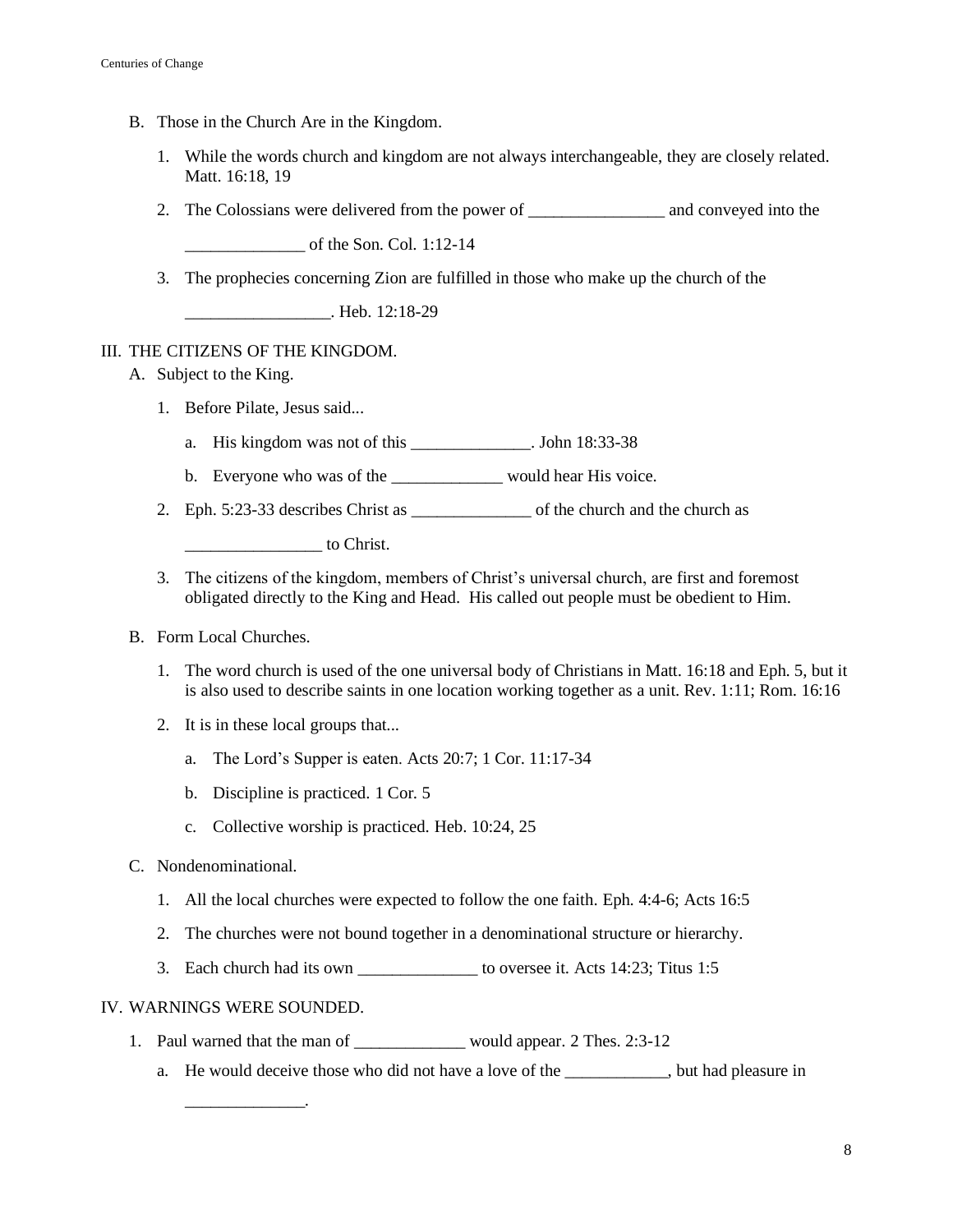- 2. The Ephesian elders were exhorted to take heed to themselves and all the \_\_\_\_\_\_\_\_\_\_\_\_ because savage \_\_\_\_\_\_\_\_\_\_ would come in among them, and even from \_\_\_\_\_\_\_\_\_\_\_\_ \_\_\_\_\_\_\_\_\_\_\_\_\_\_ men would speak perverse things. Acts 20:17-38
- 3. The Spirit warned that some would depart from the \_\_\_\_\_\_\_\_\_\_\_\_\_\_\_, forbid \_\_\_\_\_\_\_\_\_\_\_\_\_\_, and demand that men abstain from \_\_\_\_\_\_\_\_\_\_\_\_\_. 1 Tim. 4:1-5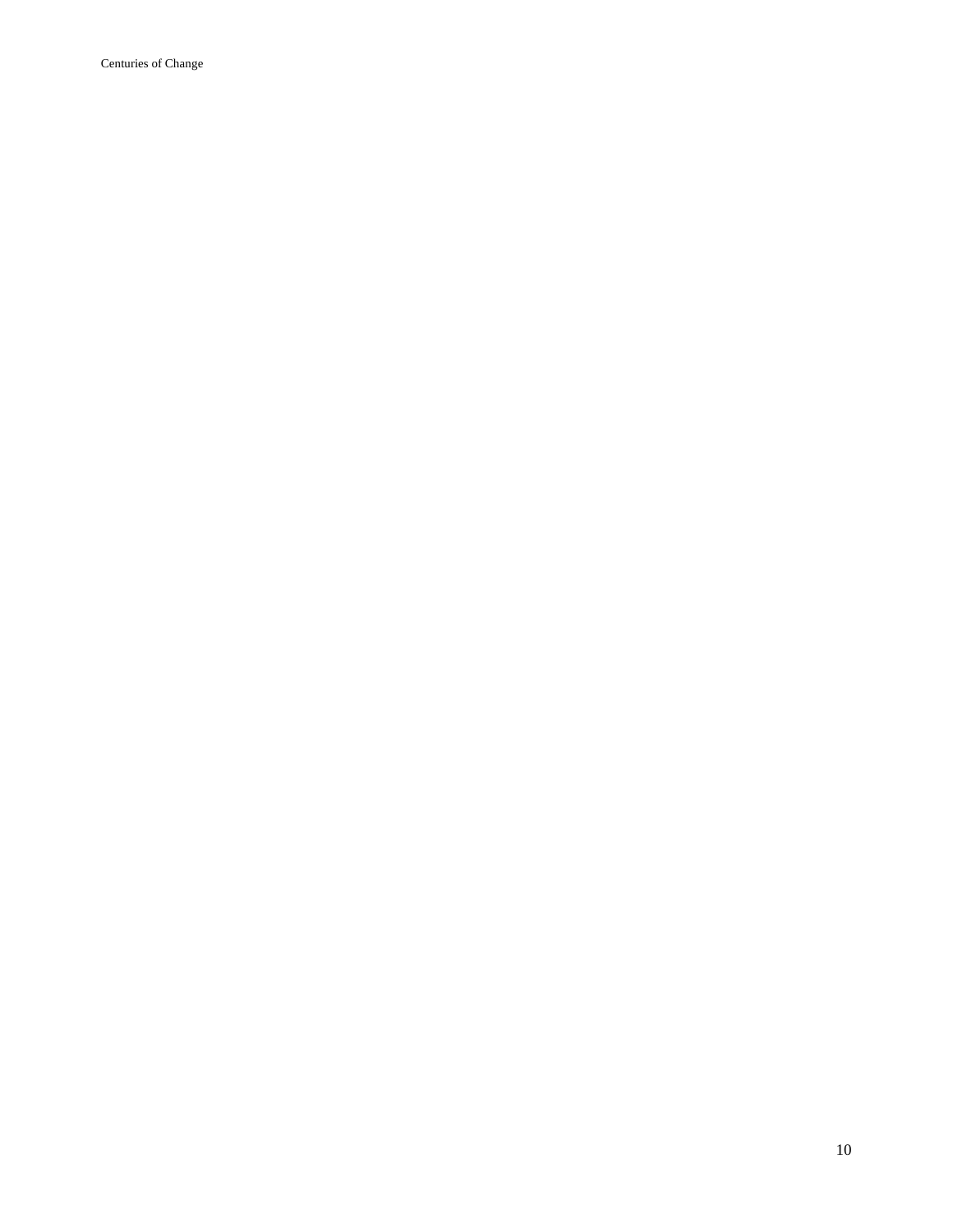# Lesson 3: Organizational Changes; Loss of the Priesthood

#### I. CHANGES IN ORGANIZATION.

- A. New Testament "Offices."
	- 1. Elders were appointed in every church. Acts 14:23; Titus 1:5
		- a. Greek for elder was *presbuteros* (cf. presbyter).
	- 2. Elders were also called bishops. Titus 1:5-7
		- a. The Greek word for bishop was *episkopos* and was also translated overseer.
		- b. \*While in Miletus, Paul sent for the  $\qquad \qquad$  of the church (Acts 20:17). These men were reminded that the Holy Spirit had made them \_\_\_\_\_\_\_\_\_\_\_\_\_\_, with a responsibility to the church. Acts 20:28
	- 3. While the term pastor is frequently used today, it occurs only one time in the New Testament (Ephesians 4:11). Who are the pastors of Eph. 4:11?
		- a. The Greek word used here is *poimēn* and occurs about 17 other times in the New Testament and is translated shepherd in those passages.
		- b. If the word pastor is the equivalent of shepherd, we can learn who the pastors were by determining who was to do the work of a shepherd.
		- c. Who was to take heed to the flock and shepherd the church (the Greek *poimainō* is translated *feed* in the KJV)? Acts 20:28
		- d. \*Who was to shepherd or feed the flock in 1 Peter 5:1-4?
	- 4. Summary:
		- a. New Testament churches were overseen or shepherded by older men who met certain qualifications. 1 Timothy 3:1-7; Titus 1:5-9
		- b. Elders, presbyters, bishops, overseers, pastors, and shepherds were used of the same men to describe different aspects of their work and/or qualifications.
- B. Autonomy of Local Churches.
	- 1. \*Define the word autonomy.
	- 2. The New Testament teaches that all churches were "equals."
		- a. All had the same form of "government." Acts 14:23; Titus 1:5
		- b. No church was ever said to be over another or subject to another.
		- c. Even in cooperation, they maintained an independence of function. Acts 11:27-30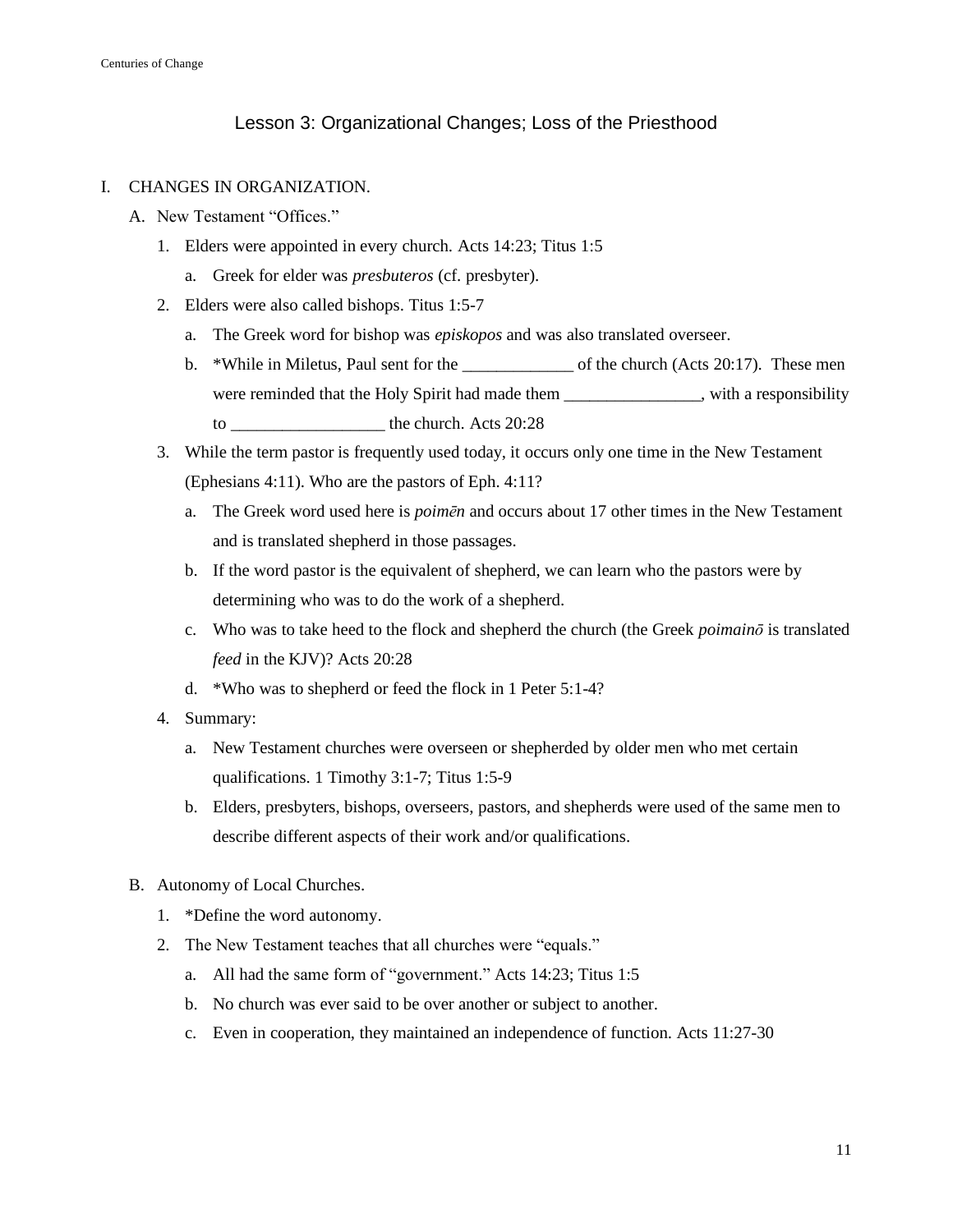- C. Elevation of Bishops.
	- 1. One of the first changes to God's organization came when some began to elevate one of the elders over the others and reserve the name bishop for the "head elder."
	- 2. In the 2nd century some began to distinguish between bishops and elders.
		- a. Ca. AD 112 Ignatius argued for a single bishop over the church and its elders.
		- b. "There is no trace in the New Testament of government by a single bishop; the position of James at Jerusalem (Acts xv. 13, xxi. 18, Gal. ii. 9) was quite exceptional, and the result of his personal relationship to Christ; but influence is a different thing from office. Among the Apostolic Fathers, Ignatius is the only one who insists on monarchial episcopacy [one bishop/elder ruling—JRG], and even he never states that this is of divine institution—an argument which would have been decisive, if it had been available for him to use. Jerome [born ca. AD 342-347 and died 420—JRG], commenting on Titus i. 5, remarks that the supremacy of a single bishop arose 'by custom rather than by the Lord's actual appointment,' as a means of preventing schisms in the Church." *New Bible Dictionary*, p. 158
	- 3. Bishops in larger churches gradually began to exercise influence over smaller churches.
		- a. The bishops came to exercise territorial influence over their diocese.
		- b. By AD 251 Cyprian taught that bishops were the successors to the apostles.
			- 1) \*What was the mission of the apostles? Jn. 14:26; 16:12, 13; Eph. 3:3-5; Mk. 16:15-20; Heb. 2:3, 4
			- 2) Could third-century bishops have been witnesses of the resurrection? Acts 1:2, 8, 22
- D. Centralization of Power.
	- 1. At some point the bishops of Jerusalem, Rome, Constantinople, Antioch and Alexandria were recognized as the five "*patriarchs*".
	- 2. Ca. AD 600 the Roman bishop Boniface III laid claim to the title of Universal Bishop.
	- 3. How did the title of Universal Bishop come to reside at Rome?
		- a. Might note that the title of Universal Bishop never won universal acceptance among Christians.
		- b. Around AD 306 Constantine came to power in Rome, was a friend to Christians (he was baptized shortly before his death), and used his influence to form strong ties between the church and the state. With the government now backing the church, it is not surprising that the church at Rome increased in power and influence.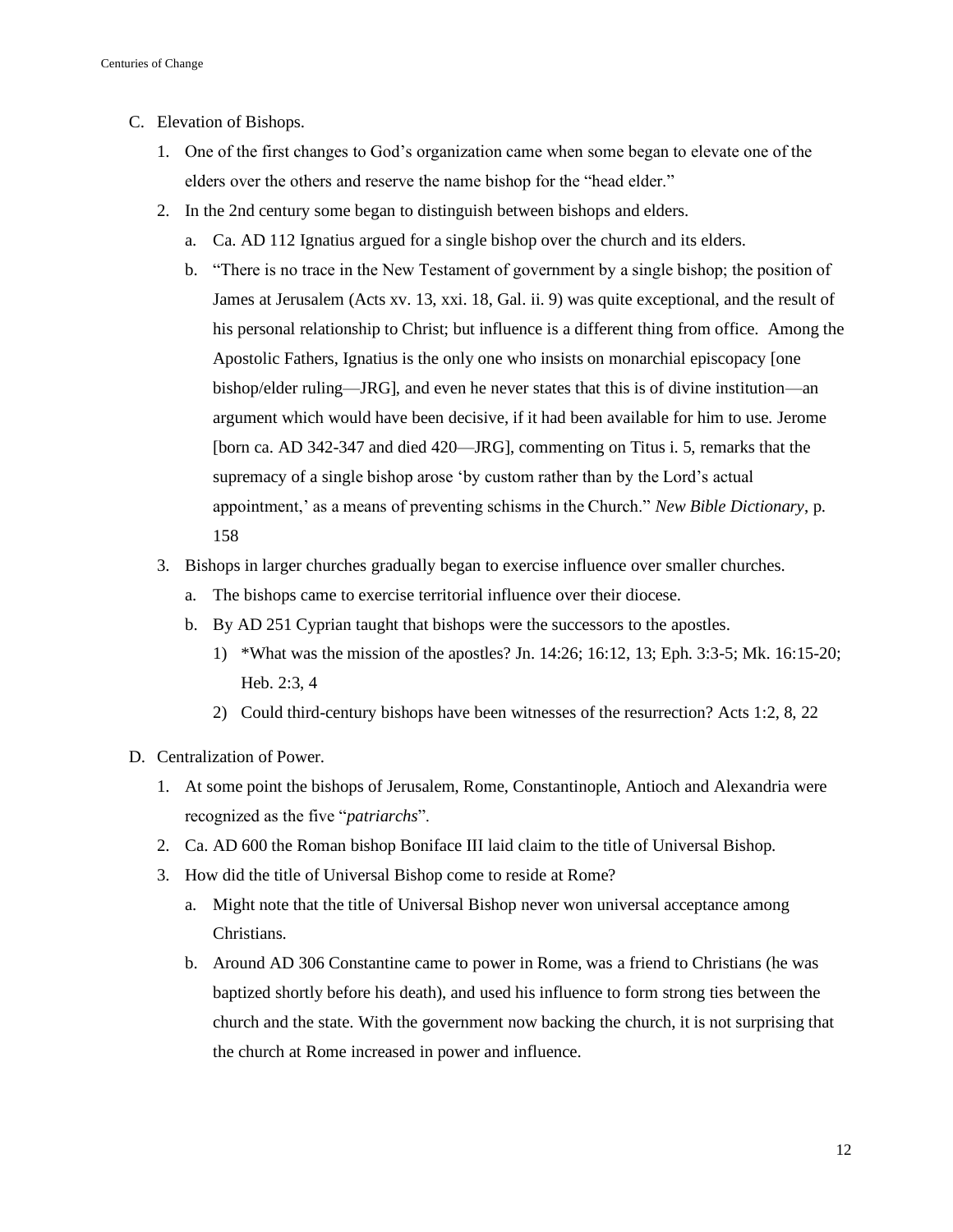#### II. LOSS OF THE PRIESTHOOD.

- A. The New Testament Priesthood of Believers.
	- 1. \*Christians are described as a \_\_\_\_\_\_\_\_\_\_\_\_\_\_ and\_\_\_\_\_\_\_\_\_\_\_\_\_\_ priesthood. 1 Pet. 2:5, 9
	- 2. \*1 Timothy 2:5 describes Jesus as the one \_\_\_\_\_\_\_\_\_\_\_\_\_\_\_\_\_\_\_ between God and men.
	- 3. \*Who enables us to approach the throne of grace? Heb. 4:14-16
	- 4. \*Christ was offered to bear the of many. Heb. 9:27, 28
	- 5. \*How much authority is Jesus said to possess? Matt. 28:18-20
- B. Sacerdotalism and the Clergy.
	- 1. As Roman Catholicism evolved priests replaced the elders and the priests, bishops, etc. came to be called the *clergy*.
		- a. "A group ordained to perform pastoral or sacerdotal functions in a Christian church." *Merriam Webster Collegiate Dictionary*
		- b. Sacerdotalism: "religious belief emphasizing the powers of priests as essential mediators between God and man." *Merriam Webster Collegiate Dictionary*
		- c. "Laity" is derived from Greek and Latin words meaning people. Anyone not a priest or clergyman is considered a lay person, i.e. just one of the people.
	- 2. Because Roman Catholicism is always evolving, their most current statements might not endorse all of the following, but these were all Church-approved in the past and would not vary much if at all from current teachings.
	- 3. Only the clergy is to baptize, give communion, receive confessions, etc.
		- a. It is "gravely illicit for a lay person to baptize when no danger of death exists." *Catholic Dictionary*
		- b. "The chief supernatural powers of the priest are: to change bread and wine into the body and blood of Christ in the Holy Sacrifice of the Mass, and to forgive the sins in the sacrament of Penance." *Baltimore Catechism*
	- 4. Great honors given to the clergy.
		- a. The priest is "the representative of Christ Himself....In showing reverence and honor to the priest one shows reverence and honor to Christ Himself, for the priest in a very true sense is 'another Christ.'" *Baltimore Catechism*
		- b. The following titles are given. Priests: "Father;" Archbishops and Bishops: "Most Reverend and Your Excellency;" Cardinals: "Your Eminence;" Pope: "Your Holiness."
		- c. What did Jesus warn against in Matt. 23:6-12?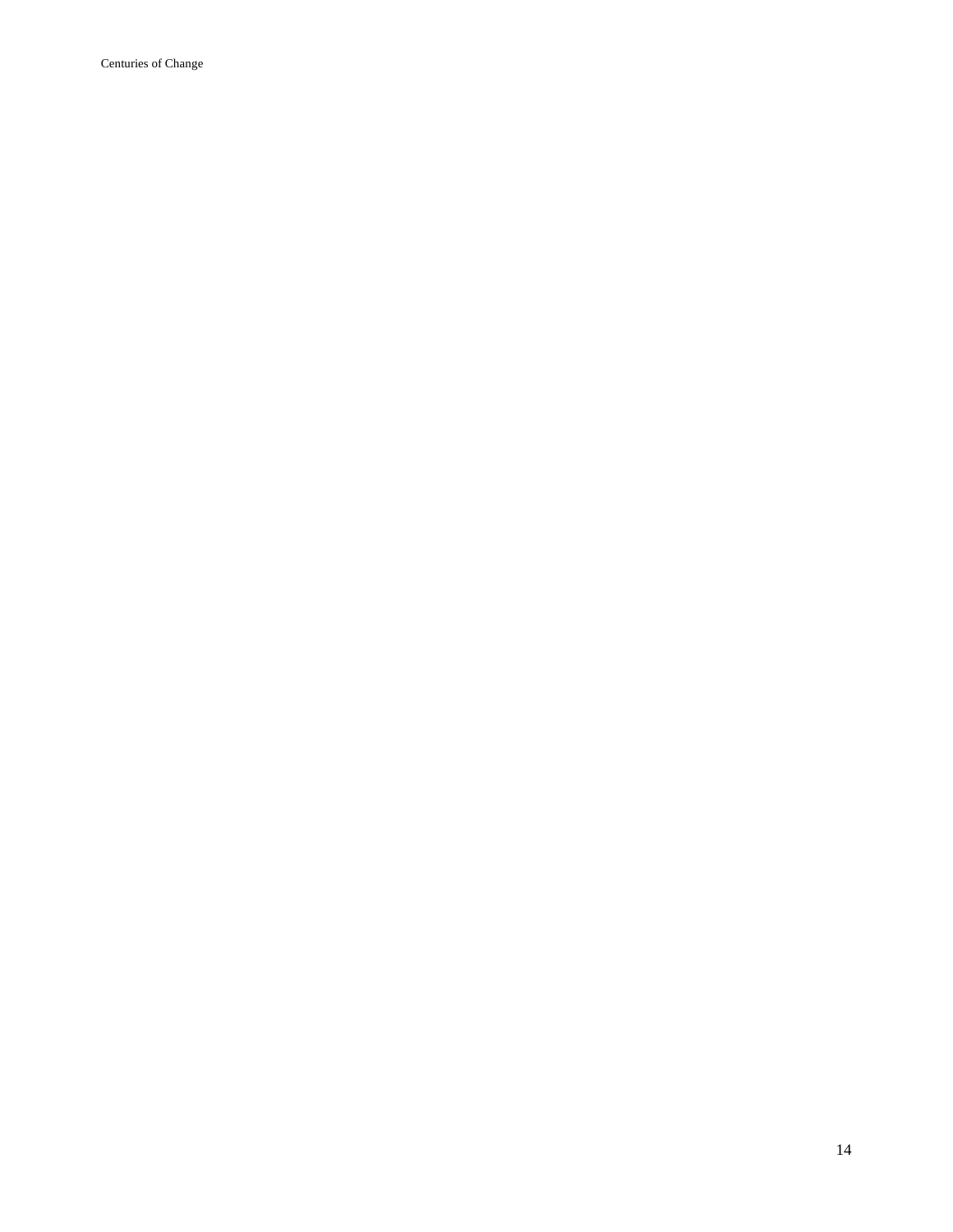# Lesson 4: Various Doctrines of Roman Catholicism

#### Introduction:

- 1) Roman Catholicism slowly evolved in the centuries after the establishment of God's church.
- 2) The last lesson looked at the gradual centralization of power, climaxing in the recognition of the bishop of Rome as the Universal Bishop or Pope.
- 3) We also noted the creation of a separate priesthood.
- 4) This lesson will provide a brief overview of some other Catholic doctrines, along with a brief presentation of what the Scriptures teach on these subjects.

#### I. THE BIBLE.

- A. Roman Catholic Teachings.
	- 1. Though their teachings have changed somewhat through the years, most of the basic doctrines remain unchanged.
	- 2. The Bible cannot be understood by the average person.
		- a. "No one shall dare to rely on his own judgment in matters of faith and morals…it is her (i.e. the Roman Church's—JRG) office to judge about the true sense of and interpretation of Sacred Scripture." Council of Trent, ca. AD 1563
		- b. The Scriptures "are not of themselves clear and intelligible even in matters of the highest importance." *Faith of Our Fathers*, p. 73
	- 3. The Bible is also considered incomplete.
		- a. "The Bible does not contain all the teachings of the Christian religion, nor does it formulate all the duties of its members." *The Faith of Millions*, pp. 153, 154

#### B. The Bible Can Be Understood.

- 1. 2 Peter 1:20 refers to origin, not understanding. Read 1:19-21.
- 2. \*"Do not be unwise, but what the will of the Lord is." Eph. 5:17
- 3. How can a book not meant to be understood say the following?
	- a. \*"Blessed is he who \_\_\_\_\_\_\_\_\_\_\_\_ and those who \_\_\_\_\_\_\_\_\_\_\_\_\_\_\_\_\_ the words of this prophecy, and those things which are written in it." Rev. 1:3
	- b. \*The inspired Scriptures are profitable for \_\_\_\_\_\_\_\_\_\_\_\_\_\_\_\_, \_\_\_\_\_\_\_\_\_\_\_\_\_\_,

\_\_\_\_\_\_\_\_\_\_\_\_\_\_\_\_, and \_\_\_\_\_\_\_\_\_\_\_\_\_\_\_\_\_\_\_\_\_\_\_ in righteousness and will result in the

man of God becoming \_\_\_\_\_\_\_\_\_\_\_\_\_\_\_\_\_\_. 2 Tim. 3:16, 17

c. \*"So then \_\_\_\_\_\_\_\_\_\_\_\_\_\_ comes by hearing, and hearing by the \_\_\_\_\_\_\_\_\_\_\_\_\_\_\_ of \_\_\_\_\_\_\_\_\_\_\_." Rom. 10:17

15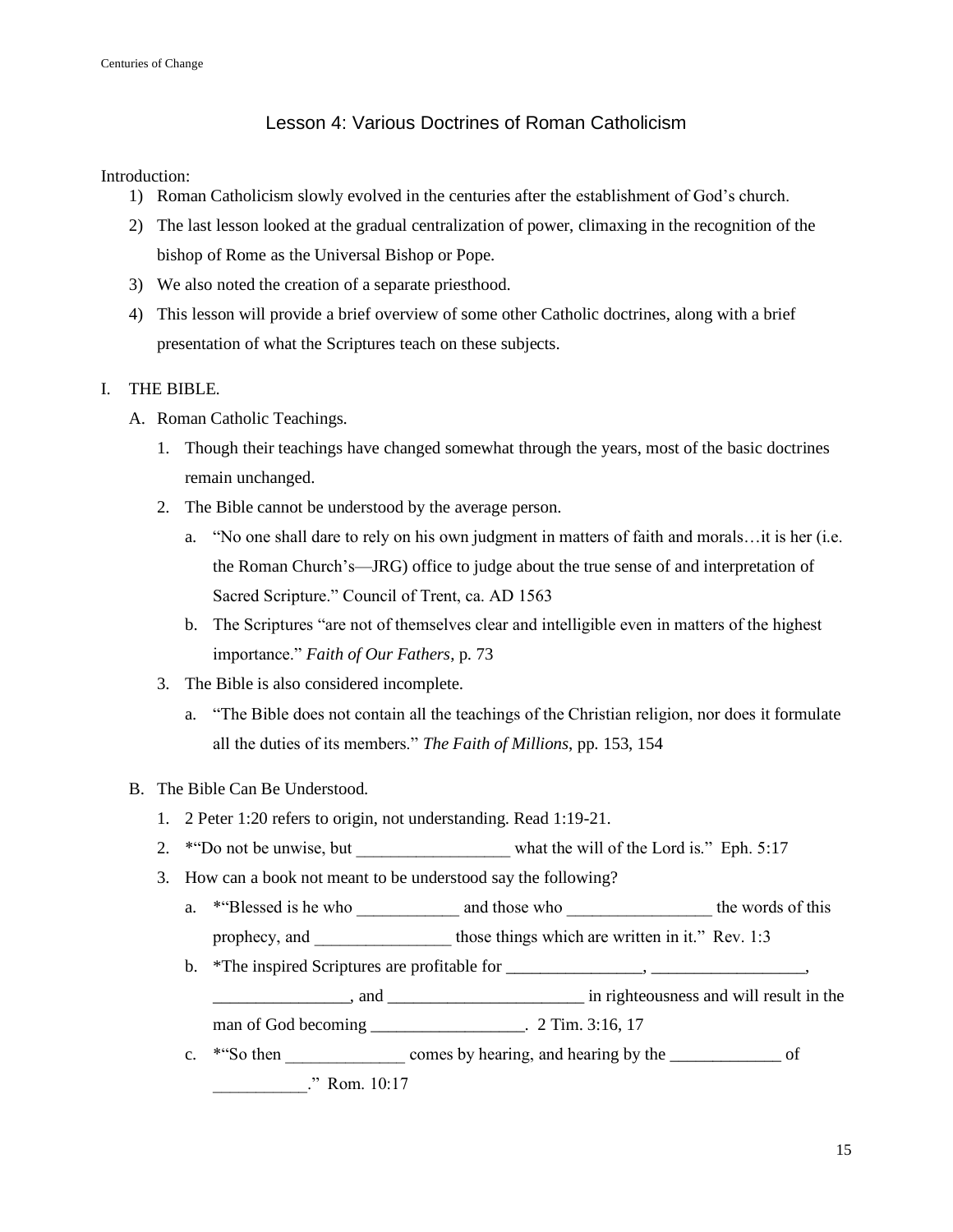- C. The Bible Is God's Final Revelation and Is Complete.
	- 1. Read the following verses and ask yourself if an incomplete book could do all the things the Bible claims to do. Luke 1:3, 4; John 20:30, 31; 1 Cor. 14:37; 1 Tim. 3:15; 2 Tim. 3:15-17; 1 John 1:3, 4; 2:1; 5:13; Rev. 1:3
	- 2. All truth was promised in John 16:12, 13.
		- a. \*To whom was Jesus speaking when He made this promise?
		- b. \*Are any of the recipients of that promise still alive?
	- 3. \*How is the faith for which the Christian is to contend described in Jude 1:3?
	- 4. \*What are we to do if an angel comes with a new revelation? Gal. 1:6-9

#### II. ORIGINAL SIN.

- A. The Doctrine.
	- 1. Tertullian (AD 160-220) and Cyprian (mid-third century) argued that all men were sinners, not simply because of their own actions, but by the inherited guilt of Adam.
	- 2. Ca. AD 400 Augustine successfully made this the predominant view among Christians.
		- a. 1100 years later his writings had a tremendous influence on John Calvin.
	- 3. Once the concept of inherited sin was accepted, infant baptism soon became the common practice.
- B. Is Original Sin Taught in the Scriptures?
	- 1. Men are judged for their own guilt.
		- a. \* The soul who shall die. The son shall not the guilt of \_\_\_\_\_\_\_\_\_\_\_\_\_\_\_, nor the \_\_\_\_\_\_\_\_\_\_\_\_\_\_\_ bear the guilt of the son." Ezek. 18:20
		- b. \*2 Cor. 5:10 teaches that we will be judged for what things?
	- 2. \*How does 1 John 3:4 define sin?
	- 3. \*Children are described as having no knowledge of \_\_\_\_\_\_\_\_\_\_\_ and \_\_\_\_\_\_\_\_\_\_\_. Deut. 1:39

#### III. INFANT BAPTISM AND SPRINKLING.

- A. Roman Catholic Practice.
	- 1. Believing that babies are born in sin, infants are brought to the priests to be "baptized" (usually by sprinkling).
	- 2. In the second and third centuries pouring was sometimes substituted for immersion in cases of sickness and extreme cold.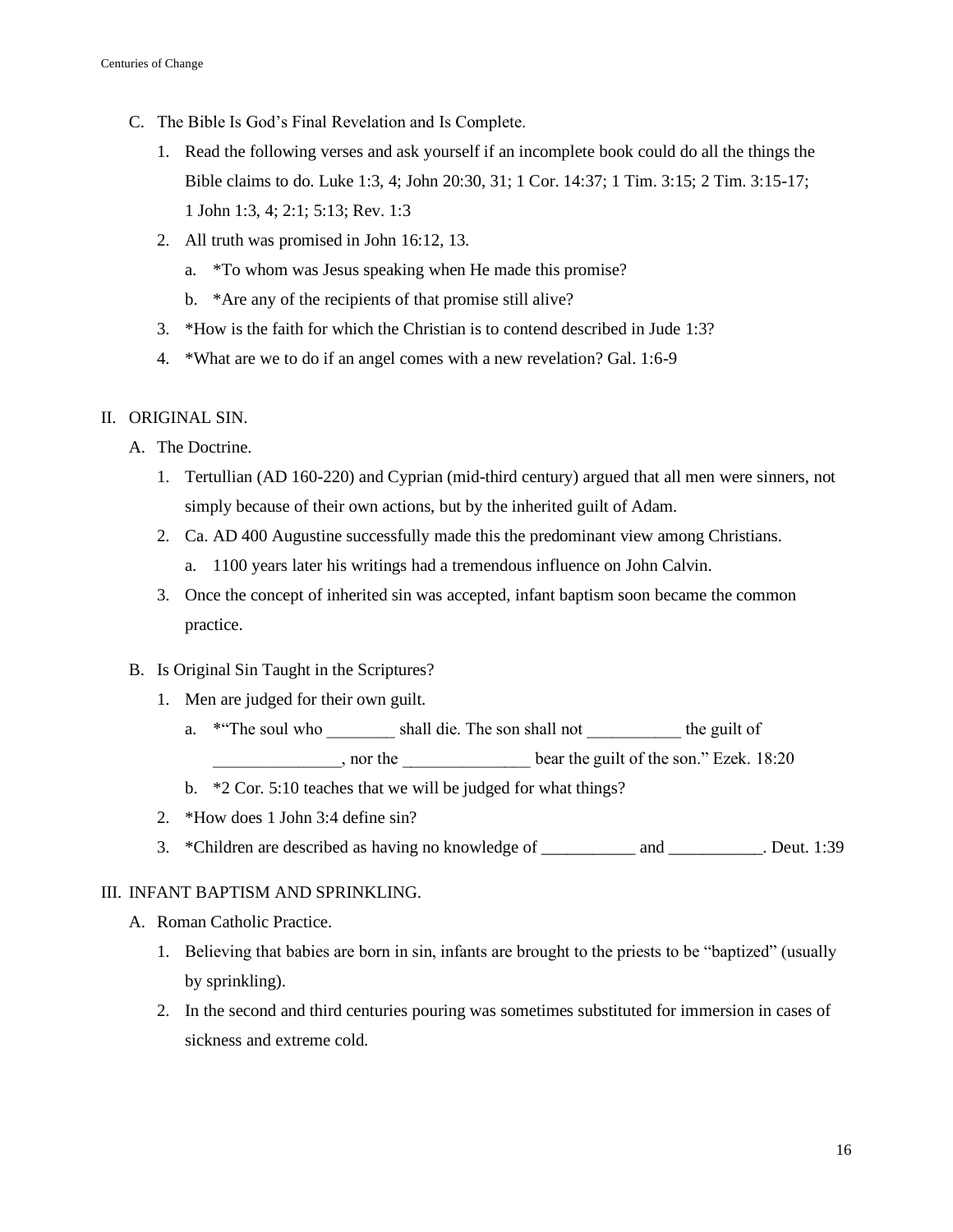- 3. As infant baptism became more accepted the move away from immersion became stronger, but interestingly, sprinkling was considered less desirable than immersion and pouring until the thirteenth century. *International Standard Bible Encyclopedia*, p. 390
- B. The Bible and Infant Baptism.
	- 1. No indisputable evidence for it in the Bible.
		- a. \*Though some households were baptized, do all households include infant children? Acts 16:15, 31-34; 1 Cor. 1:16
	- 2. \*Scriptural baptism is for those who \_\_\_\_\_\_\_\_\_\_\_\_ (Mk. 16:16) and \_\_\_\_\_\_\_\_\_\_\_\_ (Acts 2:38).
	- 3. \*Who was baptized in Acts 8:12 and 18:8?
- C. Sprinkling or Immersion?
	- 1. \*Look up the definition of baptism in an English dictionary and a Bible dictionary (lexicon).
	- 2. \*Was NT baptism administered *with* water or *in* water? Matt. 3:5, 6; Acts 8:36-39
	- 3. \*Baptism is called a burial in Rom. 6:\_\_ and Col. \_\_:12.

#### IV. ADORATION OF MARY.

- A. Roman Catholic View of Mary.
	- 1. She is highly exalted.
		- a. "Mary is at once our co-redemptrix, our mediatrix, our advocate, and our mother." *Manual of Christian Doctrine*, p. 78
		- b. Called "Queen of angels and men" and "Queen of the Universe" in the *Peoples Mass Book*, p. 583.
	- 2. Said to have lived a completely sinless life.
		- a. This includes having been spared the guilt of "Original Sin" by the Immaculate Conception.
		- b. "In what does the Immaculate Conception of Mary consist? In this, that from the first instant of her conception, she was preserved free from all stain of original sin." *Manual of Christian Doctrine*, p. 77
	- 3. Perpetual Virginity. Said to have remained a virgin as long as she lived.
	- 4. The Bodily Assumption. Believed that at the end of her life, she was "taken into the total glory of heaven, body and soul." *Peoples Mass Book*, p. 317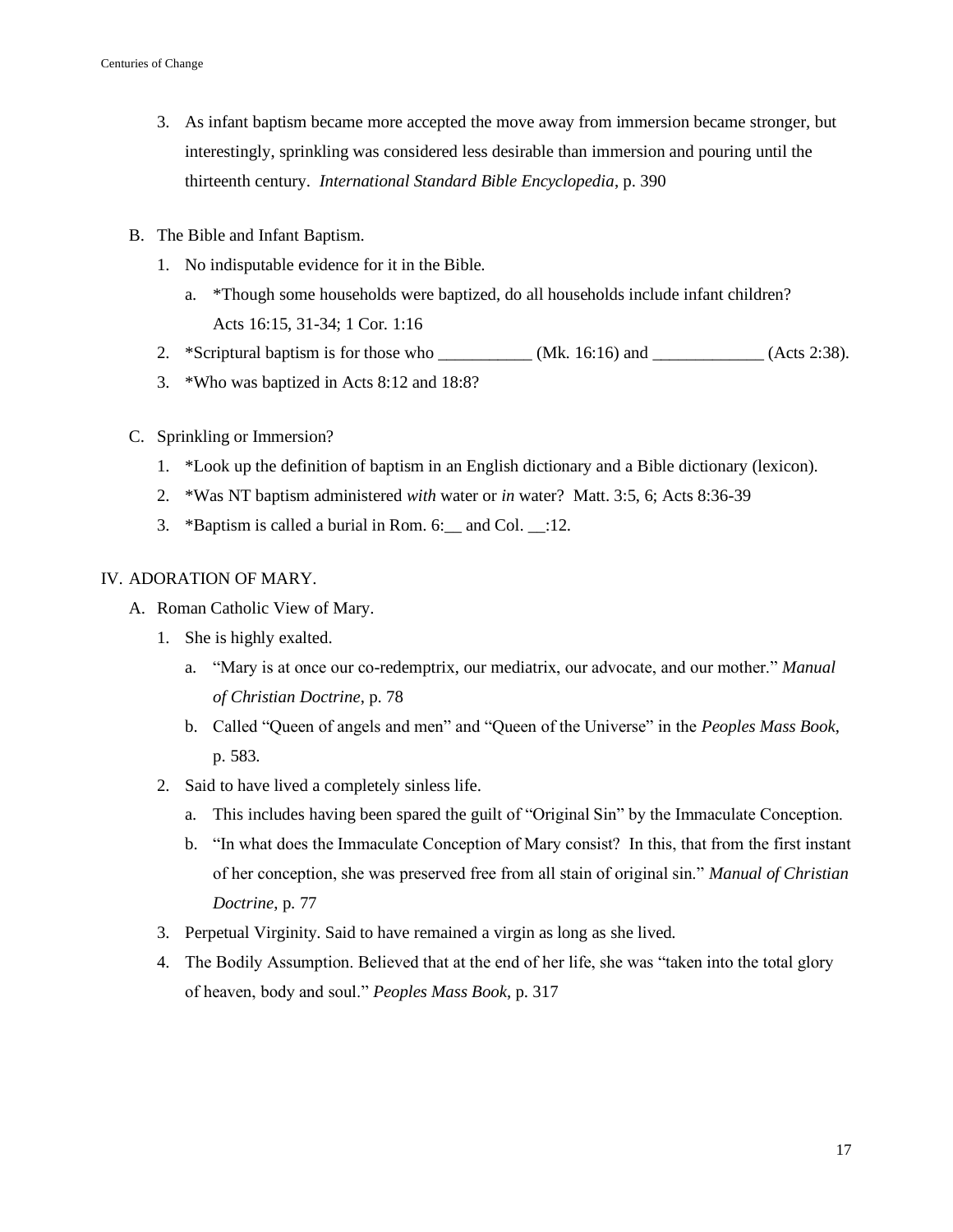- 5. Mary is often said to be "full of grace." Catholics mean by this that she has grace at her disposal that she can bestow on those who show devotion toward her.
	- a. "1. Mary lavishes signal favors upon her servants; 2. She strengthens them in temptation;
		- 3. She obtains for them the grace of perseverance; 4. She assists them in their last hour;
		- 5. She introduces them into heaven." *Manual of Christian Doctrine*, p. 79
- B. The Teachings of Scripture.
	- 1. Mary is worthy of honor. Lk. 1:28, 41-45, 48
	- 2. \*Find the last direct reference to Mary in the New Testament. Hint: it comes before the establishment of the church.
	- 3. Her Perpetual Virginity is not taught in the Bible.
		- a. She was a virgin when she gave birth to Jesus. Lk. 1:26, 27, 34-37
		- b. It is implied that her virginity ended at some point after the birth of Jesus. Matt. 1:22-25
		- c. Jesus had brothers and sisters. Matt. 12:46, 47; 13:54-56
		- d. \*Is the marriage bed an unholy place or less holy than celibacy? Heb. 13:4; 1 Tim. 4:1-5
	- 4. The Immaculate Conception is based on the misconception of Original Sin. Ezek. 18:20
	- 5. \*Did Mary remain sinless throughout life?
		- a. \*Who is the only person mentioned in Scripture as reaching maturity and not sinning? Heb. 4:15; 1 Pet. 2:22
		- b. \*Why exclude her from Rom. 3:23 and 1 Jn. 1:8?
- C. Mary the Mediatrix?
	- 1. Catholics believe Mary will intercede for them and they appeal to her to pray to the Lord for them.
		- a. In the Hail Mary she is asked to, "pray for us sinners now and in the hour of our death."
	- 2. Two replies:
		- a. Never taught in the Scriptures. Remember she is not mentioned in the epistles except when Paul writes, "*born of a woman*." Gal. 4:4
		- b. \*Who is the one mediator between God and men? 1 Tim. 2:3-6
	- 3. We must be a people of prayer and ought to thank God for devout people like Mary, but she is not to be the object of our worship and should not be elevated to mediator.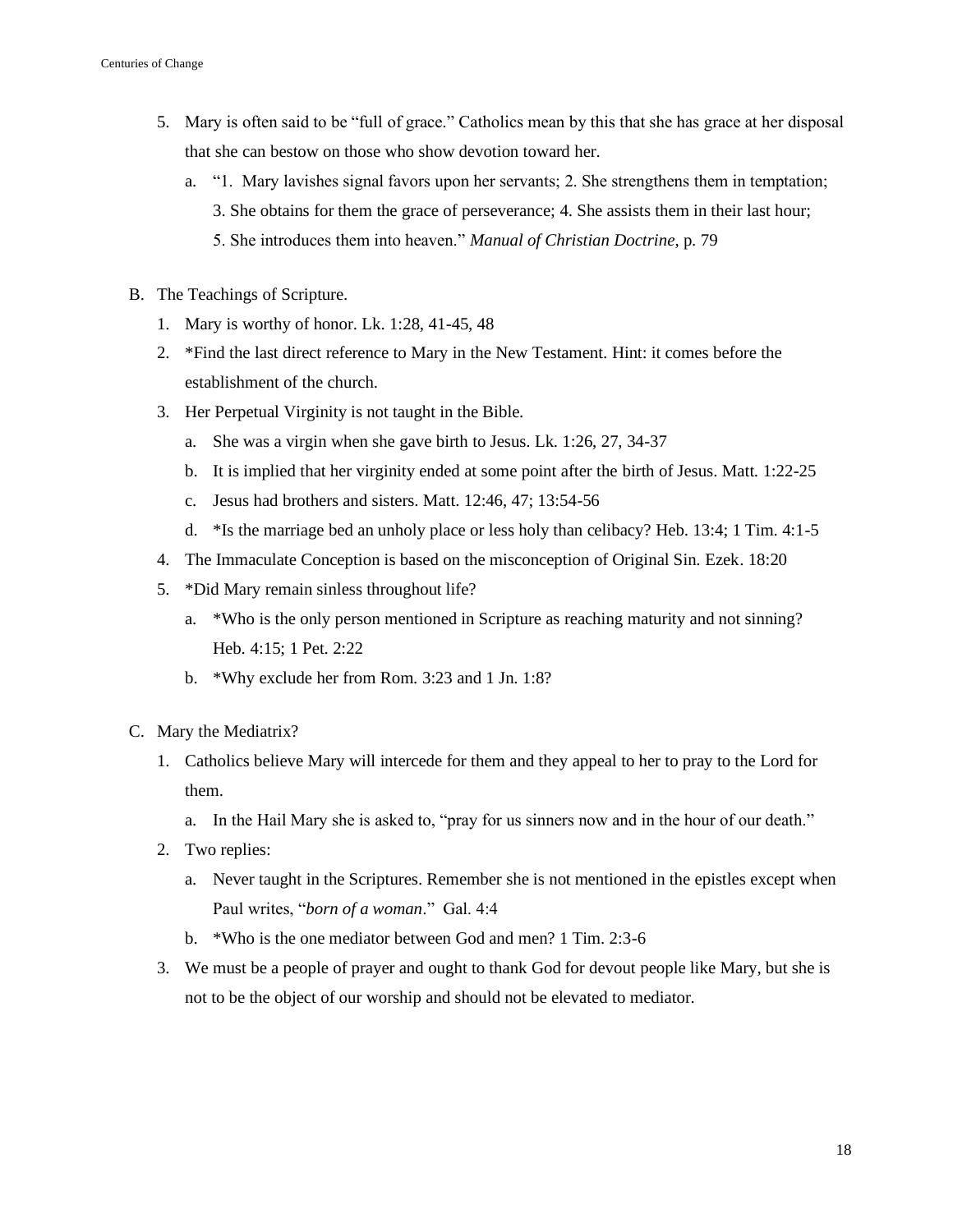- V. WAS PETER THE FIRST POPE?
	- A. Roman Catholic View.
		- 1. The Popes are said to be the successors to Peter, who was made head over the other apostles. See Matt. 16:16-18.
	- B. The New Testament Teaching.
		- 1. Matt. 16:16-19 did not make Peter the Pope.
			- a. A similar promise was made to the other apostles in Matt. 18:18-20.
		- 2. While Peter was *a* leader, Jesus made no one *the* leader. Matt. 20:20-28
			- a. In Acts 15, James appears as more of a leader than Peter.
			- b. None of the apostles behaved like modern Popes. Acts 10:25, 26
			- c. They were warned against such in Matt. 23:5-12.
				- 1) What does the word Pope mean?
				- 2) "Do not call anyone on earth your \_\_\_\_\_\_\_\_\_\_\_\_\_\_." Matt. 23:9
		- 3. Peter was a married man. Matt. 8:14, 15; 1 Cor. 9:5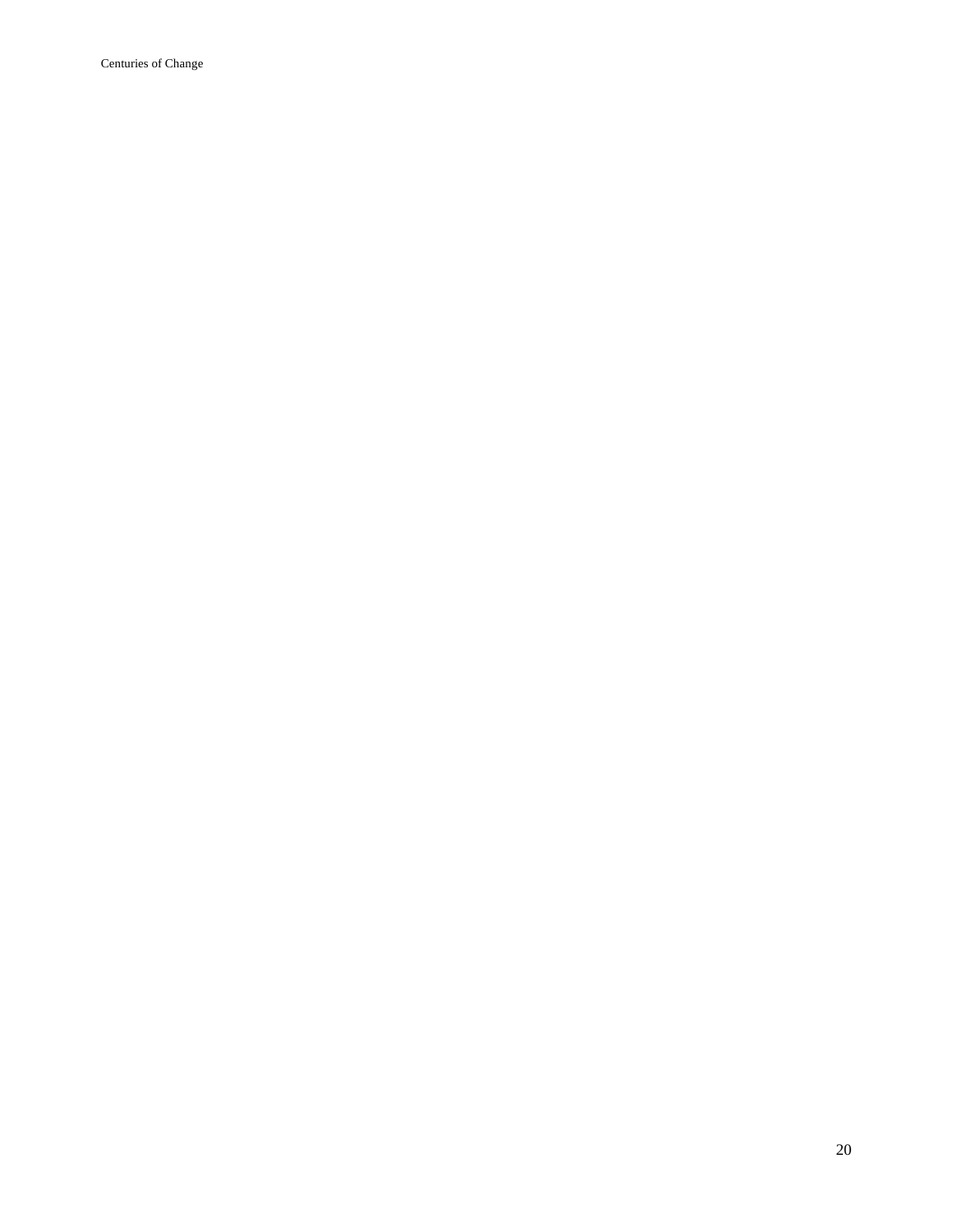# Lesson 5: The Protestant Reformation

<span id="page-22-0"></span>Introduction:

- 1) On October 31, 1517 a thirty-four year old monk offered to debate *95 Theses* and thus set in motion a chain of events that would change the world.
- 2) This lesson looks at the background to the Protestant Reformation, the Reformation itself, and concludes with a look at some of the things that went wrong.

#### I. BACKGROUND OF THE REFORMATION.

- A. Underlying Causes of Dissatisfaction.
	- 1. Moral Bankruptcy.
		- a. Though there were many exceptions, corruption was rampant among officials of the Roman Catholic Church.
		- b. Pope Alexander VI (1492-1503) had six children by two different women and was said to have bribed 25 cardinals to secure his election.
		- c. Simony (buying and selling clerical offices) was common practice.
	- 2. Church Embarrassments.
		- a. From 1309 to 1377 the papal headquarters were moved to Avignon, France in what came to be called the Babylonian Captivity.
		- b. Around 1400 three men claimed to be the lawful Pope.
	- 3. Nationalism.
		- a. A rising sense of nationalism created resentment over the domination of Rome and the Italian popes.
	- 4. The Renaissance.
		- \*. What was the Renaissance)?
		- a. The Renaissance emphasized reason and knowledge and especially emphasized the individual's ability to reason for himself.
		- b. It created a renewed interest in classical writings, including the Hebrew and Greek manuscripts of Scripture.
- B. Early Reforms.
	- 1. During the years of Roman Catholic dominance (ca. 600-1520), there were always dissenters, some raising loud cries of protest, while others quietly worshiped God according to the dictates of conscience.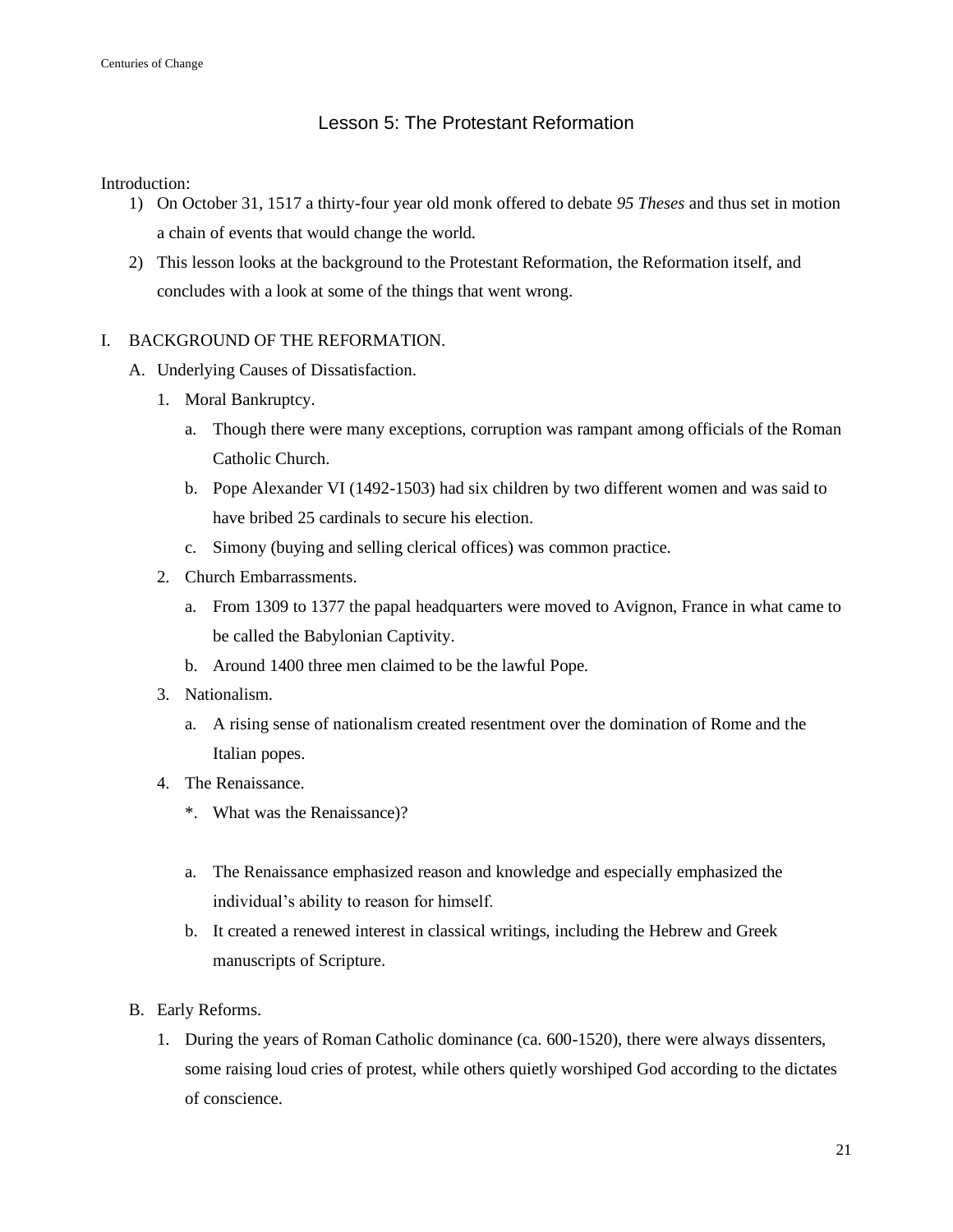- 2. John Wycliffe (1320-1384) gave the English the Bible in their language.
	- a. Forty-four years after his death his bones was exhumed and burned.
- 3. John Huss (1373-1415) was influenced by Wycliffe and began a movement in Bohemia (part of the modern Czech Republic) that survived his being burned at the stake.
- 4. We do not have time to consider all the courageous men and women who risked their lives for the sake of conscience, but we should thank God for them and ask ourselves if we possess a similar courage. Matt. 10:28-33
- C. The Printing Press.
	- 1. The fifteenth century saw the development of the "modern" printing press.
	- 2. Johann Gutenberg printed his famous Bible about 1456.
	- 3. The printing press allowed Reformers to make the Scriptures, along with their own writings, widely available.

#### II. MARTIN LUTHER (1483-1546).

- A. Background.
	- 1. At age 34 Luther was serving as a teacher at the University of Wittenburg (Germany) and was also a parish priest.
	- 2. For some years he had been troubled by the Church's emphasis on works, including penance, fasting, etc., and a lack of emphasis on grace and the need for a personal faith.
	- 3. The dramatic events of Oct. 31, 1517 had been building for some time, but the final straw involved a man named John Tetzel.
- B. Tetzel's Indulgences.
	- 1. When a German prince (Albert of Brandenburg) needed money to pay a debt to Pope Leo X, the sale of indulgences was permitted.
	- 2. The indulgences promised relief from Purgatory for a deceased loved one or for the purchaser himself.
	- 3. Tetzel was employed as the chief salesman and by all accounts was highly successful.
	- 4. This widespread "selling of grace" deeply disturbed Luther.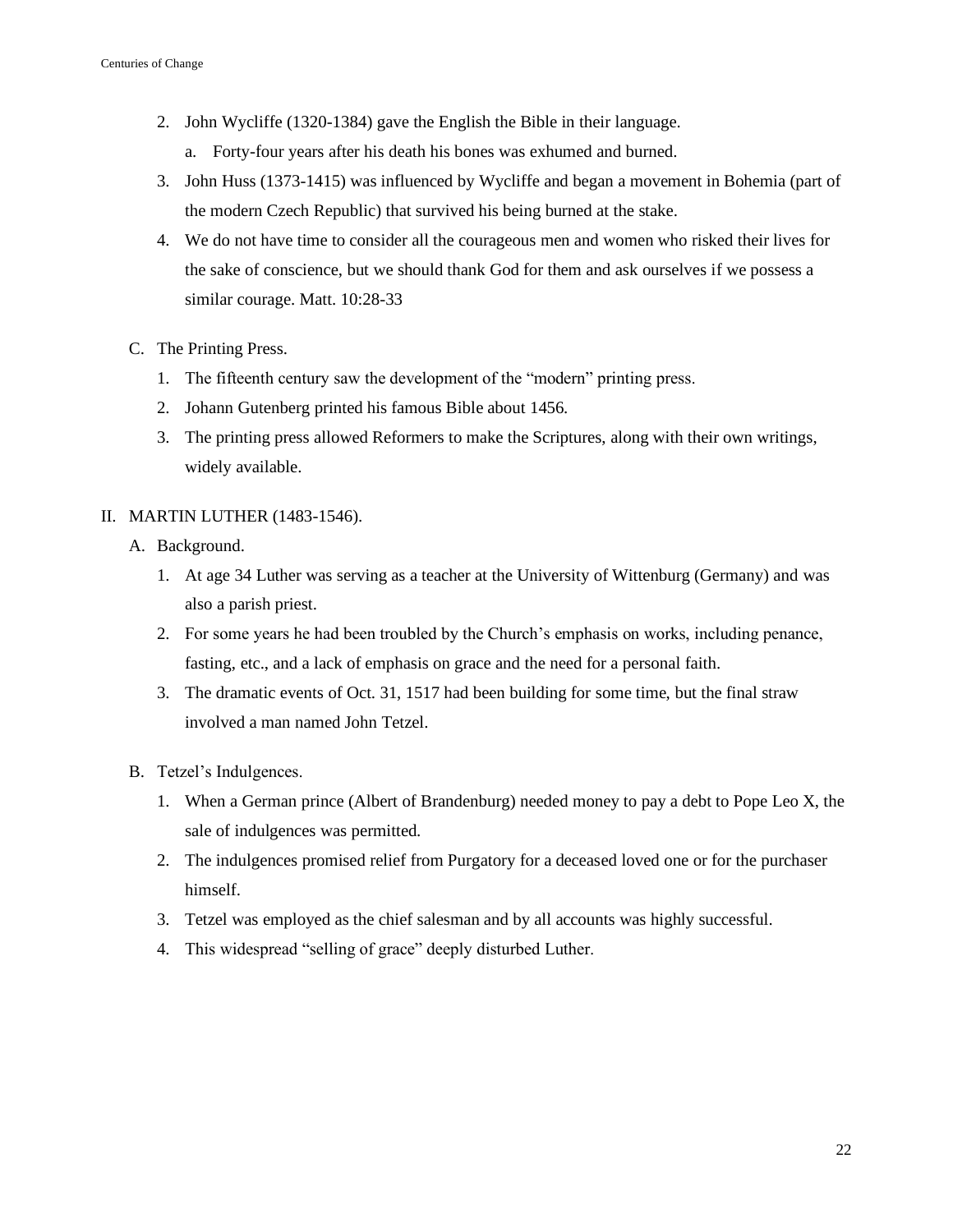- C. The *Ninety-five Theses*.
	- 1. The document nailed to the "church" door in Wittenburg that October was a challenge to debate the propriety of selling indulgences.
		- a. Some dispute the claim that Luther actually nailed his document to the door, but no one disputes that he offered to debate *Ninety-five Theses*.
	- 2. In the beginning Luther had no intention of leaving the Roman Catholic Church, but as Luther studied and debated it became clear a separation was inevitable.
	- 3. Though he must have seemed quite radical to the Roman authorities, Luther was actually very cautious in making changes and retained many of Catholicism's rituals.
	- 4. However, several distinctive ideas did come to characterize him and his followers.
		- a. Authority was said to reside in Scripture alone and not in the Church. 2 Tim. 3:16, 17
		- b. Salvation by faith alone. (In Luther's writings you will find some contradictory statements regarding the necessity of baptism, but salvation by faith alone came to be the accepted doctrine of his followers.)
			- 1) \*From Mark 16:16 and Heb. 5:8, 9, what do the Scriptures teach is necessary for salvation?
		- c. Priests/ministers were now allowed to marry.
			- 1) \*Where had Paul written that forbidding to marry would be a doctrine of demons?
		- d. The priesthood of believers.
			- 1) Though a key element of Luther's teaching during the earliest days of the Reformation, he seems to have lost faith in the common man's ability after the Peasants War in 1525.
		- e. The "Sacraments" were reduced from seven to two: Baptism and the Eucharist.
			- 1) Luther rejected transubstantiation, but believed in **consubstantiation**.
			- 2) \*What does the word consubstantiation mean?
			- 3) Today Lutherans prefer the term "sacramental union."
		- f. View of how to interpret Scripture.
			- 1) Of Luther it was said that "he determined to abide by what the Scriptures did not forbid, instead of by what they enjoined."
			- 2) Another reformer, Ulrich Zwingli, argued that everything not expressly enjoined in Scripture should be rejected.
			- \*3) Would you say Luther or Zwingli was more correct in how we should interpret the Scriptures? Give Scriptures to support your answer.
	- 5. Though Luther did not want anyone to be called Lutheran, this was the name that stuck.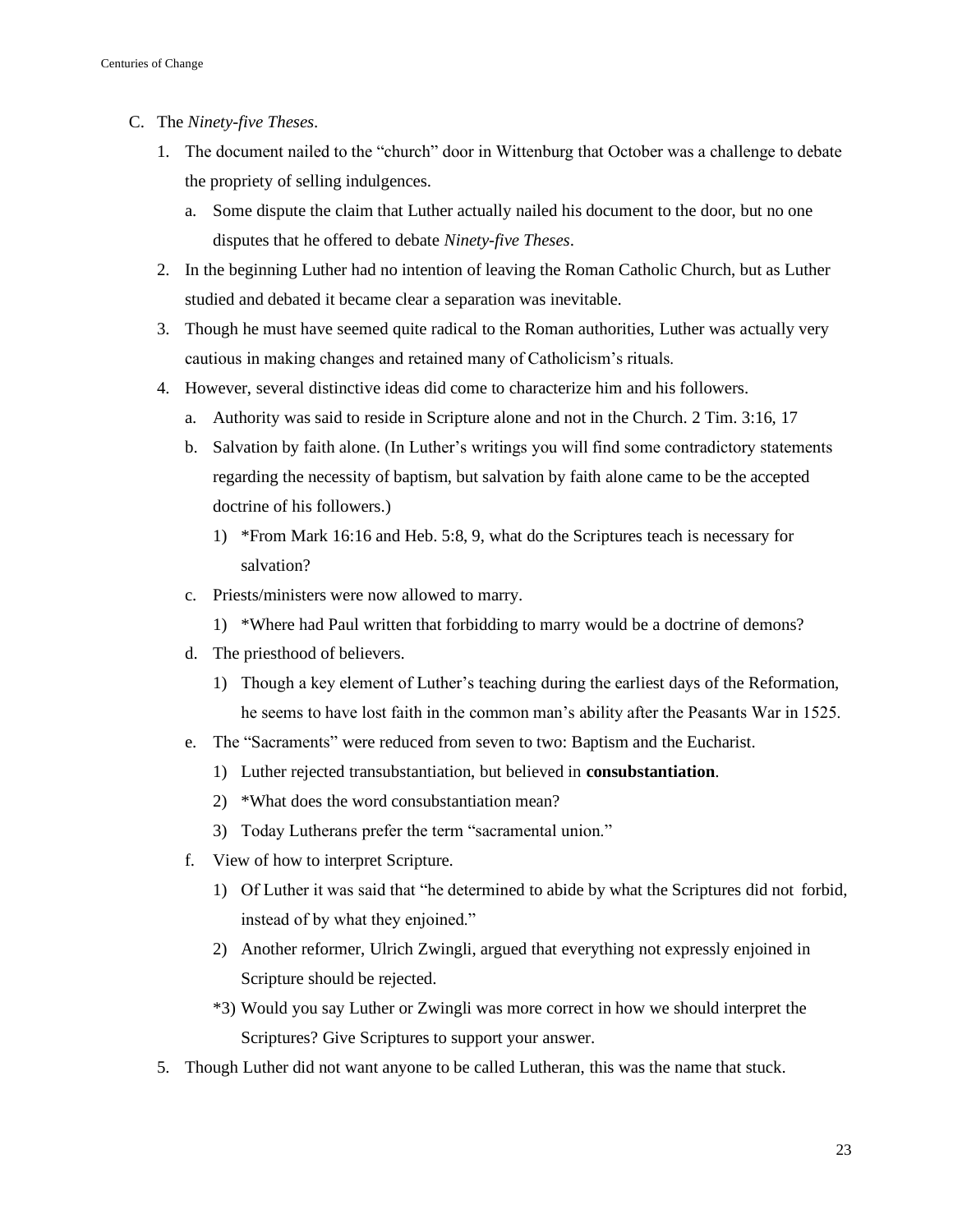#### III. THE GROWING PROTESTANT MOVEMENT.

- A. John Calvin (1509-1564).
	- 1. At age 26, this French-born theologian published the *Institutes of the Christian Religion*, a systematic theology that continues to have a tremendous impact on religious thought.
	- 2. Calvin became a virtual dictator in Geneva, Switzerland, where he established a university that helped spread his Reformed theology throughout Europe.
	- 3. His doctrine came to be represented by the acrostic—TULIP.
		- a. **T**otal Depravity; **U**nconditional Election; **L**imited Atonement; **I**rresistible Grace; **P**erseverance of the Saints.
		- b. Some have said that Calvin's tulip grew in the **S**oil of God's Sovereignty.
			- 1) The "sovereignty of God" was critical in two ways:
				- a) It was Calvin's answer to charges that his theology made God appear to be unfair.
				- b) Proponents also argued that allowing man any choice in the matter of his salvation robbed God of His sovereignty.
			- 2) \*What does the word sovereignty mean?
- B. Jacob Arminius (1560-1609).
	- 1. Arminianism became the counter to Calvinism.
	- 2. While Arminius' views on Predestination are (in my estimation) hard to understand, he strongly opposed Calvin's views on the bondage of the human will, irresistible grace, perseverance of the saints, etc.
- C. Anabaptists.
	- 1. While Luther and Calvin had continued to accept infant baptism as valid, a movement quickly arose that rejected infant baptism and encouraged all to receive baptism as adults, hence the name Anabaptists (from a Greek word meaning to baptize again).
	- 2. The Anabaptists were a diverse lot that spawned the Quakers, Mennonites, Baptists, and many other lesser-known sects.
- D. England.
	- 1. Reformation came to England when Henry VIII sought a divorce from Catherine of Aragon, a divorce the Pope would not allow.
	- 2. When the Church of England was declared free from Rome it claimed it was not creating a new church, but only reasserting its traditional independence from foreign bishops.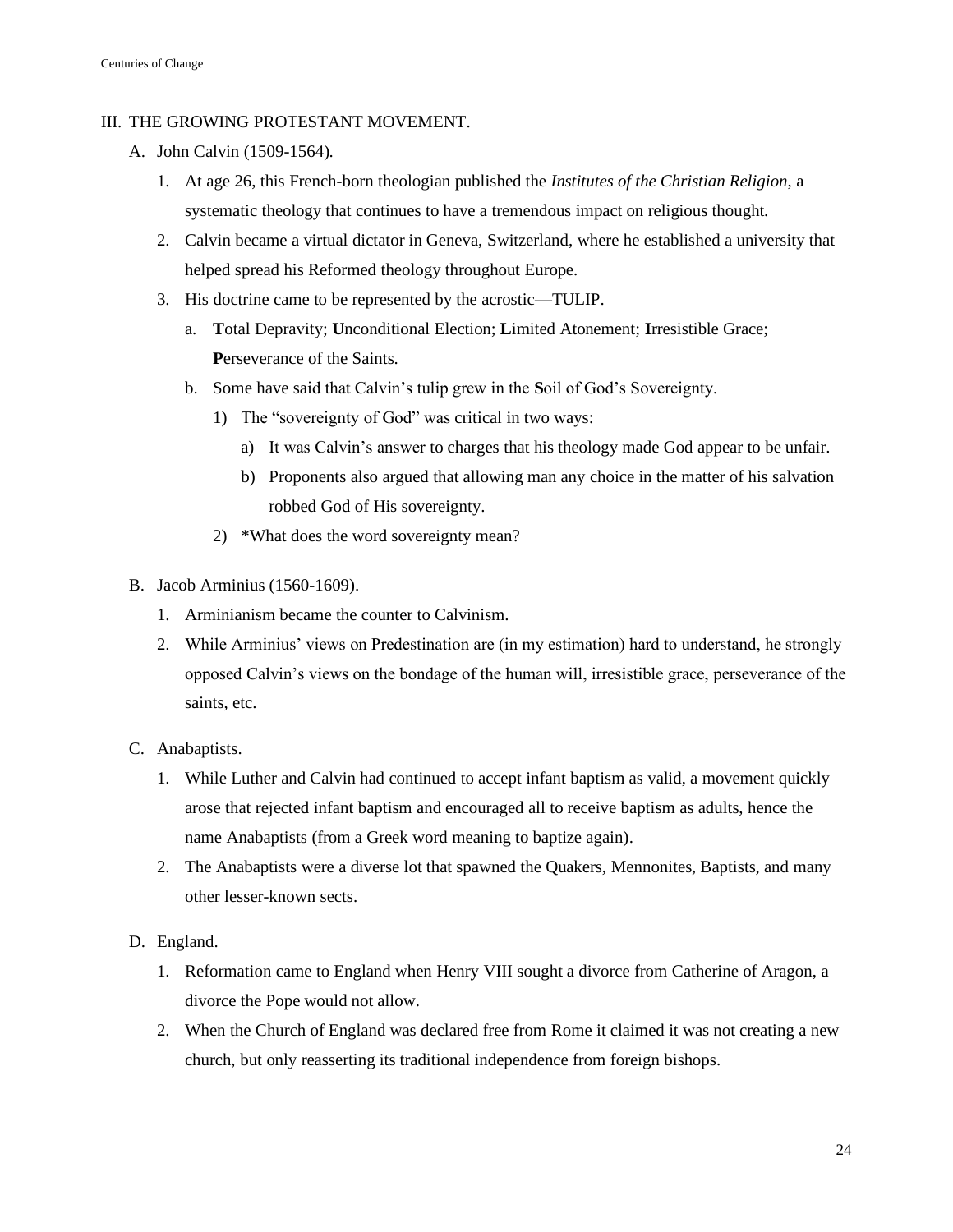- 3. In the years after the break with Rome, the Anglican Church wavered between becoming a true Protestant church and holding onto traditions as an "English Catholic Church."
	- a. Even today the Anglican Church is considered the most Catholic of all Protestant churches.

#### IV. THE FAILURES OF THE PROTESTANT REFORMATION.

- A. Two Great Problems.
	- 1. The tyranny of Rome was often replaced by an equally intolerant Protestant tyranny.
		- a. Lutherans persecuted Anabaptists.
		- b. Calvin was a virtual dictator in Geneva and those who broke his moral code could be put to death. In 1553, a "heretic" named Servetus was burned at the stake in Geneva.
	- 2. Division.
		- a. By 1650 there were Lutherans, Presbyterians, Reformed, Anglicans, Baptists, Anabaptists, Mennonites, Congregationalists (Puritans), et al.
- B. Why the Divisions and the Tyranny?
	- 1. Leaders lacked or lost faith in the gospel.
		- a. \*What does Rom. 1:16 call the power of God to salvation?
		- b. \*What does Eph. 6:17 describe as the sword of the Spirit?
	- 2. Lack of faith in the common man.
		- a. The priesthood of believers quickly gave way to a new clergy system.
		- b. Men were supplied with creeds and catechisms to guide them.
	- 3. Division was viewed as acceptable.
		- a. Unity no longer seemed to be important. John 17:20, 21
		- b. Sincerity was more important than what one believed. John 8:32
	- 4. Nationalism.
		- a. Many were more interested in an independent religion than a correct one. Revelation 19:16
	- 5. Humanism / Individualism contributed to a "do your own thing" mentality.
		- a. The spirit of the Renaissance led many to completely cast off religious restraints.
		- b. Others lost sight of the importance of submitting the human will to the will of God. Though religious, they did not see the importance of careful obedience to God's word. Matt. 7:21-23; Heb. 5:8, 9
		- c. \*"I know the way of \_\_\_\_\_\_\_\_\_\_ is not in himself; it is not in \_\_\_\_\_\_\_\_\_\_\_\_\_\_ who walks to direct his own \_\_\_\_\_\_\_\_\_\_\_\_\_." Jeremiah 10:23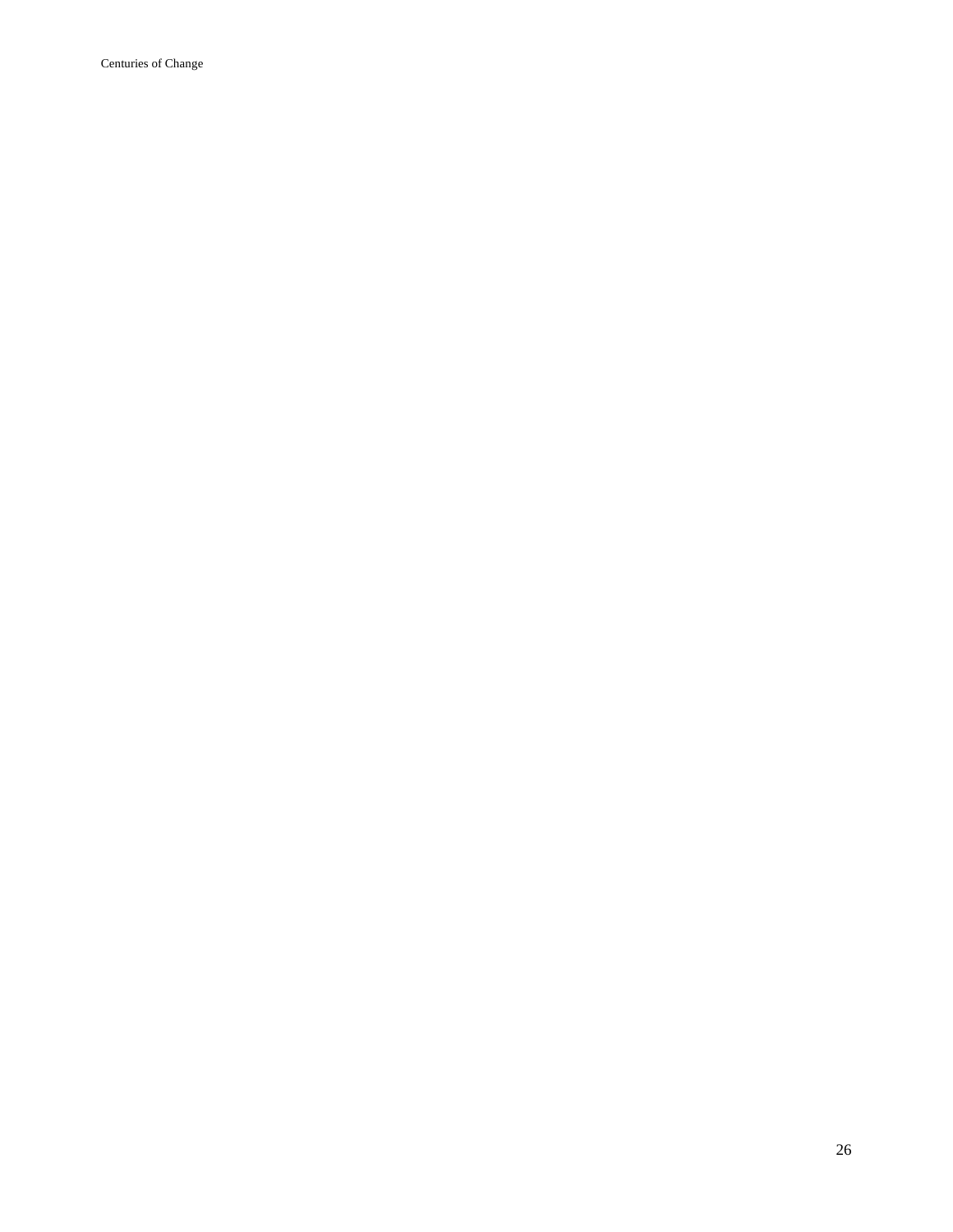# Lesson 6: The Restoration Movement

#### <span id="page-28-0"></span>Introduction:

- 1) This lesson will look at the Restoration Movement in America (called the Stone-Campbell Movement by some historians) of the 1800s. [Please read the explanation in the Preface (p. 2) for why I chose to focus on the Restoration Movement in America.]
- 2) This back-to-the-Bible movement profoundly affected religion in America (and ultimately throughout the world).
- 3) The Christian Church (Disciples of Christ), independent Christian Churches, and churches of Christ all have connections with this movement.
	- a) While I believe the ideals of the Restoration are valid (to be explained later), we are to be disciples of Jesus (Matt. 28:18-20) and not Restorationists.
	- b) This can be a useful study, but the pattern must always be the Scriptures.

#### I. AMERICAN RELIGION AROUND 1800.

- A. Extremely Divided.
	- 1. Along the eastern seaboard the Episcopalians and Presbyterians were the strongest.
	- 2. As one moved west into Kentucky, Tennessee, and Ohio one found a greater percentage of Methodists and Baptists.
		- a. And the ecumenical spirit rarely prevailed among them.
		- b. Fierce arguments over immersion and infant baptism were common.
	- 3. There were also many other denominations and the various denominations were themselves frequently divided over different issues.
- B. Creeds.
	- 1. \*Each denomination had its own creed. What does the word creed mean?
	- 2. People tended to be defenders of the creed more than students of the Scriptures.
- C. The Great Revival.
	- 1. Around the beginning of the  $19<sup>th</sup>$  century the Great Revival swept across America.
		- a. Though it affected people in the East, its impact was greatest along the frontier.
	- 2. Revivals were often interdenominational and might last a week or more.
		- a. The Cane Ridge, KY meeting in 1801 was estimated to have drawn between 20,000 and 30,000.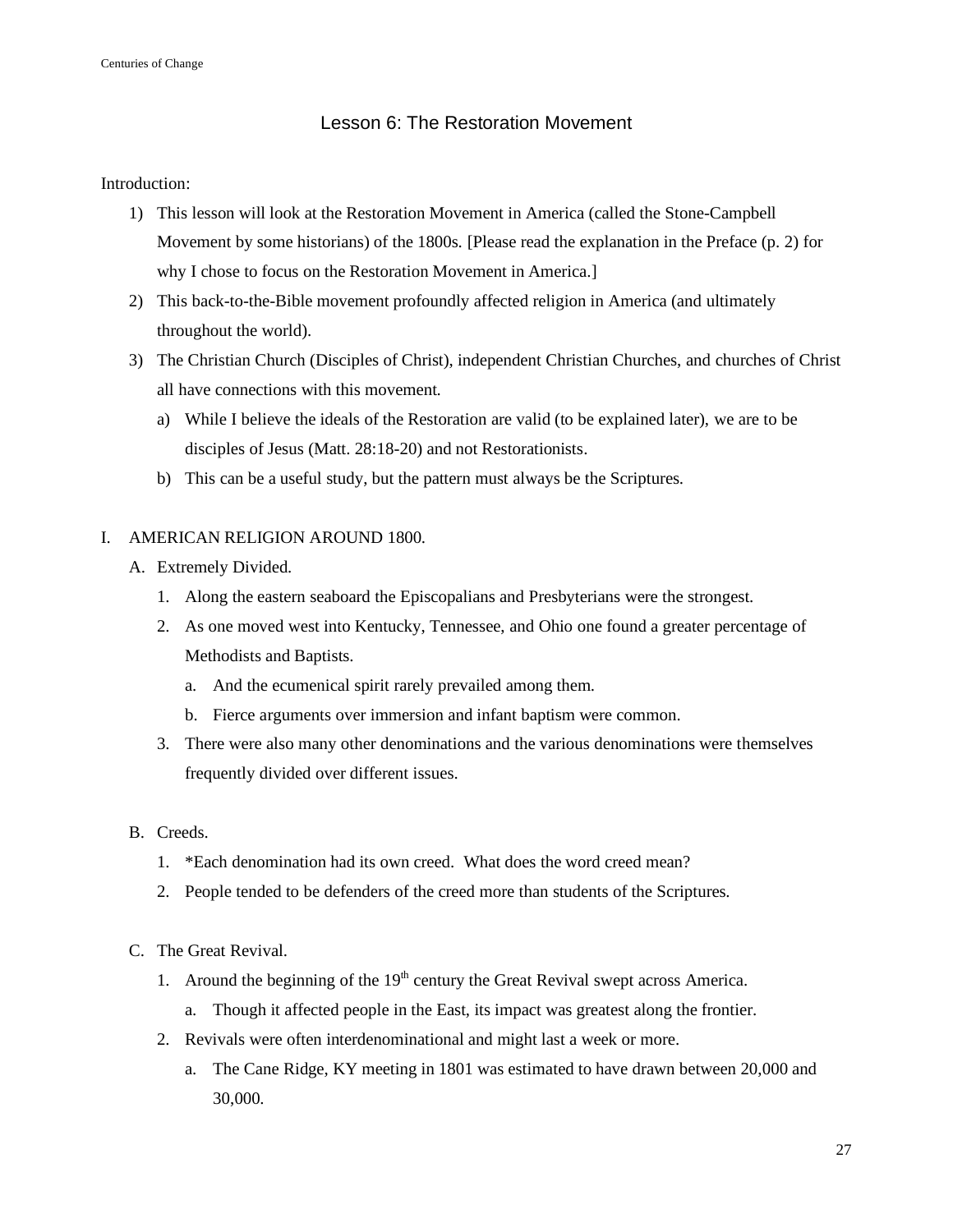- 3. The Great Revival served to create a renewed interest in religion, but also added to the religious confusion of people.
	- a. After the revivals ended where were the "converts" to worship, since the revival might have featured Presbyterians, Methodists, and Baptists alternating the preaching?
- D. Liberty.
	- 1. The Revolutionary War had just ended and a new nation "conceived in liberty" had been "brought forth on this continent."
	- 2. The time was right for a movement that would promote independent thinking and independent congregations.

#### II. WHAT WAS THE RESTORATION?

- 1. At its core it was a rejection of human creeds and an effort to call men back to the Bible.
	- a. One reason they insisted on getting back to the Bible was their belief in the sufficiency of the Scriptures. 2 Tim. 3:16, 17
	- b. Another involved a desire for unity and the belief that creeds and catechisms only perpetuated division.
- 2. No one can point to an exact time or place when the Restoration began, for around 1800 back-to-the-Bible pleas were being heard from the Carolinas up to New England, but the most influential voices would be heard in western Virginia (now West Virginia), Ohio, and Kentucky.
- 3. What began as several separate movements slowly merged into one during the 1830s.
- 4. By 1850 the resulting churches (variously known as Churches of Christ, Christian Churches, and Disciples of Christ) were the sixth largest religious body in the United States.
	- a. Sometimes entire churches were converted to this new way of thinking.
	- b. Other times, revival-style meetings would convert dozens, even hundreds.
- 5. In the second half of the nineteenth century the movement would suffer a serious division.
	- a. We will look at that in a later lesson.

#### III. FOUR KEY MEN.

- A. Note of Explanation.
	- 1. I never refer to the Restoration as the Stone-Campbell Movement, a term used by some historians, though Barton W. Stone and Alexander Campbell were very influential.
	- 2. The full story of the Restoration involves countless men and women who put their faith in God and His word and sought to return to New Testament Christianity.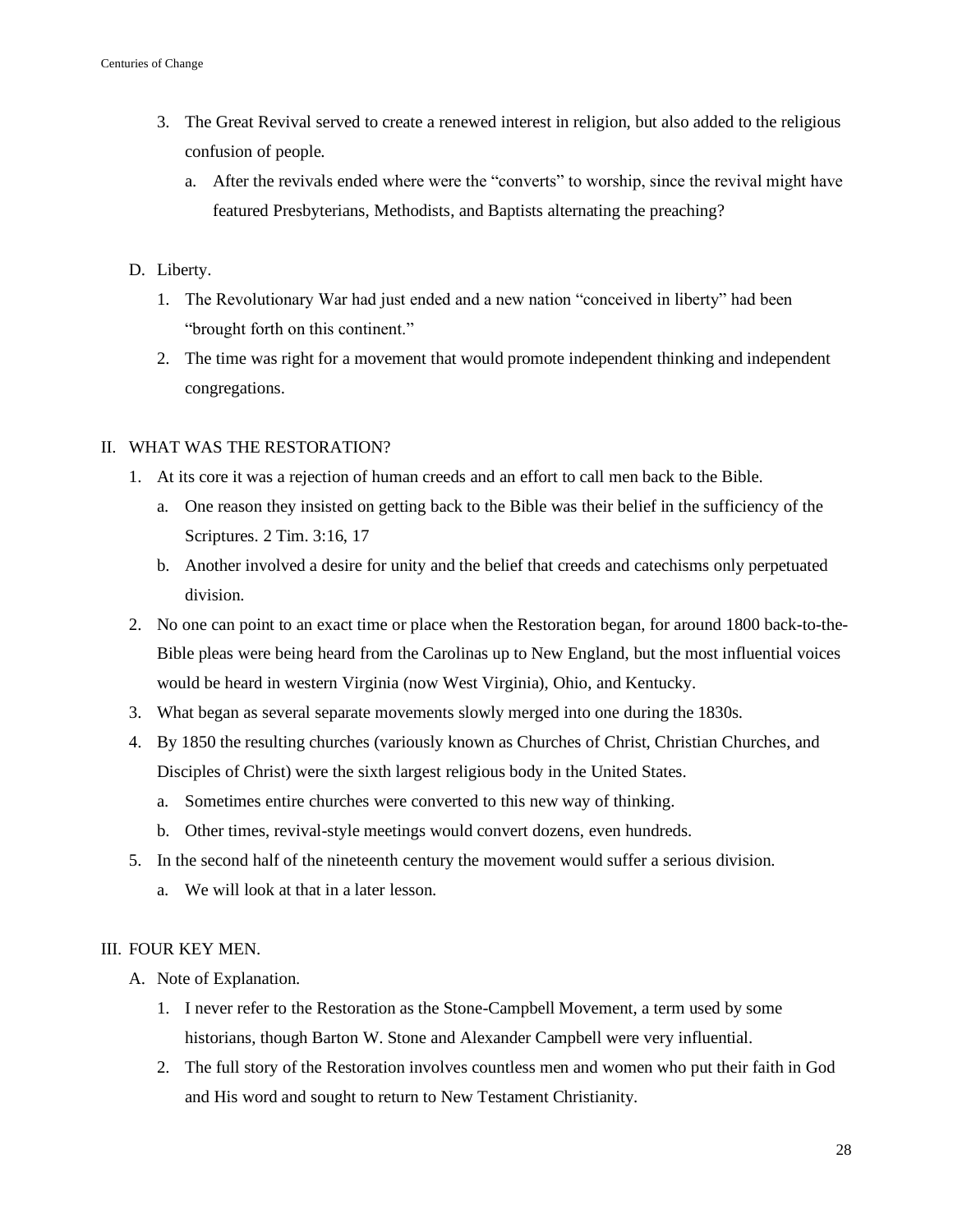- 3. Never forget that though this study will only consider a few of the leaders, there were many more that played important roles in the "search for the ancient order."
- 4. But even if we could name everyone involved, this was not a movement about people but principles.
- B. Barton W. Stone.
	- 1. Initially ordained as a Presbyterian preacher, he was a key speaker at the famous Cane Ridge, KY camp meeting in1801.
	- 2. Early on, Stone had questioned the human creeds so prevalent in his day.
		- a. At his ordination he pledged to uphold the Westminster Creed "only so far as it agreed with the Word of God." (Ca. 1798).
		- b. To avoid suspension for his rejection of Unconditional Election, he and several other Presbyterian preachers withdrew from the synod in Lexington, KY and formed the Springfield Presbytery ca. 1803.
	- 3. On June 28, 1804, *The Last Will and Testament of the Springfield Presbytery* was published.
		- a. Stone and others had come to see such presbyteries as unscriptural and divisive and in *The Last Will and Testament* urged every church to become self-governing (cf. 1 Pet. 5:1, 2) and take the Bible as its only guide. Cf. Rev. 22:18, 19.
	- 4. \*Over time baptism was restudied and sprinkling was rejected in favor of immersion as was taught in  $\_\_\_\_6:4$  and Col.  $\_\_\_\_\_\_\_\_\_\_\.$
- C. Thomas Campbell.
	- 1. Campbell was a Presbyterian preacher who arrived in this country from Ireland in 1807.
	- 2. Concerned about religious division, he began to urge men to put aside creeds and seek unity based upon the Bible.
	- 3. He coined a famous expression: "Where the Scriptures speak, we speak; where the Scriptures are silent, we are silent." Cf. 2 Tim. 3:16, 17.
- D. Alexander Campbell.
	- 1. Thomas' son, he arrived in the USA in 1809 and settled in western Virginia (now West Virginia).
	- 2. Independently of his father, he had begun to question traditional Presbyterian teachings. When reunited in America, each was surprised to find the other moving in the same direction.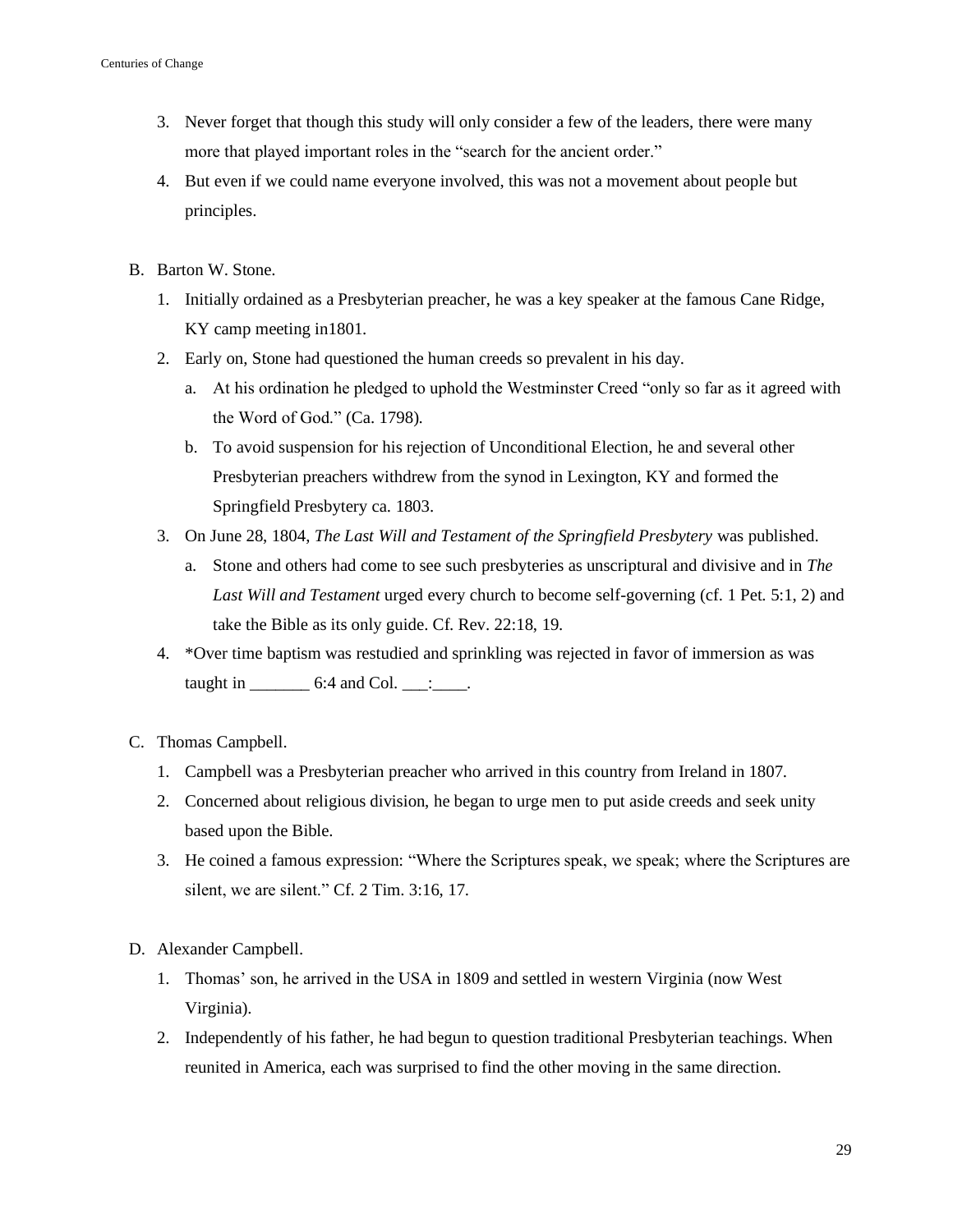- 3. In 1811, the Campbells helped organize an independent church that rejected all creeds and ate the Lord's Supper every Sunday.
- 4. The birth of his first child in 1812 led to vigorous study of the subjects and mode of baptism.
	- a. It was then that Alexander and Thomas Campbell were immersed. They also began to proclaim what they called "believer's baptism." Mk. 16:16; Acts 8:12
- 5. Campbell wanted to bring together all who believed in Christ, so when rejected by the Presbyterians, he was affiliated for a time with a Baptist association. (Baptists practiced immersion and rejected infant baptism.)
	- a. Despite his brief affiliation with them, Campbell denied ever have been a Baptist.
	- b. He opposed creeds, while the Baptists (in his area) held to the *Philadelphia Confession of Faith*.
	- c. Campbell's Biblical teaching eventually caused a complete break from the Baptists.
		- 1) Issues concerning the OT/NT relationship; purpose of baptism; frequency of the Lord's Supper; et al led to this separation.
- 6. Campbell was neither the first nor the only Restoration preacher, so why was/is he the man most often associated with the movement?
	- a. Campbell was prominent outside the Restoration movement. He was wealthy (married into money) and served in the Virginia House of Burgesses.
	- b. He was extremely intelligent, well educated, logical in his thinking, and hard working.
		- 1) He generally rose at 4:00 A.M. and worked for hours at a time at his standing desk.
	- c. His debates with men of various backgrounds attracted a lot of attention.
		- 1) He publicly debated prominent representatives of the Presbyterian, Baptist, and Roman Catholic faiths, along with the renowned skeptic Robert Owen.
	- d. He was a prolific writer.
	- e. But though his natural gifts and hard work put him at the forefront, he was neither the founder nor the source of authority for the Restoration.
- E. Walter Scott.
	- 1. A gifted orator, he made several important contributions to the Restoration.
	- 2. After making a systematic study of the conversions in Acts he began to preach conversion as a rational process that followed logical steps.
		- a. The conversion process was seen by most in his day as requiring, in one fashion or another, some mysterious operation of the Holy Spirit.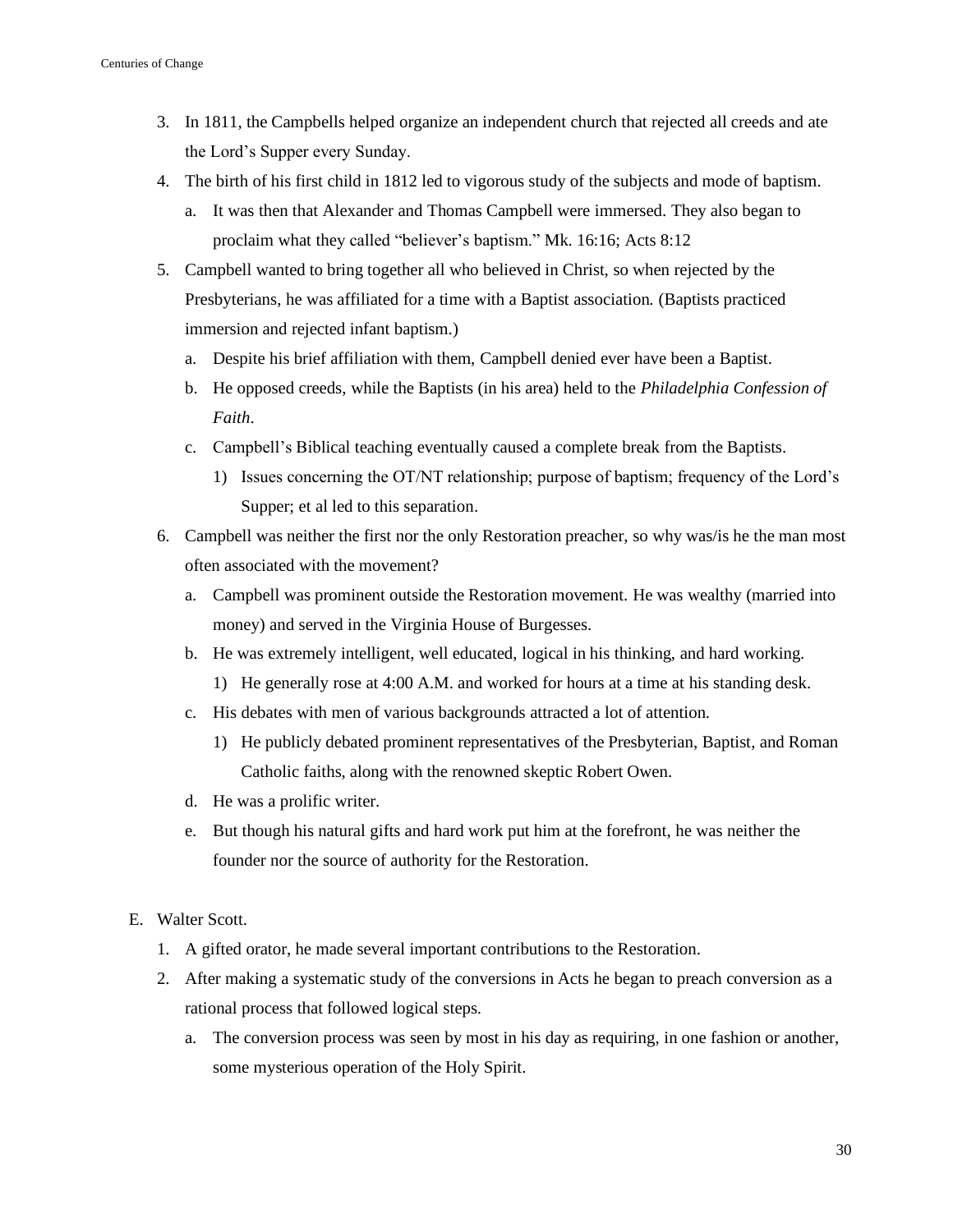- b. He preached Faith, Repentance, Baptism, Remission of Sins, Gift of the Holy Spirit.
	- 1) The last point was to show that God's promise was received by obedience, and not by praying and seeking some proof of the Spirit.
	- 2) Scott would illustrate the Bible plan with five fingers of one hand, while contrasting the five points of Calvinism on the other hand.
- 3. Scott stressed unity as others did, but was one of the first to stress that the key to Biblical unity was individuals being in harmony with Christ.

#### V. SOME REASONS FOR THE EARLY SUCCESS OF THE RESTORATION.

- A. The Appeal to Unity.
	- 1. Many found the plea to put aside denominational names and creeds appealing. John 17:20, 21; 1 Cor. 1:10; Eph. 4:1-3
	- 2. As the years went by, there were often struggles to balance the desire for unity with the importance of truth. See Eph. 4:4-6; 1 John 1:3.
- B. The Emphasis on the Bible.
	- 1. Though the Protestant Reformation had hinged on the authority of the Scriptures, man-made creeds and catechisms had become the focus of study and belief.
	- 2. The Restoration was at its core an appeal to search the Scriptures. Acts 17:10, 11
	- 3. Since the Scriptures were sufficient (2 Tim. 3:16, 17), what else could be needed?
		- a. Ben Franklin observed that a creed must be either less than the Bible, more than the Bible, different from the Bible, or the same as the Bible.
		- b. He added that if it is one of the first three it must be rejected and if it is the fourth, it is unnecessary.
- C. Reason, Decency and Order.
	- 1. God has never wanted his people to be without emotion, and there are many questions God has not answered, but…
	- 2. The Restoration preachers stressed the importance of decency and order. 1 Cor. 14:33, 40
	- 3. They also emphasized that God had spoken words men could read and understand if they looked at them with reason and logic. Acts 17:10, 11; Eph. 3:3-5
- D. The Plan of Salvation.
	- 1. For many in the nineteenth century, salvation was an elusive, uncertain prospect.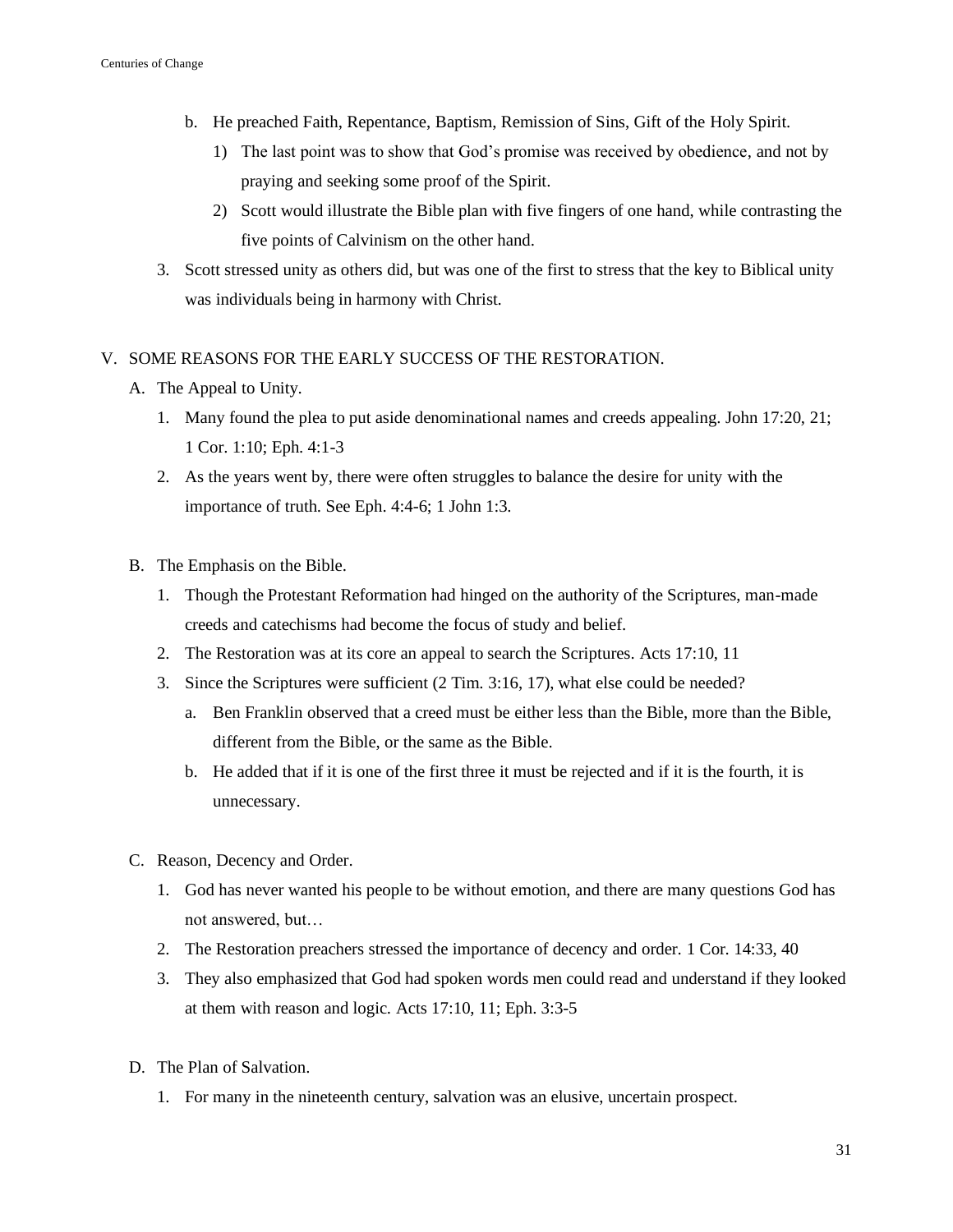- 2. Through an emphasis on studying the book of Acts, people were made to see that man's part in salvation was easily understood and when men did their part, God promised to do His.
- 3. Please read Eph. 2:8, 9; John 3:16; Heb. 5:8, 9; Mark 16:16; Acts 2:38; 22:16.
- E. Militancy.
	- 1. While the first generation Restoration preachers made unity a priority, they did not hesitate to challenge the beliefs and teachings of any they believed to be perverting the gospel of Christ. Gal. 1:6-9
	- 2. Alexander Campbell, along with others, engaged in a number of debates.
	- 3. The writings of brethren in the first half of the  $19<sup>th</sup>$  century were often highly critical of the teachings of their day.
	- 4. They found inspiration in Acts 6:9; 7:51-53; 13:44-47; 15:1, 2; 19:8, 9; Jude 3; et al.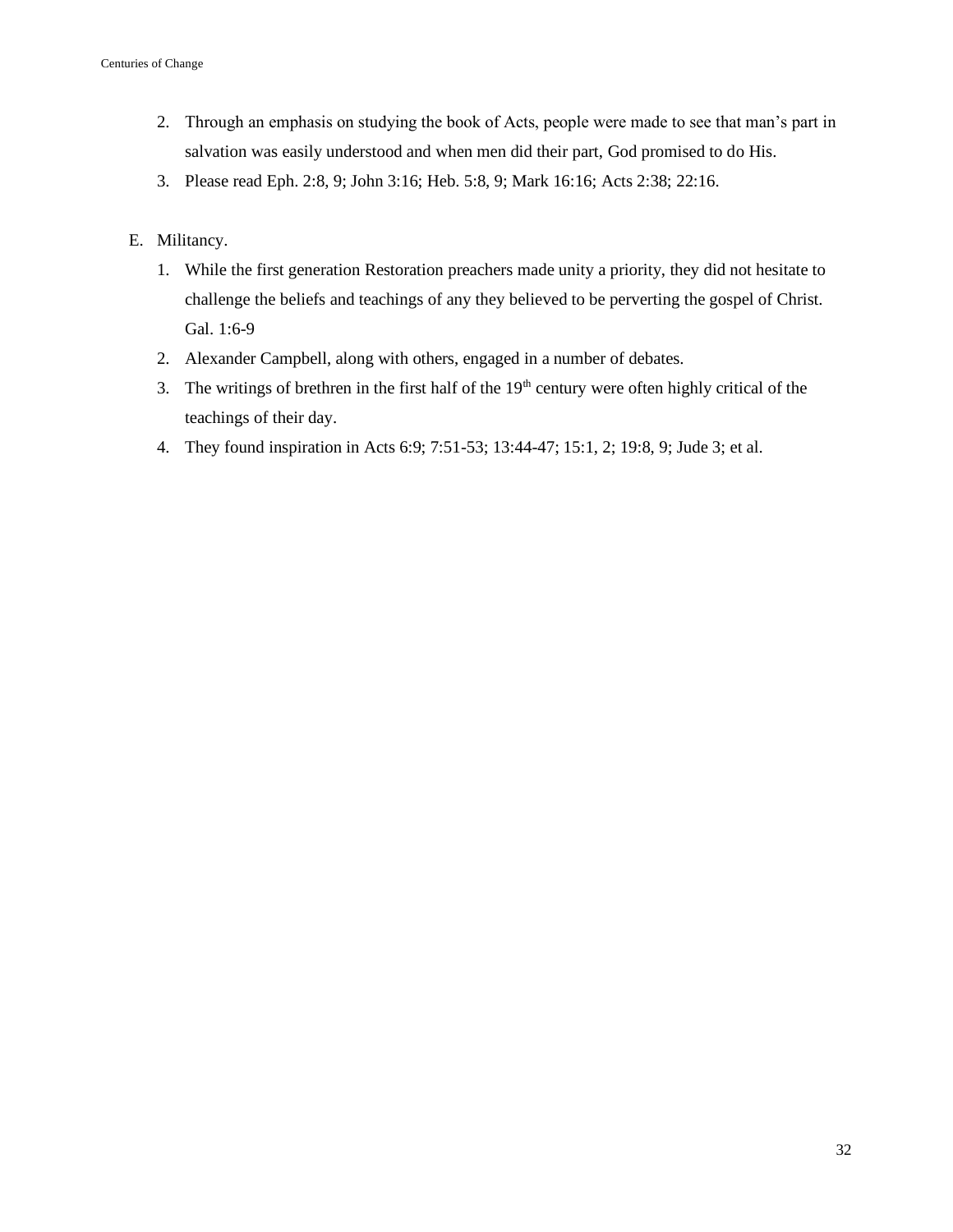# Lesson 7: Division and Bible Authority

#### <span id="page-34-0"></span>Introduction:

- 1) In the last lesson we studied a back-to-the-Bible movement that came to be known as the Restoration Movement (named for the desire to restore the ancient order revealed in the NT).
- 2) By 1850 the resulting churches were the sixth largest religious "body" in the United States, but by 1900 the movement was sharply divided.
- 3) Three very distinct groups had emerged in the second half of the nineteenth century.
	- a) The Disciples of Christ were on their way to becoming a full-fledged Protestant denomination.
	- b) The more conservative Christian Churches used instrumental music and believed in the use of missionary societies, but did not fellowship the denominations and had no rigid denominational hierarchy.
	- c) Churches of Christ rejected instrumental music and the missionary society, and rejected all denominational organization.
	- d) Note: some Christian Churches might have accepted only the instrument and others only the society, while some that used the name Churches of Christ utilized one or both of these, but as a general rule the division followed the lines mentioned above.
- 4) In this lesson we will explore some of the reasons the movement divided and consider some fundamentals of Bible authority.
	- a) The two main "issues" were the missionary society and instrumental music, but in this lesson we will focus on two underlying issues.

## I. THE DESIRE FOR RESPECTABILITY.

- A. The Early Years of the Restoration.
	- 1. The sermons and published articles in the first half of the  $19<sup>th</sup>$  century fearlessly attacked both Catholic and Protestant practices.
		- a. Disciples did not hesitate to call names or question beliefs, and religious debates were common.
		- b. As a result, many viewed them as "narrow-minded Campbellites" preaching water salvation.
	- 2. Adding to the "image problem" was the fact that many of the early preachers were rough-hewn frontiersmen with limited secular education.
		- a. There were exceptions (Campbell being a notable one), but in the early years of the Restoration most preachers, as with most Christians, were not highly educated, financially secure, or well cultured.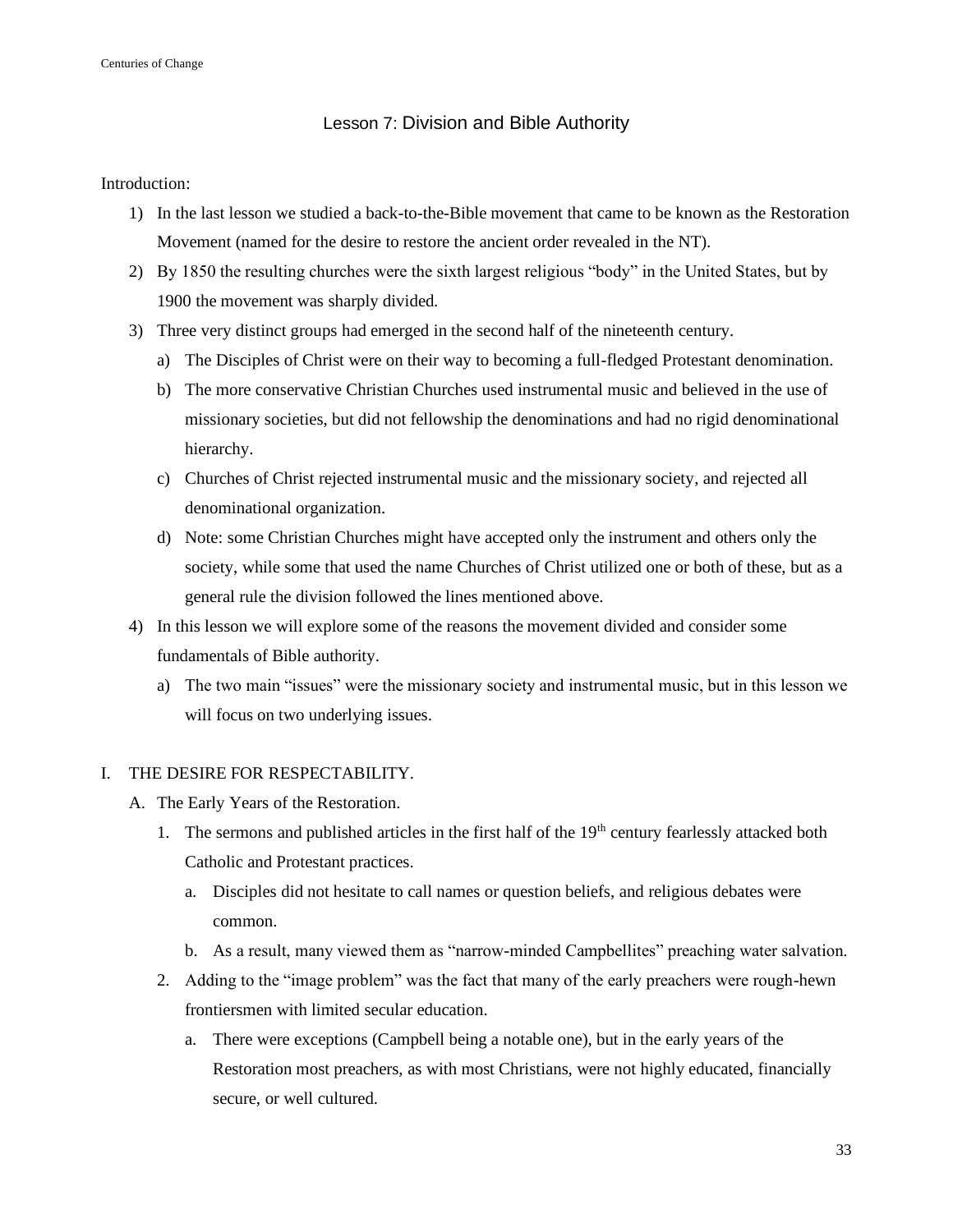- B. Changing Attitudes.
	- 1. As the movement grew, many in the  $2<sup>nd</sup>$  and  $3<sup>rd</sup>$  generations grew unhappy with the negative view many had of the Disciples.
	- 2. The changing attitudes reflected themselves in many ways.
		- a. Meetinghouses became increasingly elaborate.
		- b. Preachers were expected to be better educated and more respectable. Some even began to accept titles such as Reverend.
		- c. Preachers were expected to be more positive in their presentations and debating was now discouraged by many.
		- d. Many churches sought to be accepted by other religious groups.
			- 1) Though they may have thought of it as the "best" of the denominations, many clearly wanted the church to take its place among the denominations.
		- e. The push for instrumental music often reflected a desire to be like others.
- C. Biblical Evaluation: the Positive Side.
	- 1. As lights of the world (Matt. 5:14-16), Christians must seek to live in a respectable fashion. Cf. Rom. 2:24; 2 Cor. 8:20, 21
	- 2. Christians seek to avoid conflict. Rom. 12:18
	- 3. A church's meetinghouse should not convey lukewarmness or lack of interest.
- D. Biblical Evaluation: the Negative Side.
	- 1. Following God's way has always created conflict.
		- a. Consider the lives of Jesus, John, the apostles, Stephen, et al.
	- 2. NT Christians, who sought to be "light," were often despised. 1 Cor. 4:9-13
	- 3. Their preaching often "offended" both Jews and Gentiles. Acts 17:5, 6; 19:23-29
	- 4. That message was often negative as sin was identified and specified. Cf. 1 Cor. 6:9, 10.
	- 5. They debated their cause. Jude 3; Acts 6:8-10
	- 6. They were not men-pleasers. Gal. 1:6-10
	- 7. They simply did not have as their goal "fitting in." 1 Pet. 2:11; Heb. 11:13; 1 John 2:15-17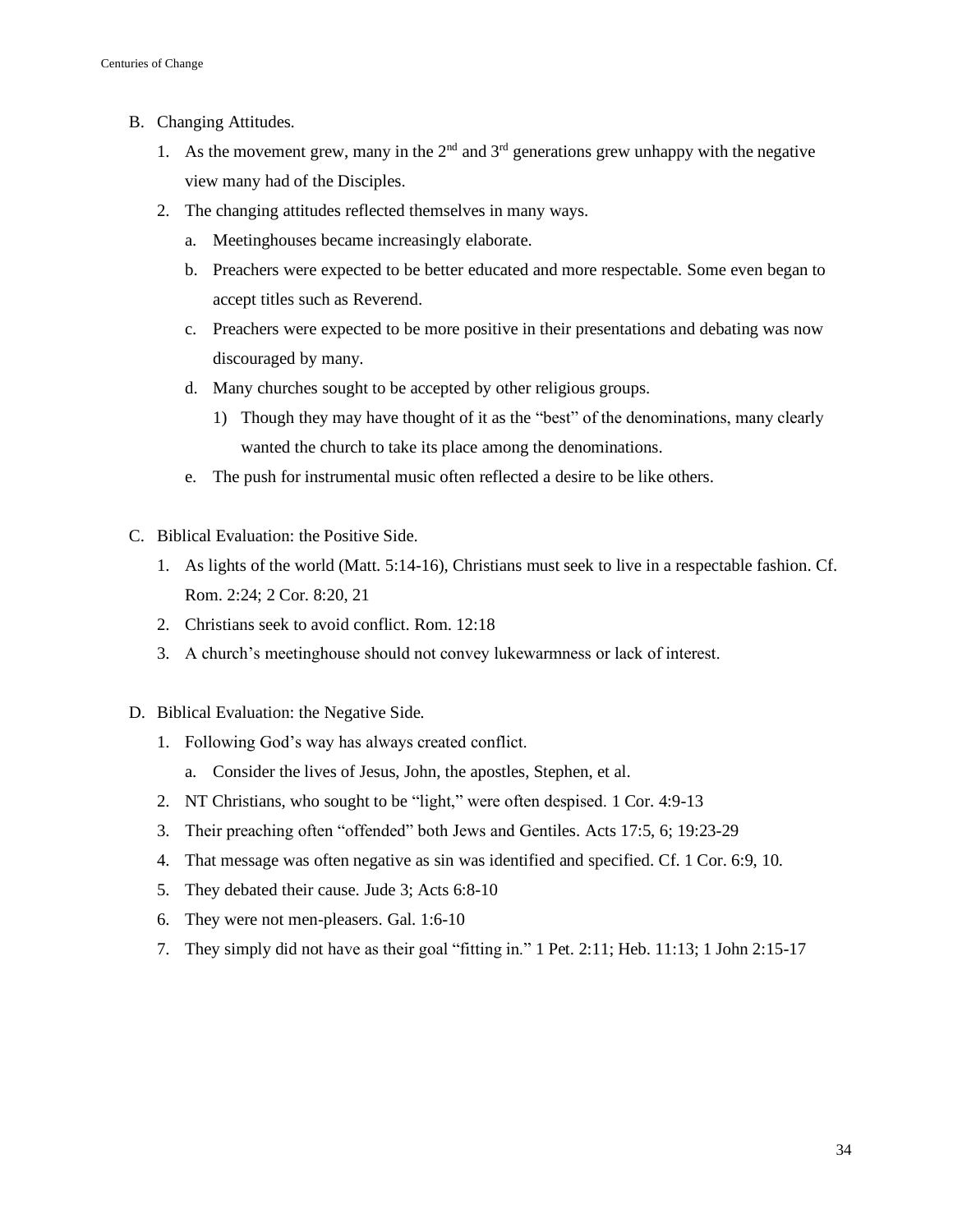### II. CHANGING ATTITUDES TOWARD SCRIPTURE.

- A. Points of Disagreement.
	- 1. Brethren came to view the Scriptures quite differently.
		- a. Some insisted on a "progressive" approach to the Bible (often referred to as liberal by their critics), while others insisted on a more conservative interpretation (sometimes called legalists and traditionalists by their opponents).
	- 2. While some of the more "progressive" began to have little interest in Bible authority, for many conservatives and "moderates" the hermeneutical questions raised were vitally important.
		- a. Was Bible authority vital?
		- b. Was silence prohibitive or permissive?
		- c. How was Biblical authority to be established?
		- d. What are allowable aids and expedients?
		- e. Issues of expediency (i.e. things necessary to carry out a command) were hotly contested.
- B. Importance of Authority.
	- 1. All of the above questions are important, but the importance of authority must be first.
		- a. Authority may be defined in different ways, but I use it to mean "authorization, permission, instruction." I include both requirements and permissible options.
	- 2. We must do the will of the Father. Matt. 7:21-23
		- a. Though Bible authority is a valid concept and term (cf. Matt. 28:18-20), I have come to prefer the phrase "knowing God's will."
	- 3. That will cannot be known except through revelation. Isa. 55:8, 9; 1 Cor. 2:10-13
	- 4. God's will is found in its completeness in Scripture. 2 Tim. 3:16, 17
	- 5. \*To minimize the importance of Biblical authority is to reject the truth and refuse to abide in the  $\circ$  of  $\qquad \qquad .\ 2$  John 9
- C. How Is God's Will Revealed (Bible Authority Established)?
	- 1. There are three basic ways. Direct Command or Statement; Approved Example; Necessary Inference or Implication (Inescapable Conclusion).
		- a. In recent years I have seen it shortened to "tell, show, and imply."
	- 2. While these are often seen as artificial rules, in reality they are the means by which we learn many things.
	- 3. Someone beginning a new job would learn his responsibilities by these 3 methods.
		- a) Direct commands/statements. "Report to work at 8:00 AM."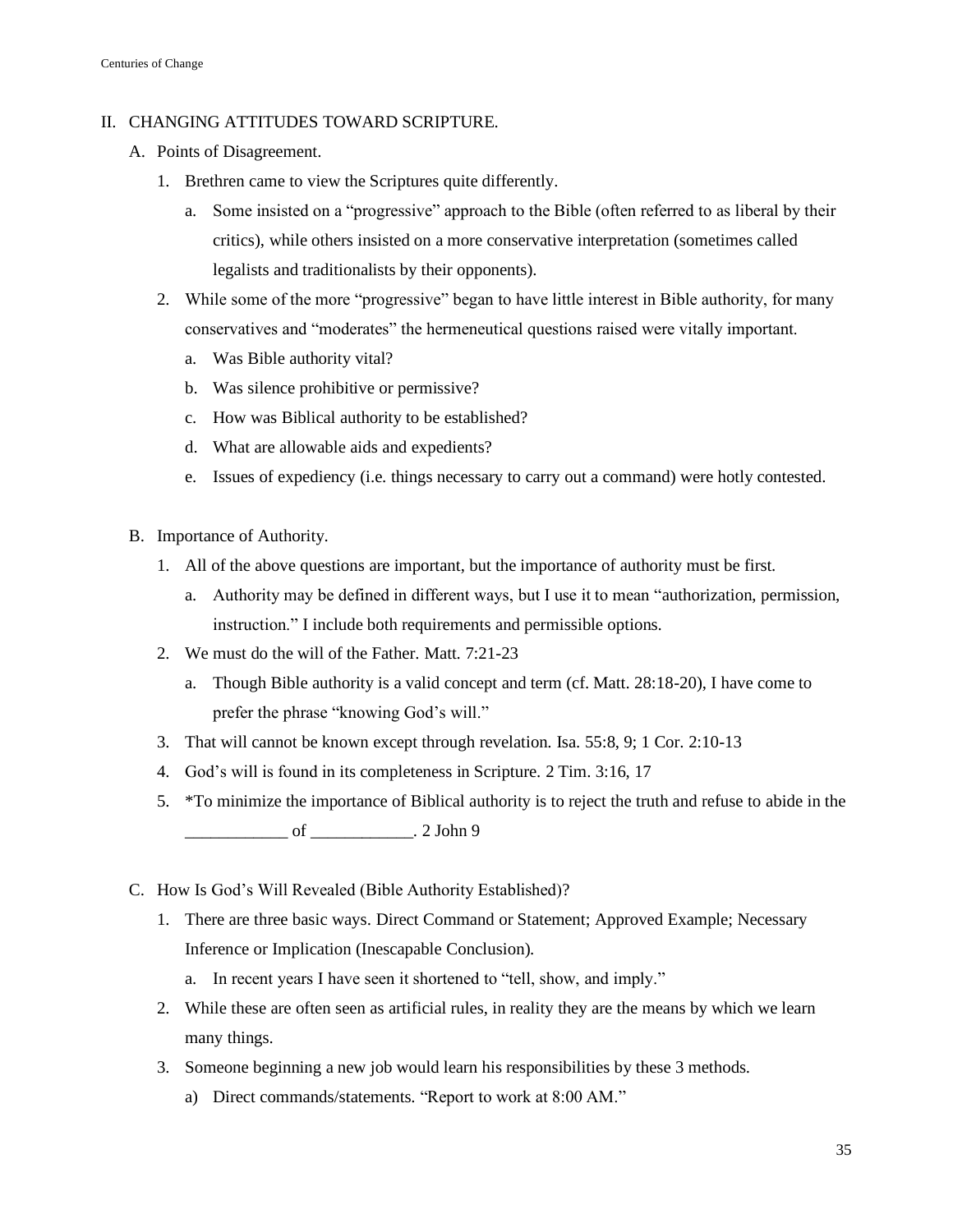- b) Necessary implication. "You will be driving a truck to make deliveries."
	- 1) Though not expressly stated, it is necessarily implied that a driver's license is necessary.
- c) Approved example. The new worker might initially be assigned to ride with an experienced driver. He also might watch some of the employees that are in the boss's good graces.
- 4. These three means of establishing authority or determining God's will are not a "Restoration Hermeneutic," but are the result of much careful thinking about this subject.

#### III. DIRECT COMMANDS OR STATEMENTS.

- 1. While it should be obvious that God's will can be determined this way, not all see it that way.
	- a. Many think a spirit of love or a good heart will suffice. They ridicule those who think the commandments matter by calling them legalists and Pharisees.
	- b. Just as in the 1800s, some brethren today seek to eliminate the idea of commandments, even referring to the epistles as "love letters."
- 2. There are many references to the importance of obeying commandments and/or the recognition that the Bible is to be understood as a book containing such.
	- a. Matt. 28:18-20; John 14:15, 21; 15:14; 1 Cor. 14:37; 1 Thes. 4:1, 2; 2 Pet.3:1, 2; 1 Jn. 2:3,4
- 3. These commands and/or statements are found in different forms.
	- a. Classic form of command. Eph. 5:25; Col. 3:9
	- b. Conditional statements or declarations. Matt. 7:21; John 3:3, 5; Mark 16:16
		- 1) None of these are "*commands*," yet each informs us as to the will of God and implies a commanded action.
		- 2) Having read these statements of fact, we can know something about God's will.
	- c. Rhetorical questions. Rom. 6:1,2
		- 1) The question makes the statement that God commands those who have died to sin to quit living in sin.

## IV. APPROVED EXAMPLES.

- A. God Intends for Us to Learn From Examples.
	- 1. Jesus is held out as an example for us. 1 Pet. 2:21; 1 John 2:3-6
		- a. Note the connection between keeping commandments and following Jesus' example.
	- 2. Paul held himself up as an approved example. 1 Cor. 11:1; Phil. 3:17; 4:9; 2 Thes. 3:7-9
	- 3.  $1<sup>st</sup>$  century apostles were guided by the Spirit into all truth (Jn. 16:13), so when these churches were approved by inspired men, they can serve as examples for us today. 1 Cor. 4:16, 17; 1 Thes. 1:6, 7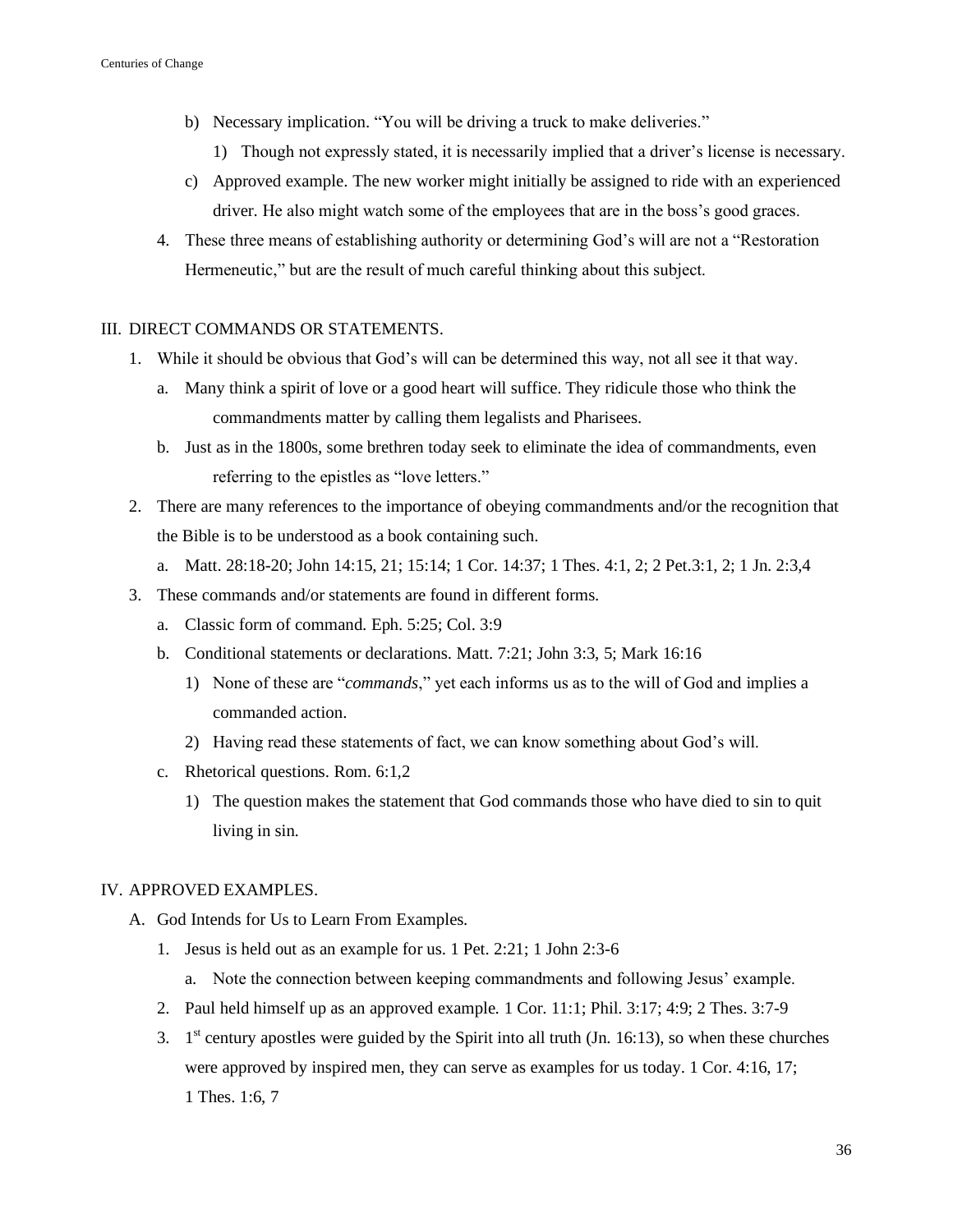- B. Using N.T. Examples.
	- 1. With examples we must avoid the extremes of binding (imitating) examples not meant to be bound (imitated) and completely dismissing all examples as not binding.
	- 2. All examples teach, even if they do not bind any particulars upon us.
		- a. E.g., Jesus washing feet in John 13 is an example to learn from, but does not make washing feet part of the Lord's Supper or any other congregational activity.
		- b. Note: some prefer not to say *binding examples*; they suggest that an example *"looses"* or shows that we are permitted to do a certain thing.
			- 1) E.g., Acts 20:7 does not bind the  $1<sup>st</sup>$  day of the week, but shows that this is an authorized day and we conclude it is the only day for eating the Lord's Supper when we find that no other day has been "loosed."
			- 2) Not a lot of difference in expressing it either way.
	- 3. Consider the following guidelines.
		- a. Harmony with other NT teachings.
			- 1) We can learn from the "beyond their ability" giving in 2 Cor. 8:1-5, but the command is, "*as he may prosper*." 1 Cor. 16:1, 2
			- 2) The Macedonian example *permits* giving beyond our ability, but 1 Cor. 16 shows that such is *not commanded*.
		- b. Uniformity.
			- 1) Every example of elders is plural. Acts 11:30; 14:23; 15:4; 20:17
			- 2) Acts 16 shows that people can be taught in various places, therefore the place of teaching in the different examples is not an essential part of the example. Yet we still learn something from each example.
		- c. Universal Application.
			- 1) Can everyone follow it?
			- 2) We might learn from Acts 2:46, but we can't go to temple for worship.
		- d. Apply to our Time and Situation? Are Circumstances Similar?
			- 1) Does the example deal with an emergency, temporary, unique situation? 1 Cor. 7:26
			- 2) We can learn from Peter's actions in Acts 3:6, but can't imitate them.
	- 4. It may take some thought, but examples of approved action can certainly help us understand the will of God. Matt. 7:21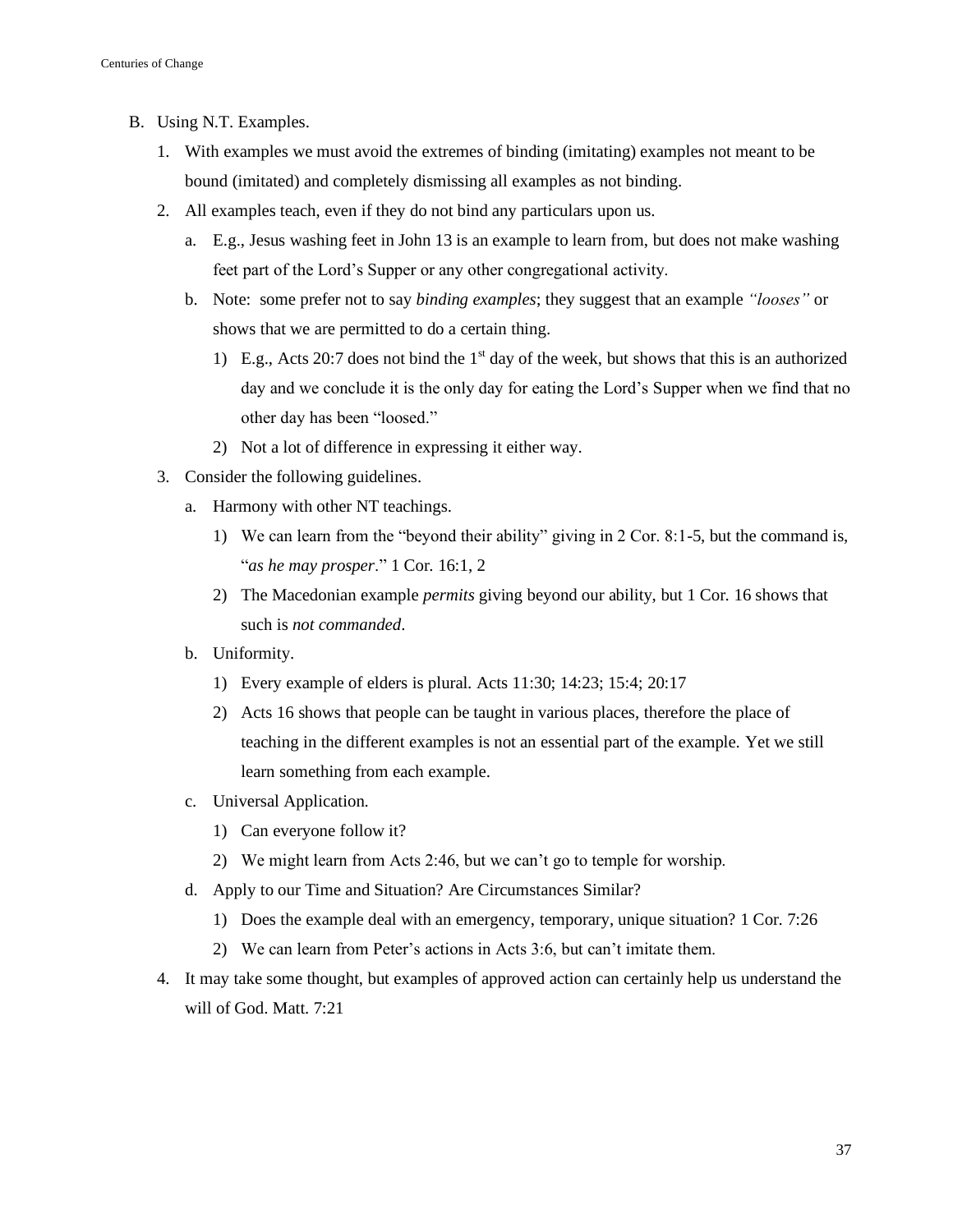- V. NECESSARY IMPLICATIONS/INFERENCES (INESCAPABLE CONCLUSIONS).
	- 1. We often use implications and inferences in our communication and expect others to draw the inescapable conclusion.
		- a. A parent may say, "If this room is not clean by Friday, someone will be staying home."
		- b. Didn't say, "Clean up your room," but come Friday the room had better be clean.
	- 2. The Bible teaches by implication.
		- a. \*Where in the NT did Jesus draw from the *"one flesh"* of Gen. 2 the implication that divorce is wrong?
		- b. "I AM" implies life after death. Matt. 22:29, 31, 32
		- c. According to Heb. 7:11-14, Psalm 110:1-4 implied that perfection could not come through the Levitical priesthood; a change of priesthood was coming; and the law would be changed.
		- d. \*What inescapable conclusion did Peter draw from the things he saw and heard. Acts 10:9-16, 28, 34, 35
	- 3. This does not mean we resort to guessing.
		- a. We are forced to conclude that infants are not to be baptized. Mark 16:16; Acts 2:38; 8:12; 18:8; Rom. 6:3, 4
		- b. Those verses inescapably imply that one must be old enough to believe and repent before baptism.
		- c. *Necessary* and *inescapable* are key. Though some have thought infants were implied in Lydia's household, they are not necessarily implied and as with examples, a verse cannot imply anything out of harmony or inconsistent with other passages.
	- 4. Some have argued against the use of implications by saying that God has then made it too difficult.
		- a. He has not made it too difficult, but the precious truths of Christ are to be regarded as a pearl of great price worth a little effort.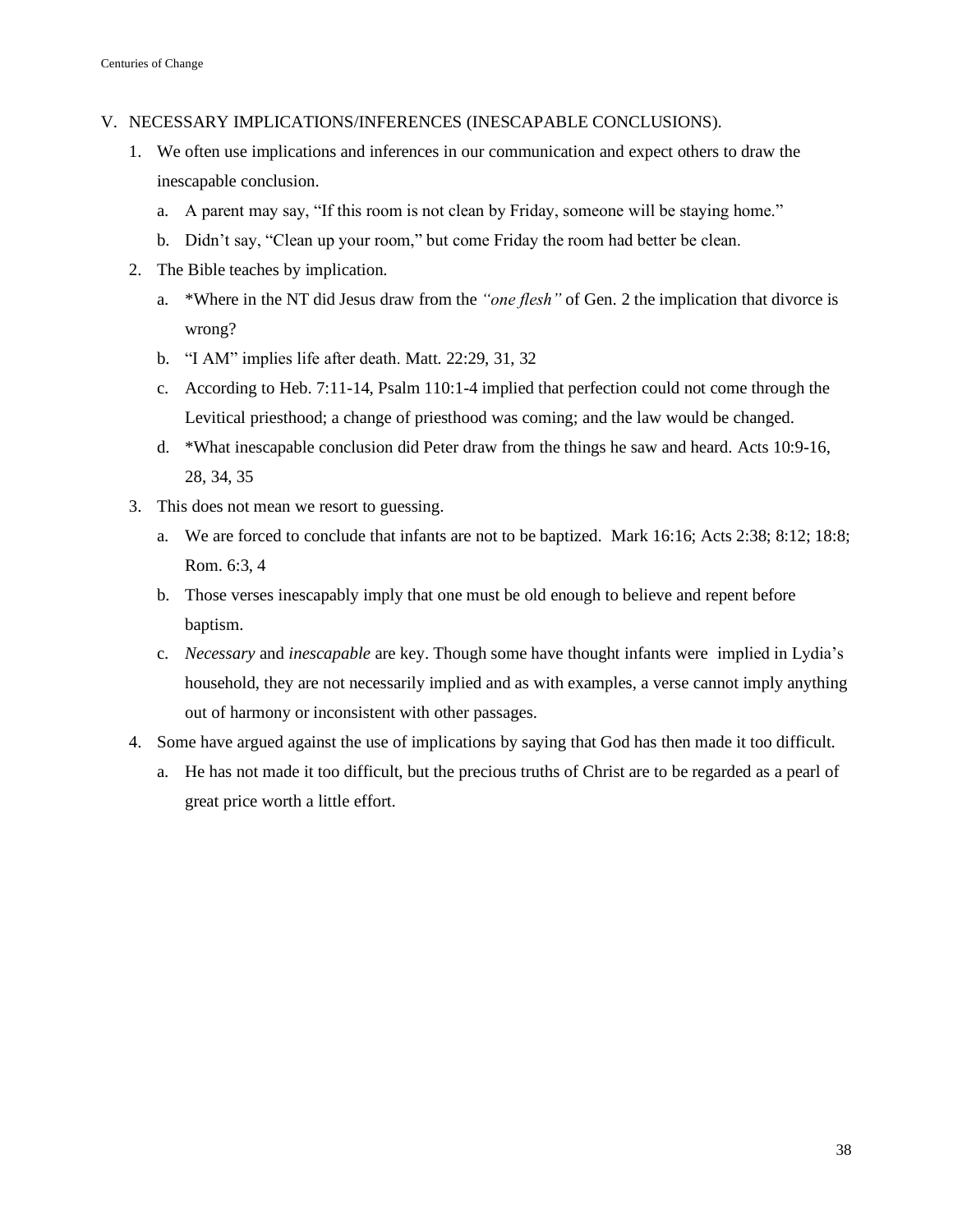# Lesson 8: More on Understanding and Establishing Bible Authority

## Introduction:

- 1) In the latter half of the  $19<sup>th</sup>$  century, the missionary society and instrumental music were often defended with the plea that God had forbidden neither.
- 2) The silence of God was seen as permissive by many Christians and to this day continues to be a point of contention in many religious discussions.
- 3) In this lesson we want to do two things:
	- a) See that silence is intended by the Lord to be restrictive.
	- b) See that God's silence does permit the use of aids or expedients.

## I. REACTING TO GOD'S SILENCE.

- A. Our First Concern.
	- 1. Begin with the desire to know what God wants. Matt. 7:21
	- 2. Realize that man's wishes are not always the same as God's. Isa. 55:8, 9; 1 Cor. 2:11
	- 3. \*How does Jesus describe the worship of those who teach the commandments of men? Matt. 15:6-9
- B. The Completeness of Revelation.
	- 1. If God has told us all that He wants us to know, then silence should mean something to us.
	- 2. \*How much truth did Jesus promise the apostles in John 16:13?
	- 3. The mind of God as it relates to salvation has been fully revealed. 2 Pet. 1:3; 2 Tim. 3:16, 17
- C. Jesus and the Apostles Respected God's Silence.
	- 1. \*Where did Jesus read that divorce was specifically forbidden? Matt. 19:3-6
	- 2. "To which of the angels did He ever say…?" Heb. 1:5, 13
	- 3. That Moses said "nothing," meant something. Heb. 7:11-14
- D. Respect the Boundaries of Truth.
	- 1. If God has revealed all truth and we impose on His silence, are we not adding to God's word?
	- 2. OT warnings. Deut. 4:1, 2; 12:32
	- 3. NT warnings. 2 John 9; Rev. 22:18, 19
	- 4. Nadab and Abihu. Lev. 10:1-3
		- a. When they offered that which God had not commanded, it did not glorify Him.
	- 5. Uzzah and David. 2 Sam. 6; 1 Chron. 13:9, 10; 15:12-15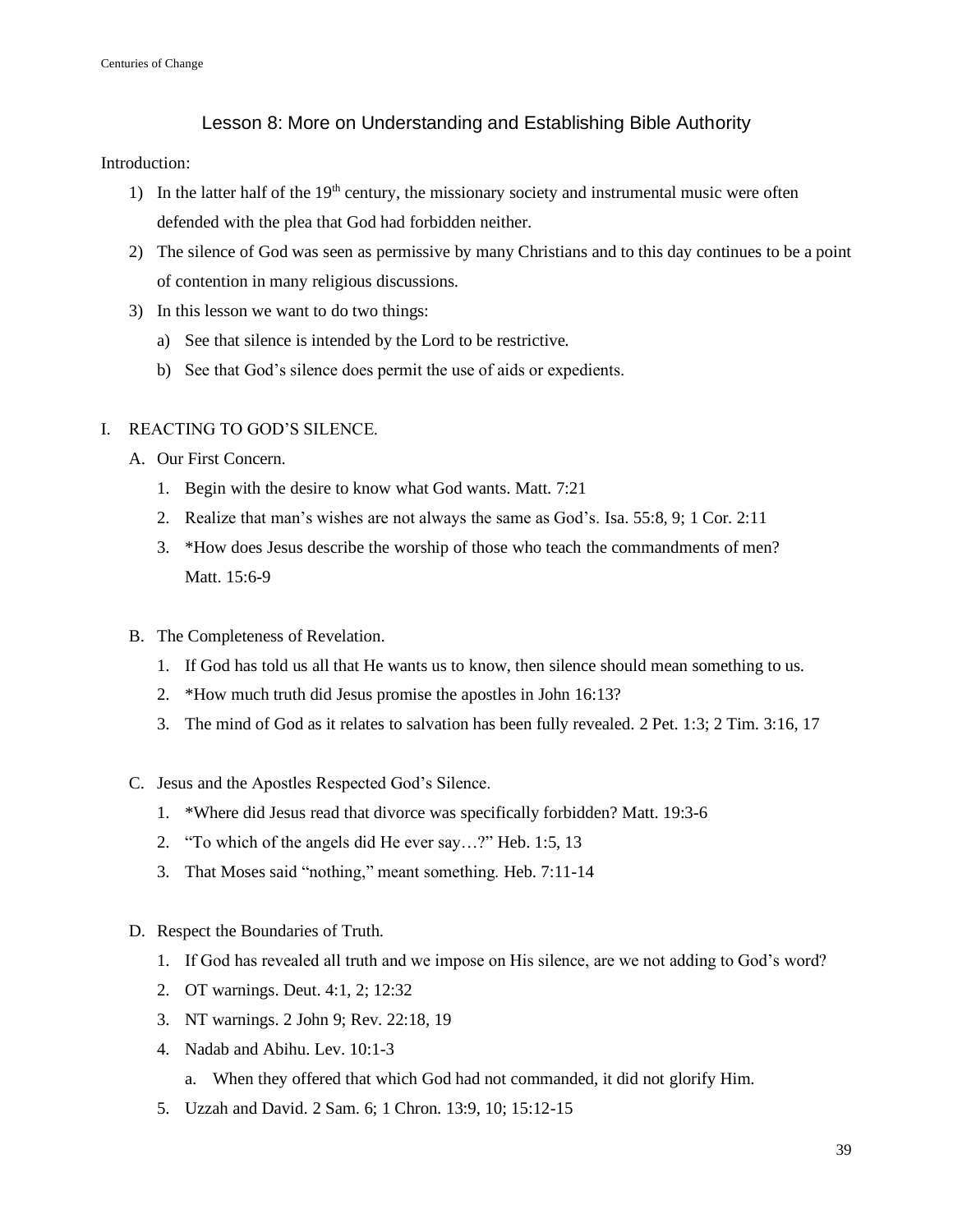- E. Summary.
	- 1. God has not provided a list of all the things we might wish to do that are wrong; He has by command, example, and implication shown us what He wants.
	- 2. Search the Scriptures for what God wants and trust that God has told us exactly what He wanted.
- F. Questions.
	- 1. Can we have a building, song books, projector, etc. and still claim to respect the silence of God?
	- 2. Understanding 2 principles will help us:
		- a. Some commands are specific, while others are general.
		- b. There's a difference between an aid to doing God's will and a change to doing something else.
	- 3. In the remainder of this lesson we want to look more carefully at the idea of general and specific, aids and alterations and see that this is not just "preacher talk."
		- a. We sin if we create or follow a preacher's hermeneutic, but we want to understand the Bible as God meant for it to be understood.
		- b. Bible authority is sometimes made to seem complicated and the words we use in talking about divine authority may not be words we use every day, but the concepts are used on a regular basis.

## GENERAL and SPECIFIC AUTHORITY; AIDS and ALTERATIONS

1. Imagine you have been given \$60 and the following grocery list:

| Grits                                                        | Cereal (3 boxes)                                     |
|--------------------------------------------------------------|------------------------------------------------------|
| Heinz <sup>®</sup> Ketchup                                   | Apples $(1 \text{ doz.})$                            |
| $\text{Clorox}^{\circledcirc}$ Lemon Scented Bleach (1 gal.) | <b>Boneless Chicken Breasts</b>                      |
| Pillsbury <sup>®</sup> Hungry Jack Biscuits (10)             | LeSueur <sup>®</sup> English Peas $(2 \text{ cans})$ |
| Instant Banana Pudding (6 serving box)                       | Skim Milk (1 gal.)                                   |

- 2. \*If you did the following would you have followed instructions?
	- a. Purchased Martha White® "instant" grits?
	- b. Purchased Jim Dandy<sup>®</sup> "quick" grits?
	- c. Bought chicken thighs since they were on sale?
	- d. Used a calculator to keep up with your total?
	- e. Bought Rocky Road ice cream (it has milk in it)?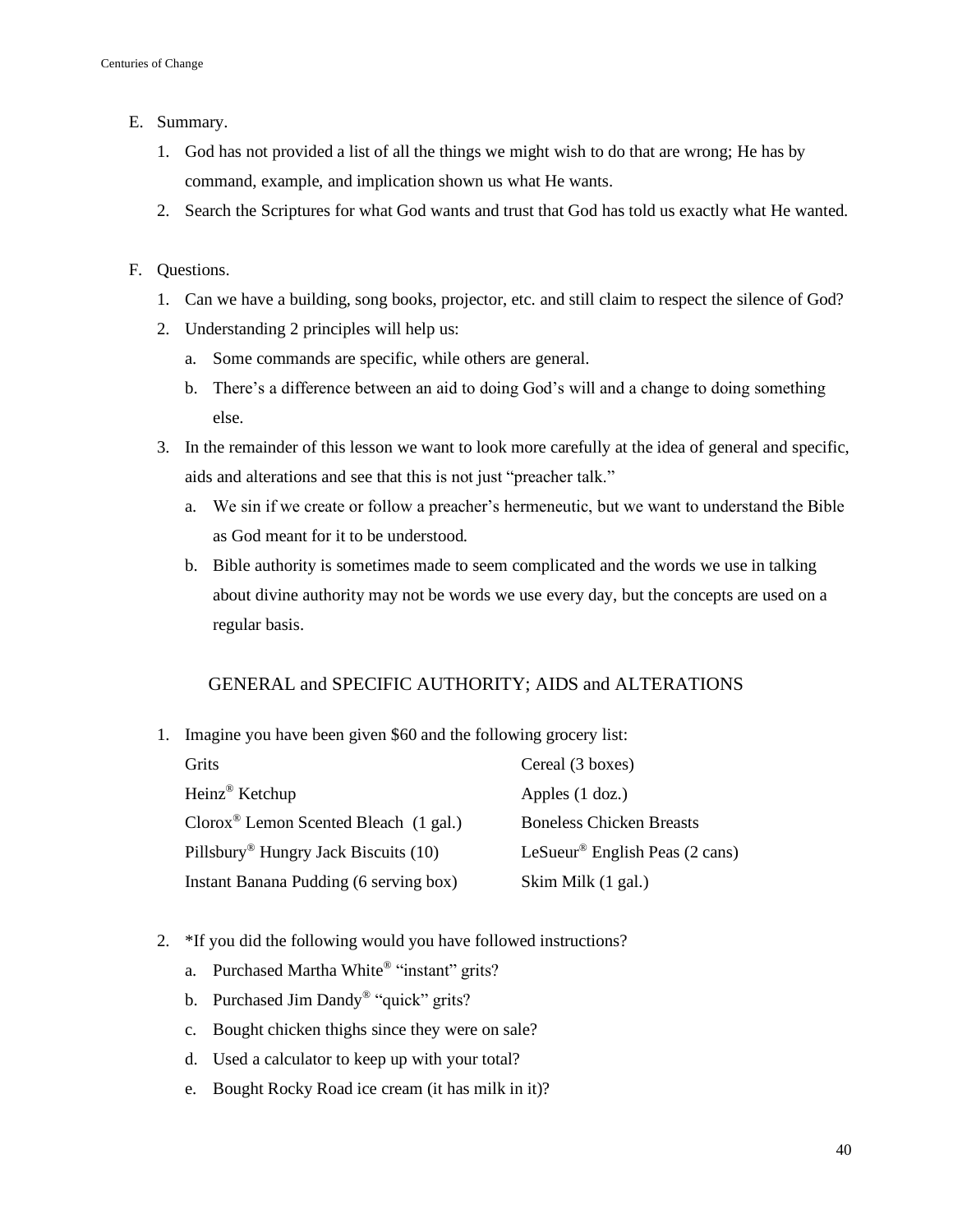- f. Purchased 6 Rome apples and 6 Red Delicious apples?
- g. Purchased 12 yellow apples and 1 watermelon?
- h. Purchased 6 apples and 6 oranges (adds up to 12 pieces of fruit)?
- i. Purchased 3 boxes of Cap'n Crunch<sup>®</sup> cereal?
- j. Bought Heinz 57<sup>®</sup> sauce?
- k. Carried your groceries around the store in a plastic basket?
- l. Pushed a shopping cart through the store?
- m. Carried the groceries home in plastic bags?
- n. Carried the groceries home in paper bags?
- 3. If we understand how general and specific commands are used in everyday life, we should be able to see how they are used in Scripture.
	- a. Can we see that Heinz® Ketchup is specific as to product and brand, while the size is optional (within the \$60 constraints)?
	- b. Some brands were specified and others were left in the generic category. Even the specific instructions left certain choices to our discretion.
- 4. The same goes for aids and alterations.
	- a. We do not have any problem seeing that an orange changes the list, while a shopping cart only expedites the purchase and is an "expedient." (An expedient as the term has often been used refers to an aid or tool to accomplish a job given by God.)
	- b. One might keep up with his money spent in his head or use the calculator. Both aid the process of carrying out the expressed will of the grocery list.
- 5. In the next lesson we will look at the two great issues that brought division to the Restoration and as we study those we must take these simple everyday principles and apply them to those spiritual questions.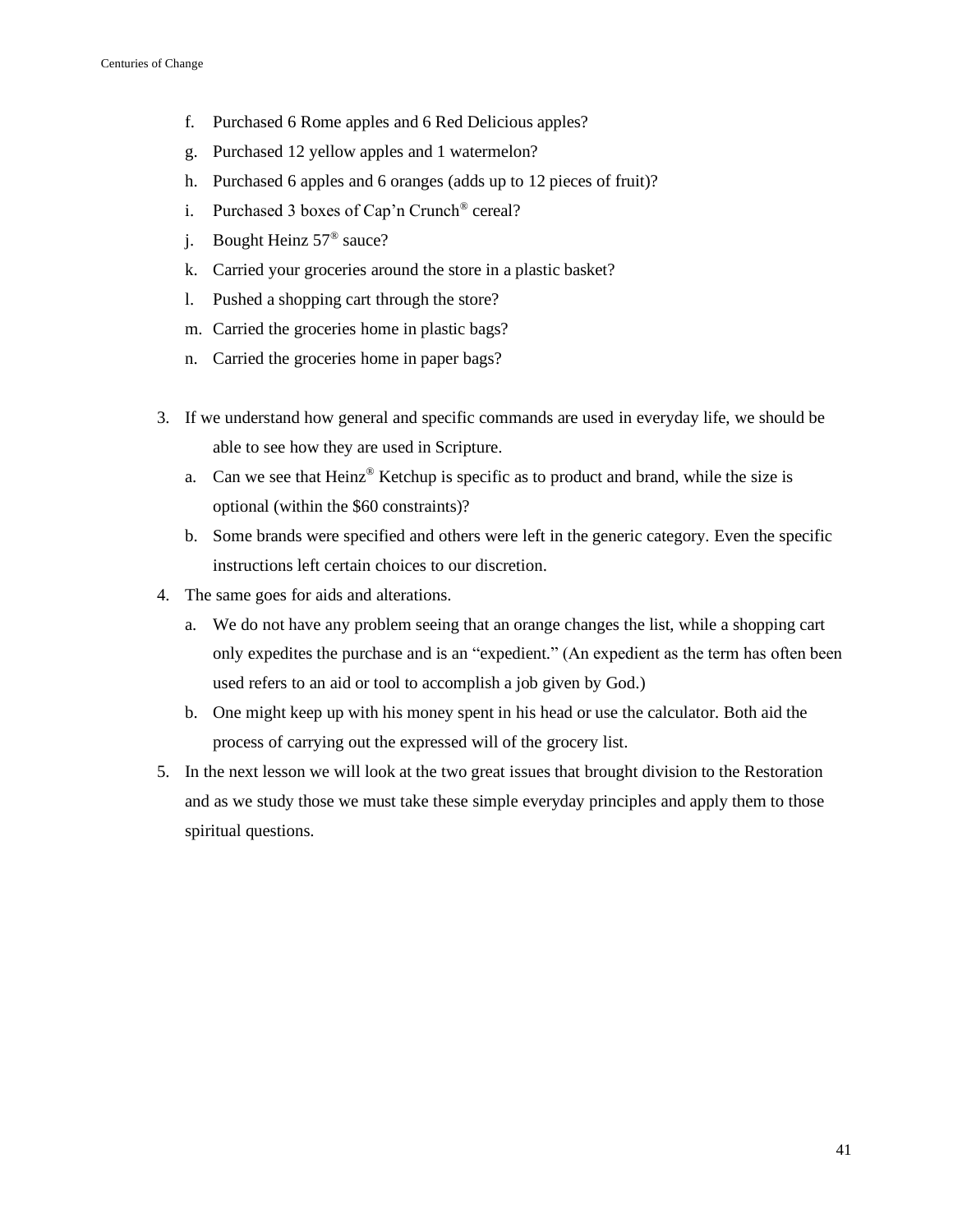Centuries of Change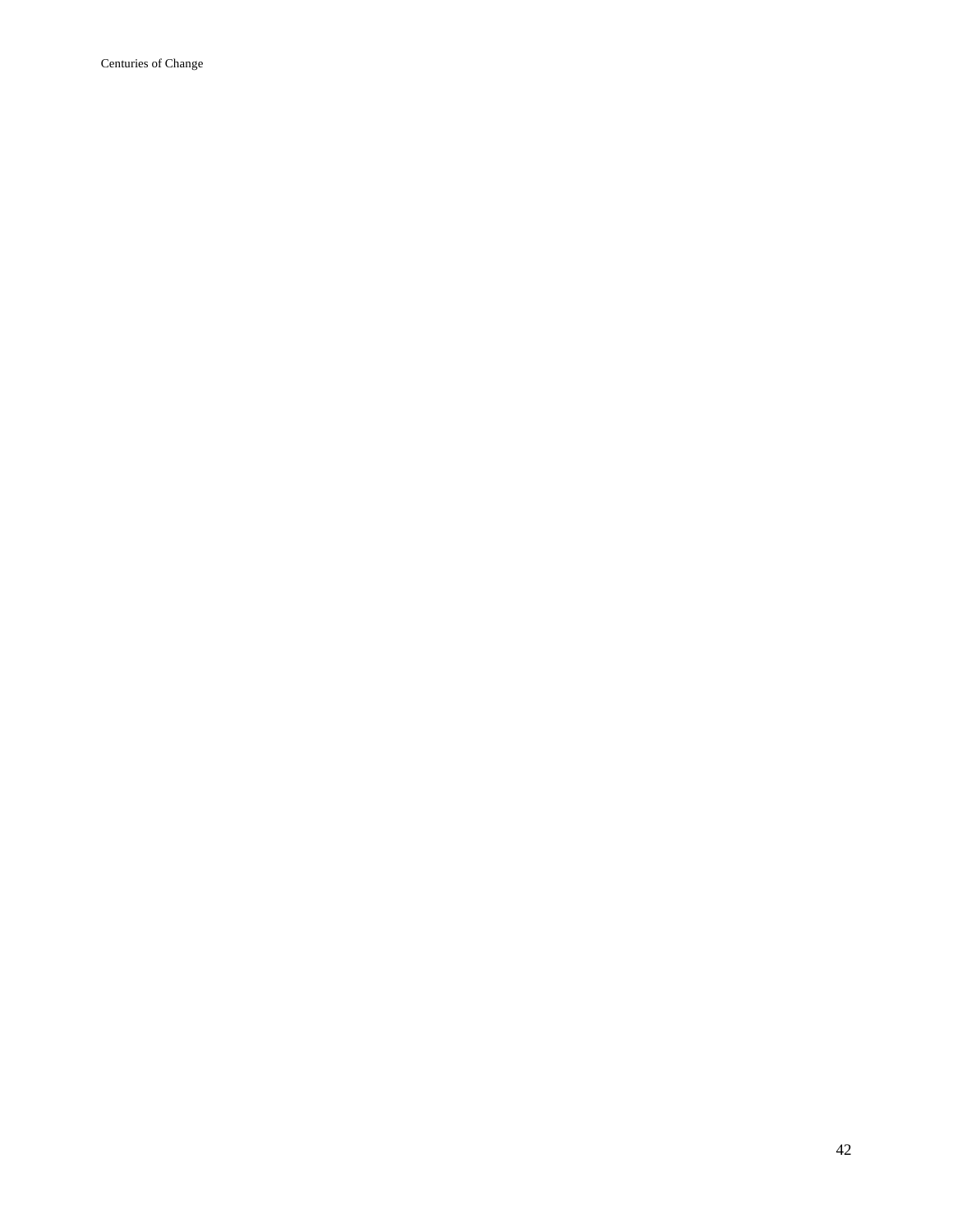Lesson 9: Issues that Divided—the Missionary Society and Instrumental Music

#### Introduction:

- 1) As noted in previous lessons, a great division took place in the latter half of the  $19<sup>th</sup>$  century.
- 2) This lesson will look at two issues that were the focal points of division.
- 3) But let's not forget the two great underlying issues. (See Lesson 7).
	- a) Many wanted to move the church in a more "respectable" direction. They had lost much of the pilgrim spirit (1 Pet. 2:11) and wanted to be more like the denominations their fathers had denounced.
	- b) Along with that, there was also a lessening of emphasis on Bible authority. Matt. 7:21-23

## I. BACKGROUND OF THE MISSIONARY SOCIETY DISPUTE.

- A. Early Cooperative Efforts.
	- 1. As the Restoration took hold, cooperation meetings began to be held.
	- 2. The size of the districts involved varied from fairly small to statewide.
	- 3. In the beginning, the meetings were basically news, fellowship, and worship gatherings.
	- 4. In time, they became more organized and authoritative.
		- a. State Meetings might select officers and decide what men would be supported to preach the next year.
	- b. Churches represented at the meetings would often pledge a certain amount of support, which, in many cases, would be sent to a *receiving church*. The receiving church would then disburse the funds as directed by the State Meeting.
- B. A National Organization.
	- 1. In 1849 the American Christian Missionary Society (ACMS) was formed in Cincinnati, Ohio with Alexander Campbell as its first president.
	- 2. The Disciples now had a national organization for the first time.
		- a. They could select missions, missionaries and, during the Civil War, even offer political statements "on behalf of the Lord's people."
		- b. When the ACMS was formed relatively few men stood against it, but within a few years the Society and the Organ became items of great controversy.
		- c. Note: Some were divided on the two issues. J. W. McGarvey and Moses Lard were known as "middle grounders," but most brethren either accepted or rejected both.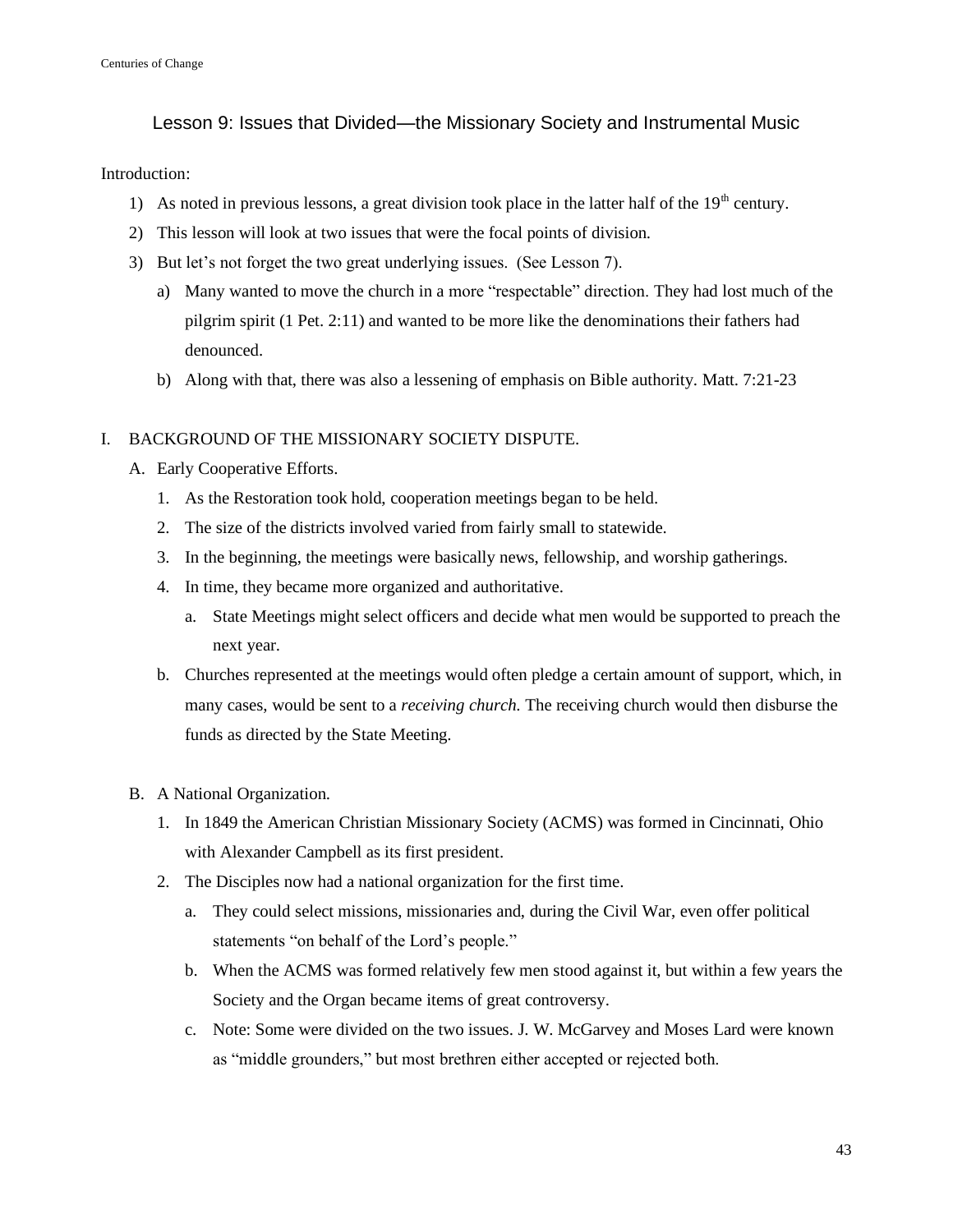

## II. DEFENDING THE MISSIONARY SOCIETY.

- A. Giving Organization to the Universal Church.
	- 1. Brethren recognized the word *church* was sometimes used in a *local* (limited) sense (1 Cor. 1:2; Rom. 16:16; Rev. 1-3), but could also be used in a *universal* (unlimited) sense (Matt. 16:18; Heb. 12:23).
		- a. See lesson 2.
	- 2. It was argued that the universal church had a mission (Matt. 28:18-20), and since no organization for it was found in the NT, many felt they were free to create any universal organization they desired.
- B. An Expedient.
	- 1. Some called it an expedient to carrying out the Great Commission.
		- a. Campbell once wrote of the need for a more "efficient organization of our churches." *Search for the Ancient Order (Vol. I)*, p. 167
	- 2. It was argued that the Society was equivalent to a meetinghouse, hymnal, etc.
- C. Silence of the Scriptures.
	- 1. This was the key argument.
	- 2. In 1866, the Society was in danger of dying and W. K. Pendleton (Campbell's very prominent son-in-law) defended it by admitting that NT authorization was lacking, but contended it was unnecessary as long as the NT did not forbid it.
	- 3. Pendleton redefined the Restoration plea: "Where the Bible speaks, we speak. Where the Bible is silent, we are silent" was said to have meant that if the Bible was silent, nothing should be bound.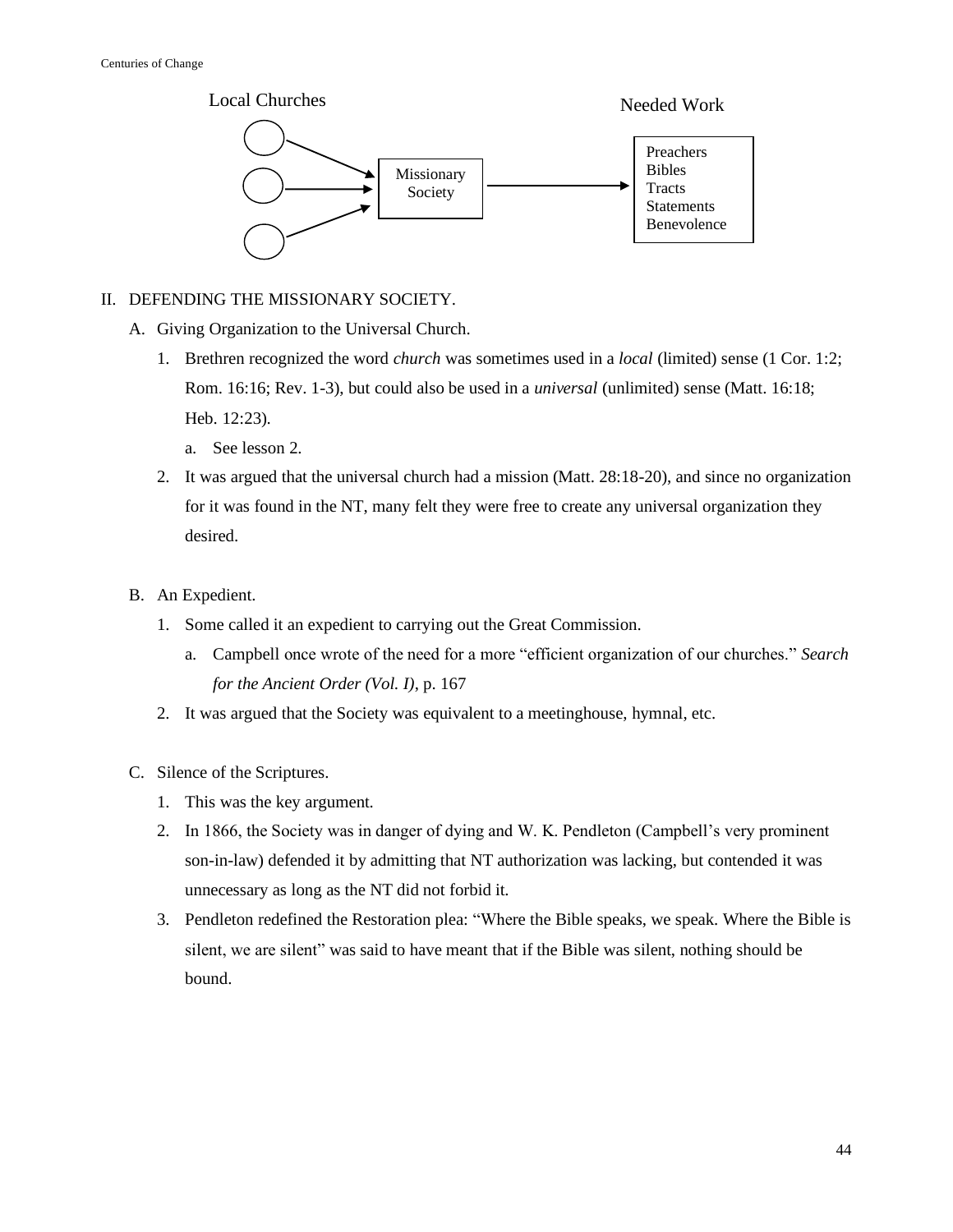- D. Prejudicial Arguments.
	- 1. Some resorted to personal attacks and prejudicial arguments.
	- 2. Society opponents were called "do nothings," "legalists," and compared to the Pharisees.
	- 3. Some were accused of being mean-spirited and lacking true spirituality.
		- a. It was said that the spiritually minded were not slaves to "*the letter*" of the law

#### III. OPPOSITION TO THE MISSIONARY SOCIETY.

#### A. Unauthorized.

- 1. To its opponents, the fact that the all-sufficient Scriptures never authorized the Society was decisive. 2 Tim. 3:16, 17
- 2. The argument from silence was rejected and an appeal for positive authority was made.
	- a. Jacob Creath, Jr. asked why brethren rejected the following that were not specifically condemned: Popery, corrupt Protestantism, infant baptism, creed making, and auricular confession.
- 3. David Lipscomb's words from 1873 state well the opposition viewpoint.
	- a. "Our worship to God is regulated by the laws of God. We have no knowledge of what is well pleasing to God, in worship, save as God has revealed it to us. The New Testament is at once the rule and limit of our faith and worship to God. This is the distinctive difference between us and other religious bodies. Others accept the New Testament as their rule of faith, but do not make it the limit of their faith. They add other things as articles of faith and acts of worship than those contained in the Bible. We seek for things authorized, they for things not prohibited. Our rule is safe—theirs is loose and latitudinarian. Ours confines us to God's appointments. Theirs opens the worship and service of God to whatever will please men. Our rule limits man's worship to the exercises approved of in the Bible." *Search for the Ancient Order (V. II)*, p. 241
- 4. In Lessons 7 and 8 we have seen that Lipscomb was correct when he said that the NT should be the "rule and limit." 2 Tim. 3:16, 17; Rev. 22:18, 19
- B. Local Vs. Universal.
	- 1. If the NT is complete, then God has told His people how to do the things He has assigned them and what we find revealed are local churches, each with their own oversight. Acts 14:23; 1 Pet. 5:1-4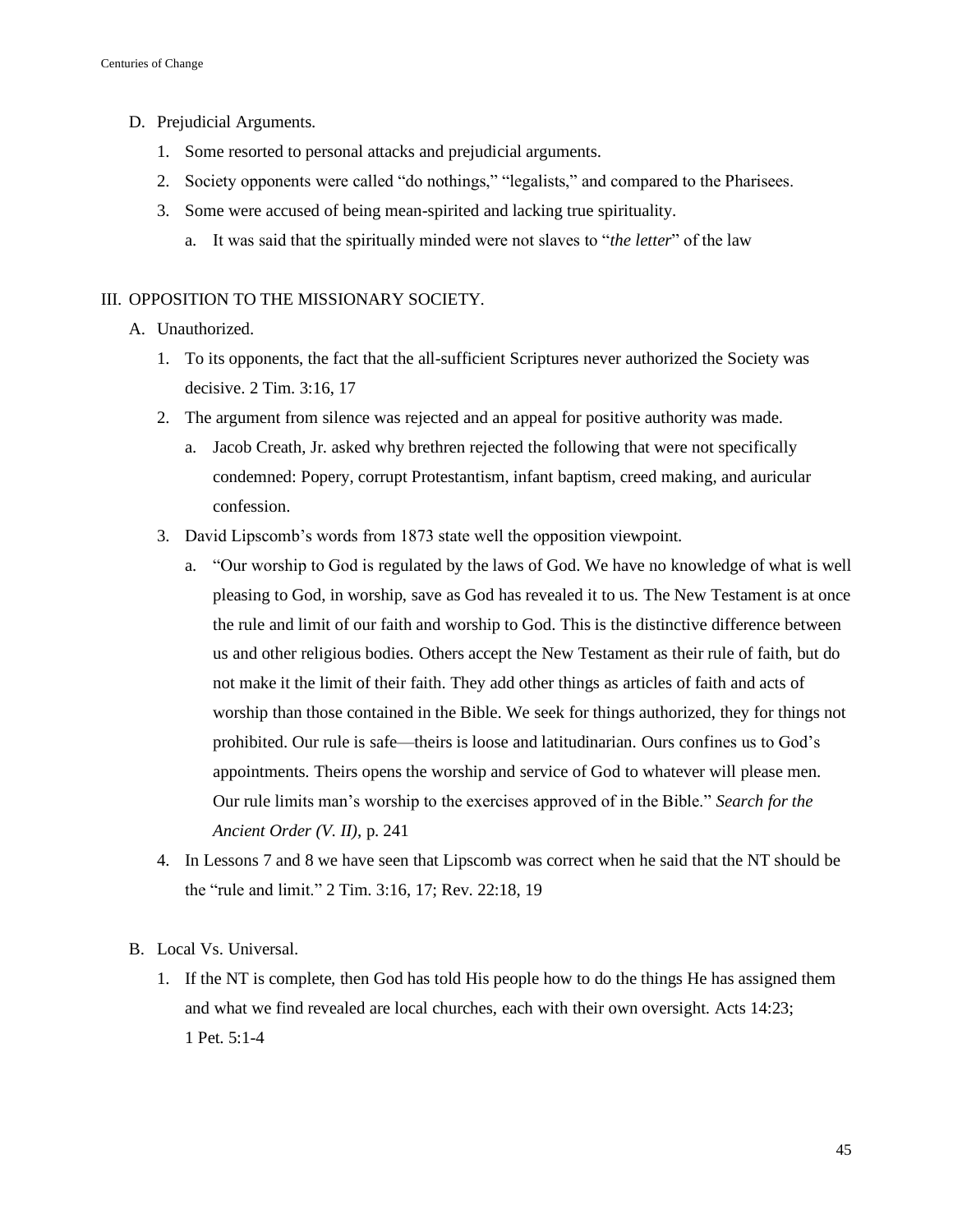- 2. God had not provided for a universal functioning body and to create one is to shift responsibility from a divine organization (independent local churches) to a human one.
	- a. While the concept of a universal church is scriptural, giving it organization is not.
	- b. Mistaken ideas about the universal church that had led to the Roman "Universal Bishop" had now been adopted by many brethren.
- C. The Missionary Society Was Unnecessary.
	- 1. Most opponents were far from being "*do nothings*."
	- 2. Evangelism was certainly accomplished in NT times without a missionary society and the Restoration Movement enjoyed its greatest growth before the missionary society.
- D. Not Expedient.
	- 1. Everyone should recognize that lawful activities might require expedients (aids, tools).
		- a. E.g., assembling requires a place; singing may require a leader, book, etc.
	- 2. But where is the command for local churches to pool their resources?
		- a. There is no place for an expedient when there is no authority for the action.
		- b. There can be *no lawful* expedient when no activity has been prescribed.
	- 3. The missionary society was also criticized as inexpedient by some because it added more expense and overhead to the work of preaching the gospel.
- E. Miscellaneous.
	- 1. Some were opposed because such organizations often came to dominate the churches.
		- a. Not a decisive argument, but one that should be considered.
	- 2. When Jacob Creath, Jr. was urged to stop his opposition because they were "*commonly accepted*," he pointed out some other things, such as the golden calf, report of the 10 spies, calves at Dan and Bethel, which had been commonly accepted.
	- 3. The accusation of "legalists lacking spirituality" may well have fit some, but not all the opponents.
		- a. The fact remains that one must be obedient to Christ. Heb. 5:8, 9; Matt. 7:21

#### IV. INSTRUMENTAL MUSIC.

- A. The Controversy.
	- 1. Within the Restoration, the first documented use of a mechanical instrument in worship took place in Midway, KY in 1859, though a few churches probably used it at least as early as 1851.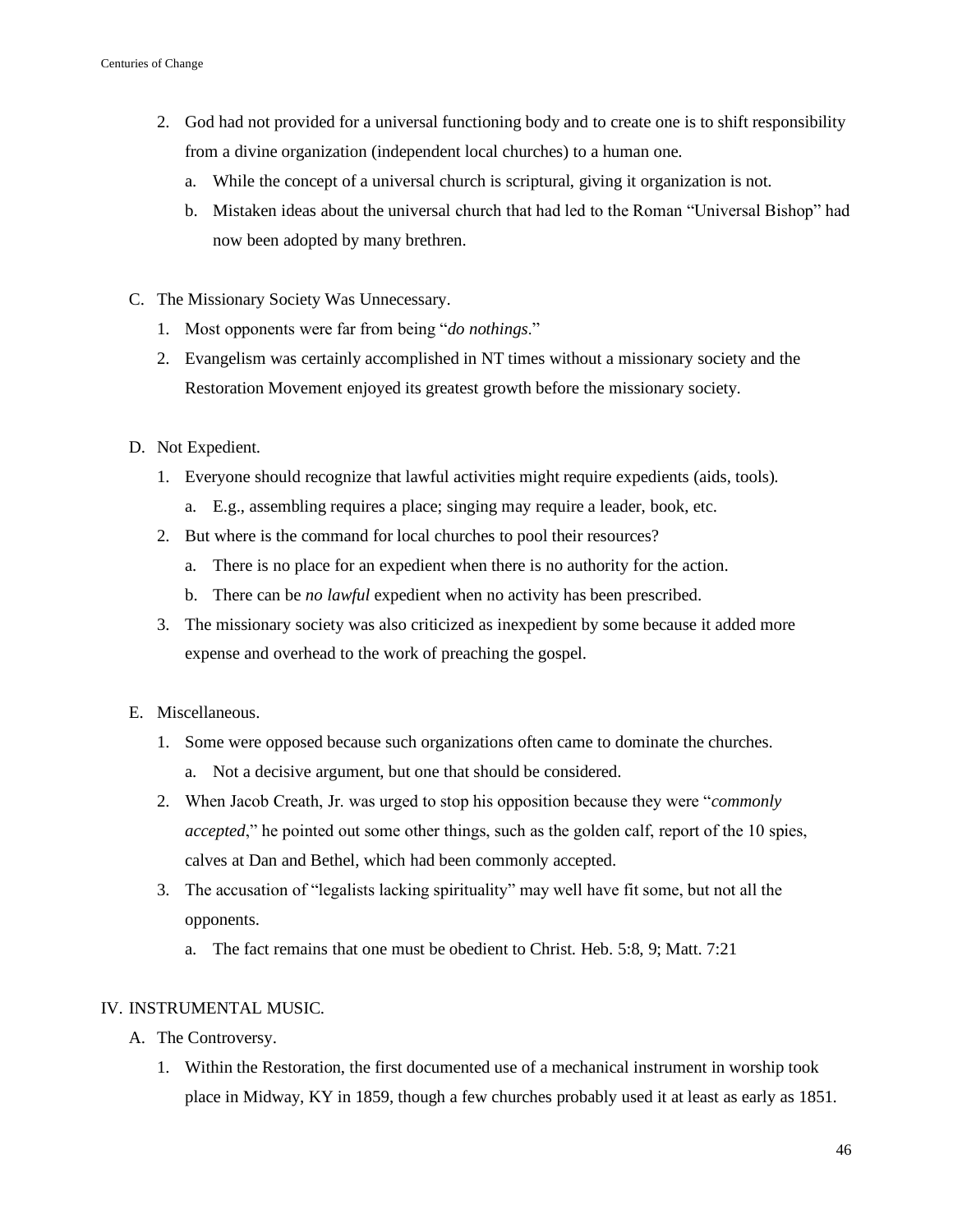- 2. Though this question would become the most visible (or audible) cause of division, the Civil War put the issue on the backburner for a few years.
- 3. But in the 20-year period following the war a majority of churches adopted instrumental music.
- 4. When the instrument was introduced into the worship division frequently occurred.
	- a. In most cases the majority either favored the instrument or went along with its introduction.
	- b. Those whose conscience would not allow them to go along with the instrument were forced to "start over," often leaving behind the meetinghouses they had helped build to begin worshiping in a borrowed facility.
- 5. This lesson will not cover all that could be said about instrumental music, but will notice a few of the key arguments made in its defense.
- B. The Lack of a Prohibition.
	- 1. The most common defense of the instrument was, "*It doesn't say not to*."
	- 2. Since it was not prohibited, its advocates defended it as an expediency.
	- 3. Refer back to III., A. and D.
		- a. Silence is not permissive, but prohibitive. 2 Tim. 3:16, 17
		- b. To be justified as an expedient there must be a command, yet most agreed that instrumental music was not commanded.
- C. The OT Justification.
	- 1. Some did seek to find biblical justification for instrumental music by looking to the OT.
	- 2. OT worship often involved instruments. Hab. 3:19; Psa. 150:3; 1 Chron. 25:1; 2 Chron. 29:25-27
	- 3. But we live under a new and different covenant. Rom. 7:1-4; Eph. 2:14, 15; Heb. 8:6-9; 9:15
	- 4. If we appeal to the OT, must we also accept incense, animal sacrifices, polygamy, dance, etc.? Cf. Psalm 150:4
	- 5. We must look to the NT to know how we are to worship God today.
		- a. Because instrumental music was featured so prominently in the OT, its complete lack of mention in NT worship seems quite significant.
- D. There Are References to Harps in Heaven.
	- 1. Rev. 5:8; 14:1-3; 15:2, 3a
	- 2. Are heaven and the church exactly alike?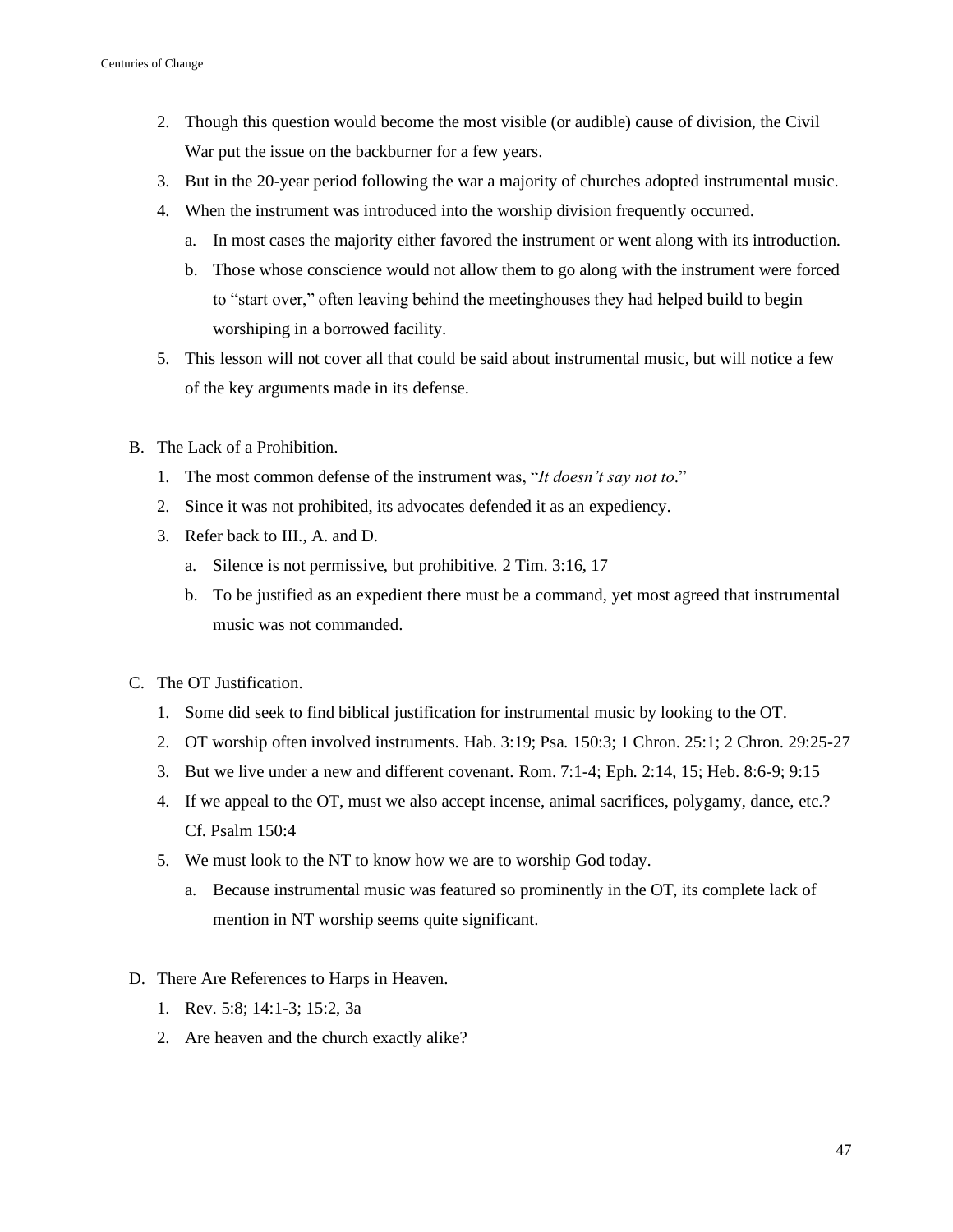- 3. Are we certain heaven will contain actual harps?
	- a. Revelation is filled with symbols such as a dragon, beasts, wars, a river of blood flowing for almost 200 miles, a Lamb with 7 horns and 7 eyes, et al.
- 4. Should incense be used with our harps? Rev. 5:8
- 5. While on earth, we must be governed by passages that deal with our earthly lives.
- E. The Word *Psallo*.
	- 1. The Gr. word *psallo* (used 5 times in NT) is claimed by some to mean, "to pluck" and therefore authorize the use of instrumental music.
	- 2. Lexicographers tell us that *psallo*...
		- a. Originally meant to touch, feel or pluck anything, e.g. a hair.
		- b. It then came to be used of playing a harp.
		- c. From there it came to refer to the singing done to the accompaniment of the harp.
		- d. Then in NT times, "to sing a hymn, to celebrate the praises of God in song (Thayer)," "to sing a hymn, sing praise (Vine)."
	- 3. Consider the way *psallo* is translated by scholars of various religious groups, most of which would accept the use of instrumental music in worship.
		- a. Rom. 15:9 S*ing.*
		- b. 1 Cor. 14:15 (Used twice here.) S*ing*.
		- c. Eph. 5:19 Here given as "*making melody*," but the instrument making the melody is specified as the heart.
		- d. James 5:13 "*Sing psalms*."
	- 4. Standard translations never render *psallo* as play and whatever *psallo* includes is commanded of all Christians.
		- a. If it means to play then one person playing an instrument cannot fulfill the command.
	- 5. A more recent twist argues that the Greek *psalmos* (psalms) in Eph. 5:19 and Col. 3:16 means a song sung to the accompaniment of an instrument.
		- a. In the NT, when the word psalm or psalms occurs the emphasis is on the words.
		- b. As noted above, the psalms were sung. Nothing is said about sung and played.
- F. Summary.
	- 1. When it comes to music we have the same choice brethren had in the  $19<sup>th</sup>$  century. We may offer that for which we have no NT authority, or we can offer that which is commanded and we know is accepted. Heb. 13:15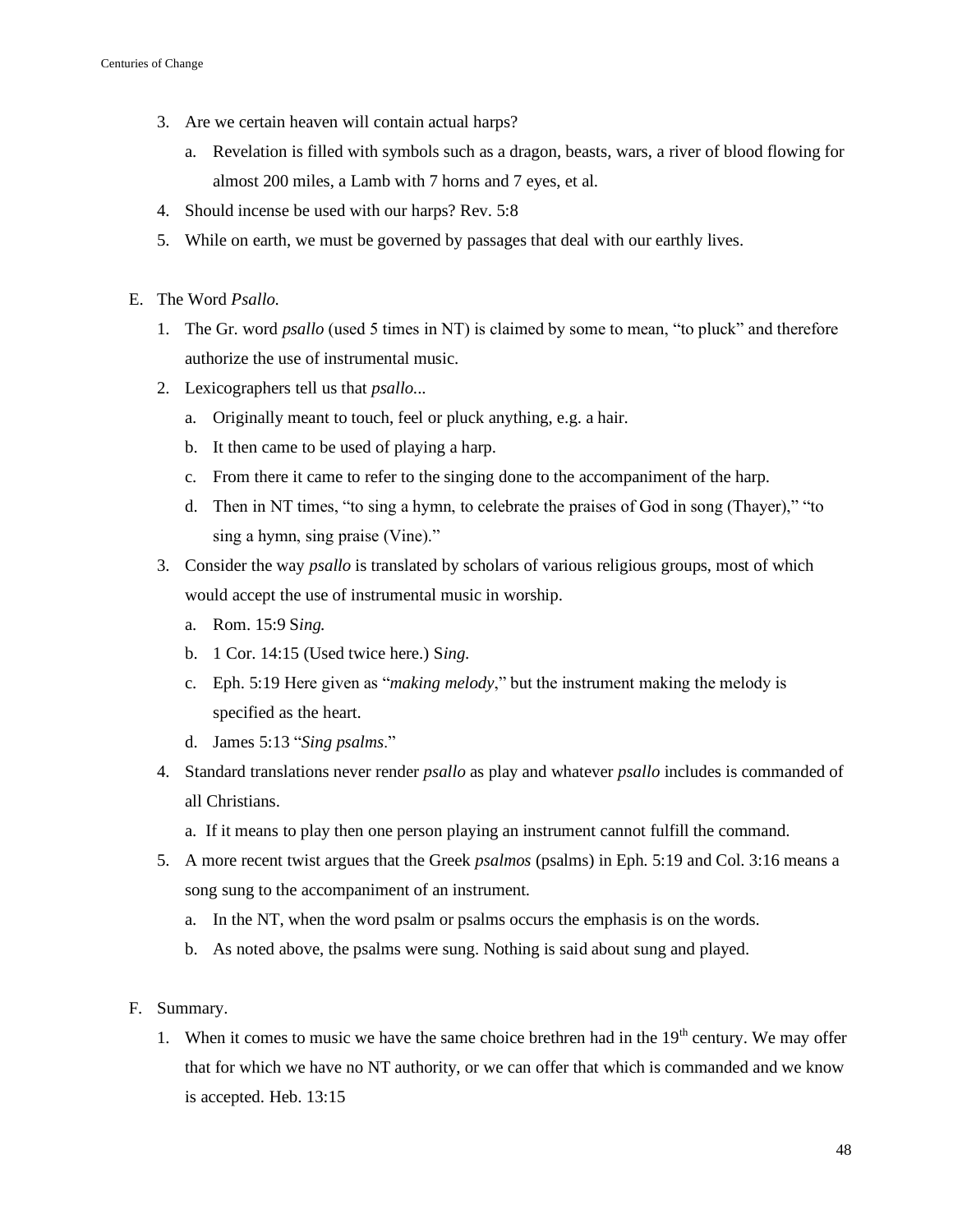- 2. There is no question that the only music authorized for NT is singing.
- 3. The question for us is this: are we willing to be guided by the NT alone or do we wish to take a chance on that which we think/hope God will accept? Isa. 55:8, 9; Matt. 7:21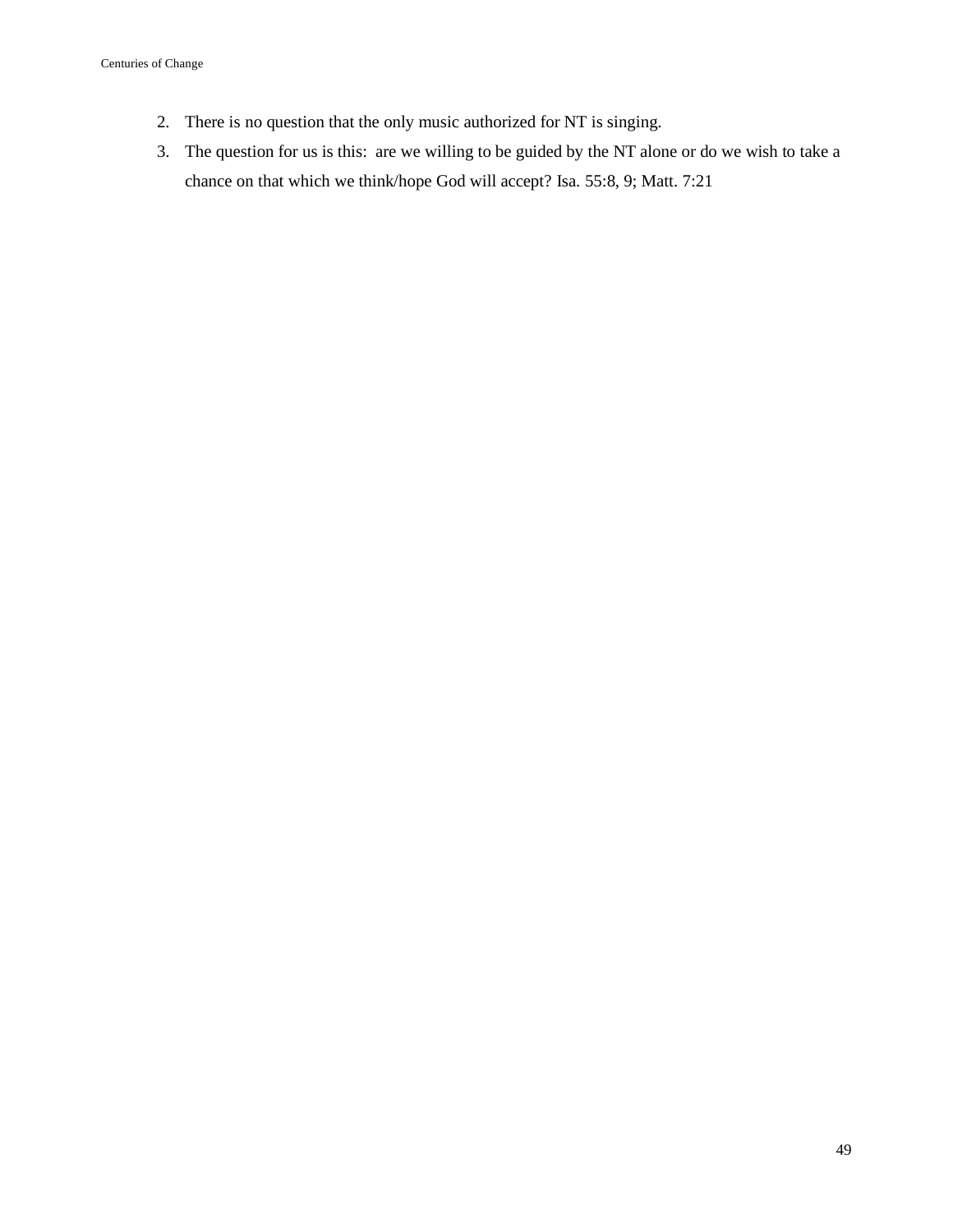Centuries of Change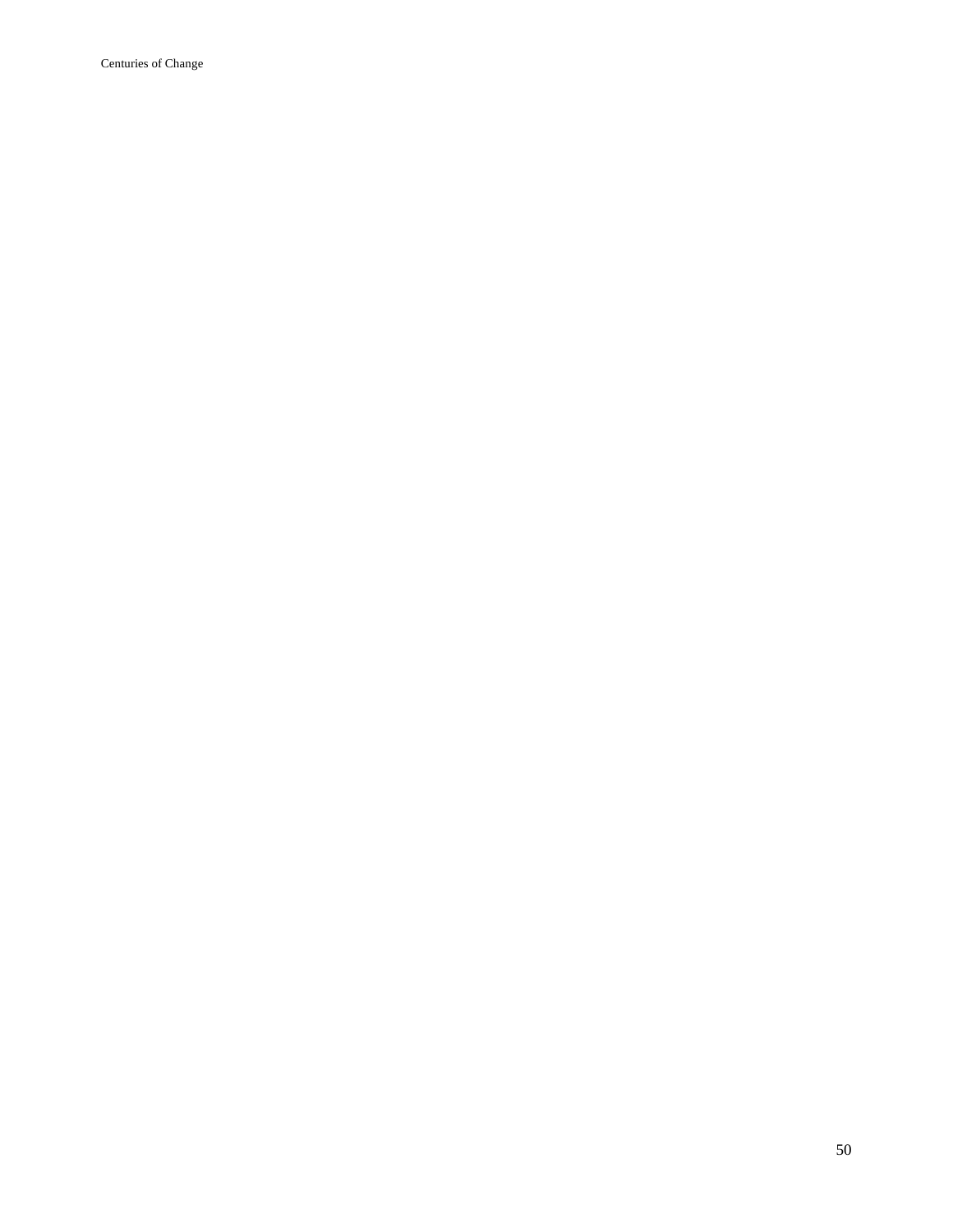## Lesson 10: Division Again—Orphan Homes

## Introduction:

- 1) After the divisions in the 1800s over the missionary society and instrumental music, churches of Christ struggled with various questions in the first half of the  $20<sup>th</sup>$  century.
- 2) Some of the more important involved questions about located preachers, Bible classes (Sunday School), the number of containers to be used in the Lord's Supper, and premillennialism.
	- a) After the innovations of the 1800s, brethren tended to be extremely skeptical of anything new.
- 3) While all of them caused some divisions among churches, the most significant was premillennialism.
	- a) In the 1930s the debate raged with R. H. Boll and Foy E. Wallace, Jr. as two of the principal combatants.
	- b) While the battle was fierce for a time, the premillennial position won relatively few adherents, though some churches did become strongly associated with premillennialism. (The Louisville, KY area was one stronghold for this view.)
- 4) While the same issues were a concern in the second half of the  $20<sup>th</sup>$  century, new issues arose in the 1950s that had a far greater impact on the unity of God's people.
	- a) Some called it a battle over "cooperation," but I will refer to questions about "institutionalism," since this is a term most on both sides can accept as fair.
	- b) This lesson will focus on church support of benevolent organizations such as orphan homes, but many of the same principles would apply to educational organizations (schools and colleges).
	- c) Lesson 11 will examine the institutionalizing of the church as was seen in sponsoring church arrangements.
	- d) Lesson 12 will look at what has come to be the most distinguishing characteristic of institutional churches today, i.e. ministry to the "whole man" as seen in kitchens, gyms, weight loss classes, hospitals, day care, etc.

#### I. HISTORY OF THE TROUBLES.

- A. 1900 to 1945.
	- 1. The 1930s saw several institutional questions raised and occasionally debated.
	- 2. From the beginning of the Restoration, brethren had established schools and colleges.
		- a. E.g. Alexander Campbell had established Bethany College in 1840.
		- b. From time to time, the question of their relationship to the churches would be raised.
		- c. Some opposed any college teaching the Bible; some viewed them as a strictly an individual enterprise; while others felt churches should support the colleges.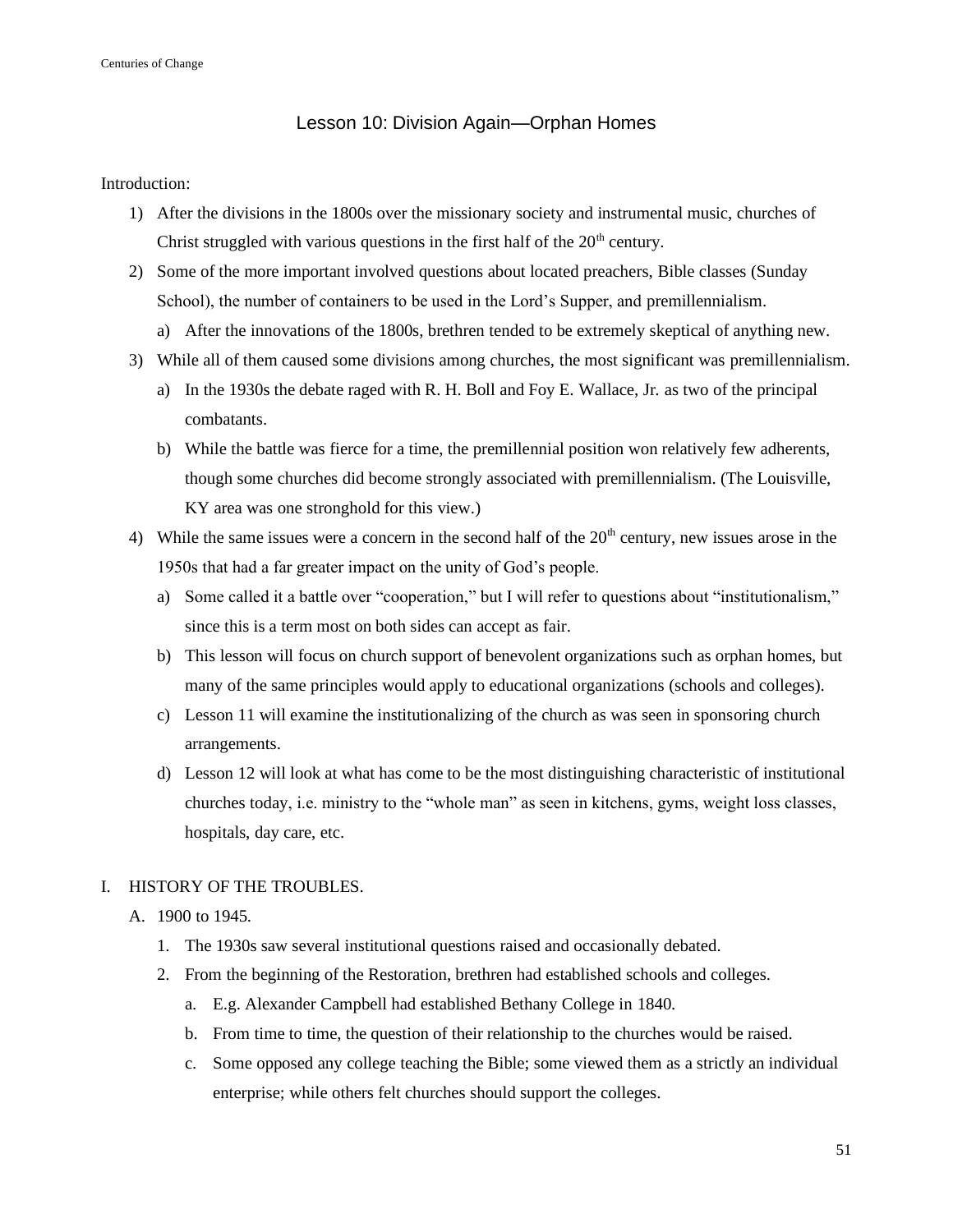- d. In the 1930s, G. C. Brewer, N. B. Hardeman, et al sought to gain support for colleges from the church treasuries, but were largely unsuccessful.
- 3. Orphans homes and other institutions were also discussed on occasions during the 1930s.
- 4. When World War II began, the emphasis among brethren shifted to the Christian's role in the military and the institutional questions would not rise to prominence again until the end of the1940s and the beginning of the 1950s.
- B. 1945 to 1965.
	- 1. For the first time church support of orphan homes became a critical issue.
	- 2. Two key reasons they became so controversial.
		- a. Increased numbers.
			- 1) From 1909 to 1939 Christians established 6 orphanages.
			- 2) In the ten years from 1939 to 1949 the number was more than doubled to 14 orphanages.
			- 3) More orphanages created a need for more money, so increased pressure was put on churches to contribute.
		- b. The college-in-the-budget movement was failing, so the more emotional (yet parallel) question of orphan homes was brought to the forefront.
			- 1) Looking back it is clear that some who pushed for church support of orphan homes (and other benevolent organizations) hoped to swing the discussion to the college as time went by.
			- 2) N. B. Hardeman: "If the church can do part of its work—caring for orphans through a human institution—why can it not do another part of its work— teaching the Bible through a human institution?" (*Gospel Advocate*, 10/23/47). "Why will these brethren support an orphanage and fight the schools? The possible answer is that there are too many of our best churches that support the orphan home, and these brethren are afraid to attack them." (*Gospel Advocate*, 8/28/47).
			- 3) Ultimately, the tactic worked, for though many of the original orphan home boosters never went along with church support of the colleges, the next generation accepted the parallels and supported colleges from the church treasury.
	- 3. Following World War II, institutionalism and centralization grew rapidly, but critics soon appeared.
		- a. Critics argued that respecting the silence of the Scripture would prohibit churches establishing and contributing to any other organizations.
			- 1) The church was described by them as "all-sufficient."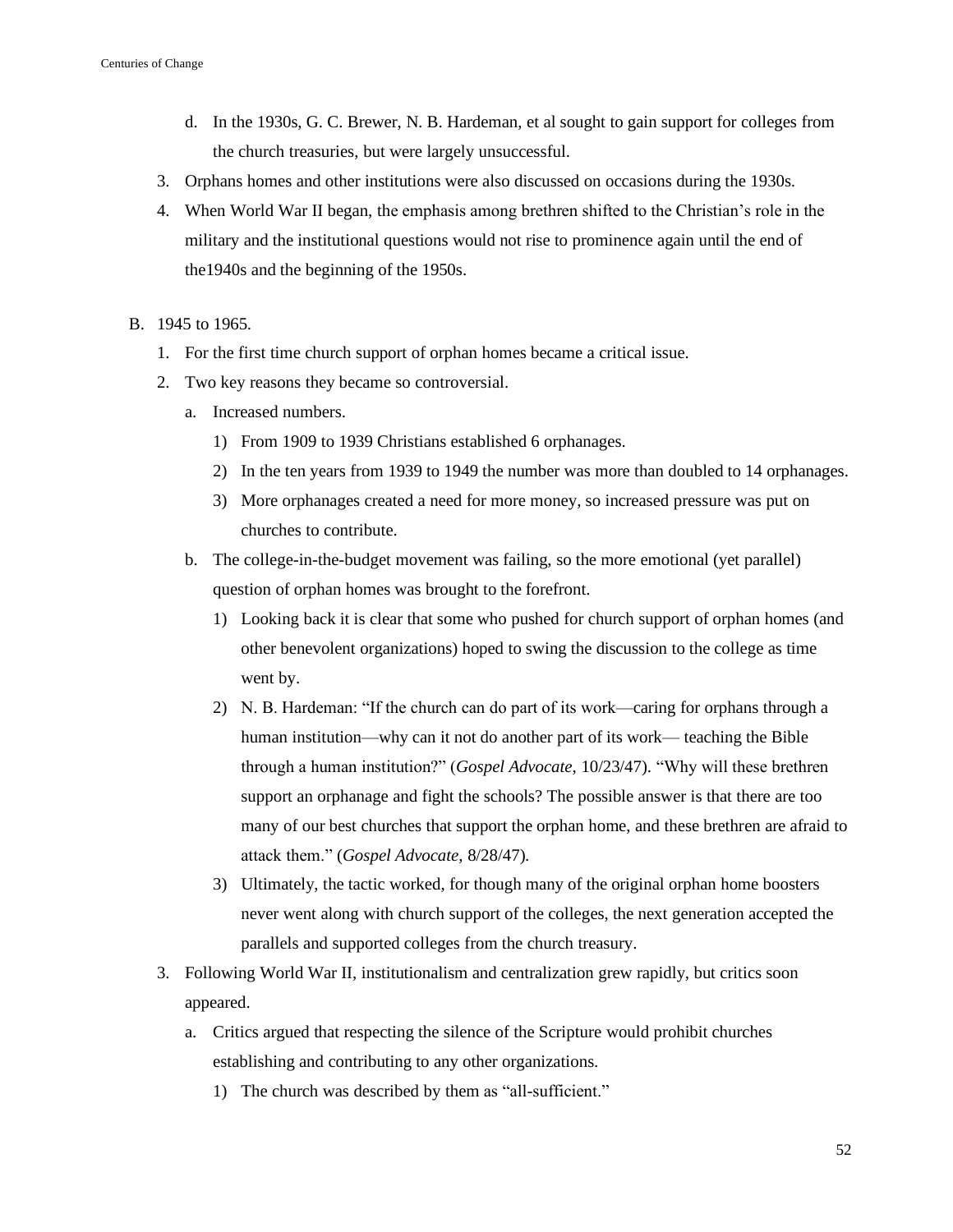- b. The earliest critics of institutionalism included Foy Wallace, Jr., Roy Cogdill, James W. Adams, Marshall Patton, Yater Tant and others.
	- 1) Later Wallace was seen as somewhat of an enigma by both sides.
- 4. For several years opponents were able to slow the rush toward institutionalism, but in 1954 the editor of the *Gospel Advocate*, B. C. Goodpasture, endorsed a call for quarantine of the "antis" and the *Gospel Advocate* closed its pages to further study of the issues.
	- a. After this, many "anti" preachers were fired, had meetings cancelled, support dropped, etc.
	- b. The quarantine did not end all opposition, but a lot of "antis" quickly "restudied" their positions.
- 5. The 1950s and 1960s saw many churches divided and by the mid-1960s most on the institutional side preferred to ignore the antis, whom they described as withering on the vine.

## II. UNDERSTANDING THE OBJECTIONS.

- 1. As noted above, the key argument from opponents was that there was no authority for organizations other than the local church to receive funds for the purpose of doing the work of the church.
- 2. NT churches were engaged in benevolence (and teaching of God's word), but we have no record of any "middleman" organizations being funded by the churches.
	- a. See Acts 4:32-37; 6:1-7; 11:27-30, et al.
	- b. The "Judean Relief Agency" simply did not exist.







- 3. Since the Scriptures make us complete (2 Tim. 3:16, 17) and do not provide for these other institutions, we must conclude that they are unauthorized. 2 John 9
- 4. How then did the proponents of institutionalism defend their practices?
	- a. Some brethren sought to justify institutionalism on the basis of the silence of the Scriptures without ever using that expression.
		- 1) They did not wish to use the argument used by the Christian Churches to justify missionary societies, organs, carnivals, etc.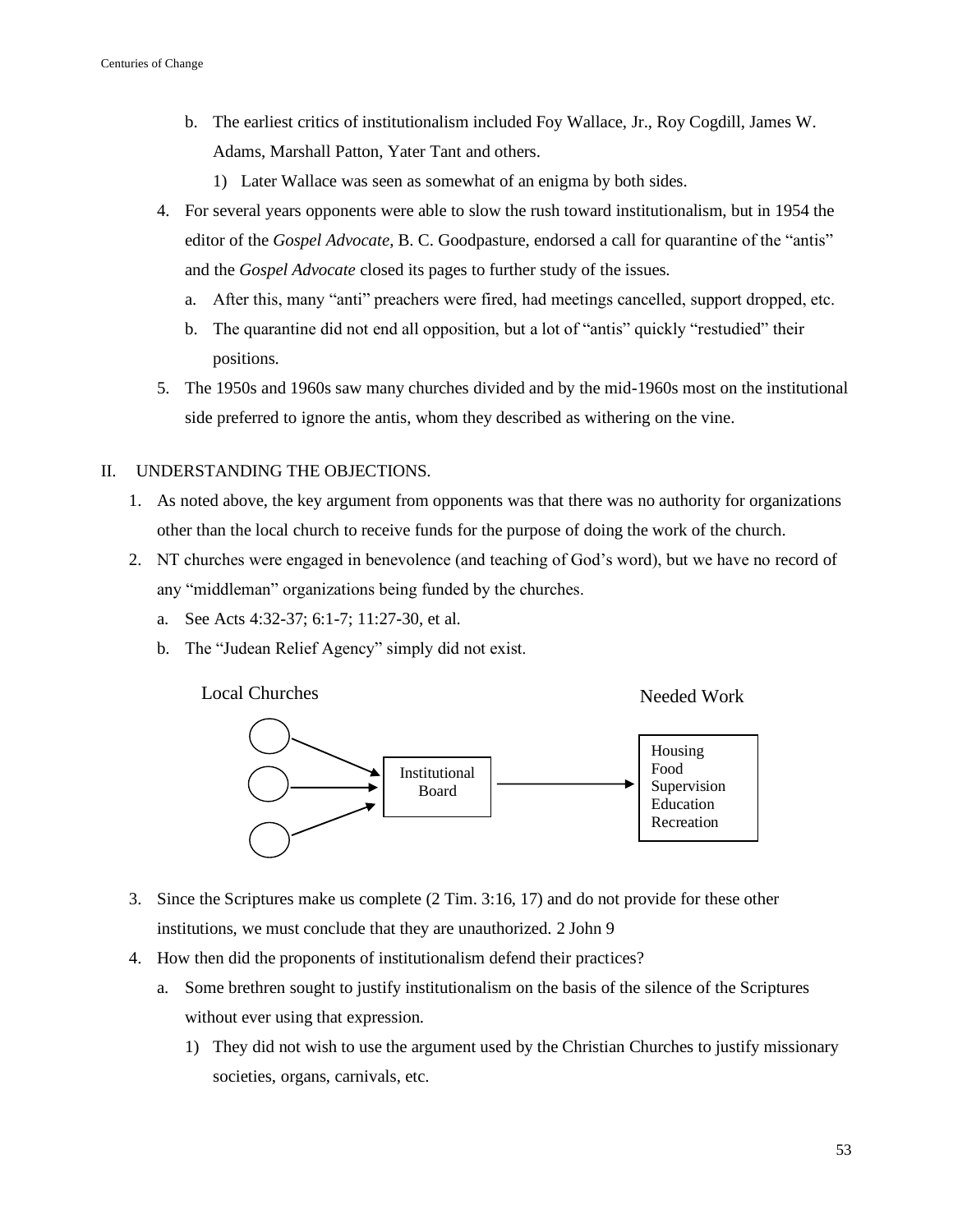- 2) But when A. C. Pullias wrote *Where There Is No Pattern*, and others questioned the binding nature of NT examples, a shift of attitudes toward authority on the part of many could be seen.
- b. However, fairness demands acknowledgement that many of those advocating support of orphan homes believed that they did have Bible authority for their practices.
	- 1) While there were "liberals" who had begun to downplay the importance of understanding and doing God's will in the strict way most had once believed necessary, others sought to show that these institutions were in harmony with God's revealed will and we will briefly consider three of those arguments.

### III. "THE ORPHAN HOME IS AN EXPEDIENT."

- 1. It was argued that church supported orphanages (and Bible colleges?) were simply an expedient method of doing a work God had commanded.
	- a. Orphan homes were compared to meetinghouses, songbooks, radio programs, etc.
	- b. It was said that, "the church can't change a diaper, fix a bottle, etc."
- 2. The truth is that a church and an orphan home are both organizations that *use methods* to do their work.
	- a. The orphanage cannot change diapers or feed the hungry, but it can arrange for someone to do it.
	- b. Similarly, the church can make arrangements for the feeding of a needy saint.
	- c. Sometimes a church will help needy saints with medical bills, car payments, rent, and other expenses. Would that give the church the right (authority) to build a hospital, car dealership, apartment complex, etc.?
- 3. The orphanage is not a method, but an unauthorized organization that utilizes the same type methods God's authorized organization (i.e. the local church) uses.

### IV. "THE ORPHAN HOME WAS THE NATURAL HOME RESTORED."

- 1. Guy Woods, preacher and attorney, popularized the legal term *in loco parentis* (in the place of the parents) to argue that the institutional board stood in the place of the deceased parents.
	- a. The claim was that a contribution given to an orphanage was not being given to an institution as such, but only to the child's home which was now restored under this board of directors.
- 2. Answering this defense.
	- a. Those who made it would defend giving aid to a Catholic family that was in need, but would have refused to give money to a Roman Catholic orphanage.
		- 1) But was not St. Jude's Boys Home acting in loco parentis?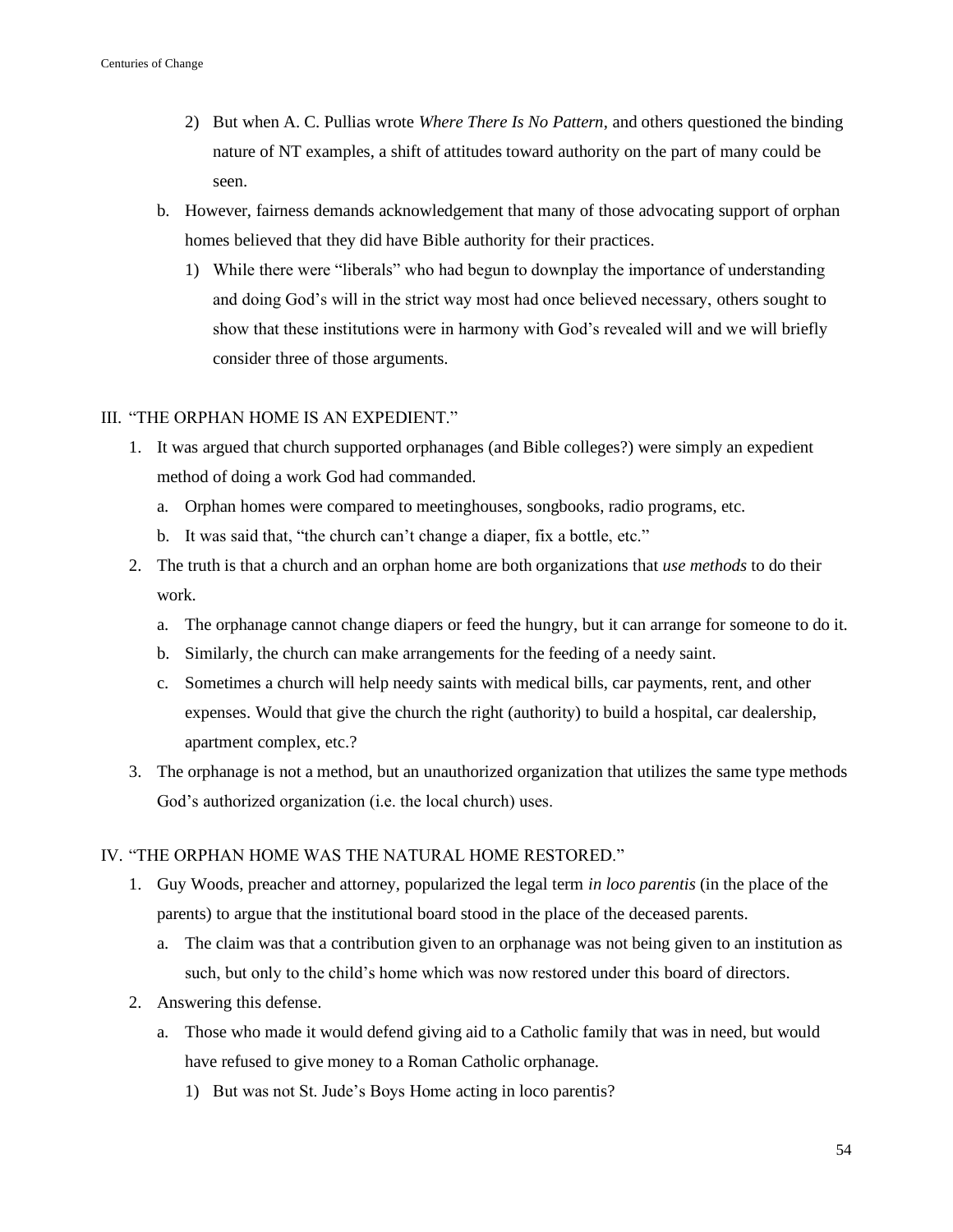- b. As discussed under the expedient argument, the institution was *not* a home, but sought to provide a home for the children.
- c. If the institution and its board of directors stood in loco parentis, why did the board members not use their own resources to take care of the children?
	- 1) Not to suggest that they did not contribute generously, but one does not "contribute" to the needs of his family—he puts all at their disposal.
- d. Church benevolence in the NT went to needy saints and not homes.
	- 1) One of the things a needy saint might do with those funds is provide a home, but there is a difference between helping an individual and a home.

### V. "WHAT THE INDIVIDUAL CAN DO, THE CHURCH CAN DO."

- 1. Though not exclusively linked to the question of limited benevolence, as the discussion began to shift in that direction, some contended that since the church was made up of individual Christians, it could do anything individuals could do.
	- a. "Any 'good work' which the individual, as a Christian, is obligated to support financially, the church is equally obligated to support financially. There has been a great deal of talk about what the individual can do in supporting good works, and what the church cannot do in supporting the same good works. No such distinction is taught in the Scriptures. If it is a good work which the Lord wants done, the obligation falls equally upon the individuals and the church, for individuals are the church." *Questions and Issues of the Day in Light of the Scriptures*, Batsell Barrett Baxter
- 2. But there is a great difference between church and individual action.
	- a. Matt. 18:15-17 shows a distinction between individual, joint, and church action.
	- b. Churches and individuals acquire funds differently. 1 Cor. 16:1, 2; Eph. 4:28
	- c. Do not let the church be burdened. 1 Tim. 5:16.

## VI. LIMITS ON BENEVOLENCE.

- A. The Shift in the Arguments.
	- 1. At some point in the discussion a separate issue was raised. Is there any authority for the church to take funds from its treasury to render benevolent assistance to one who is not a Christian?
	- 2. When the orphan home first became a subject of controversy, most Christians probably believed that the answer was yes, but interestingly, there are no indications that it had ever been widely studied or debated among brethren.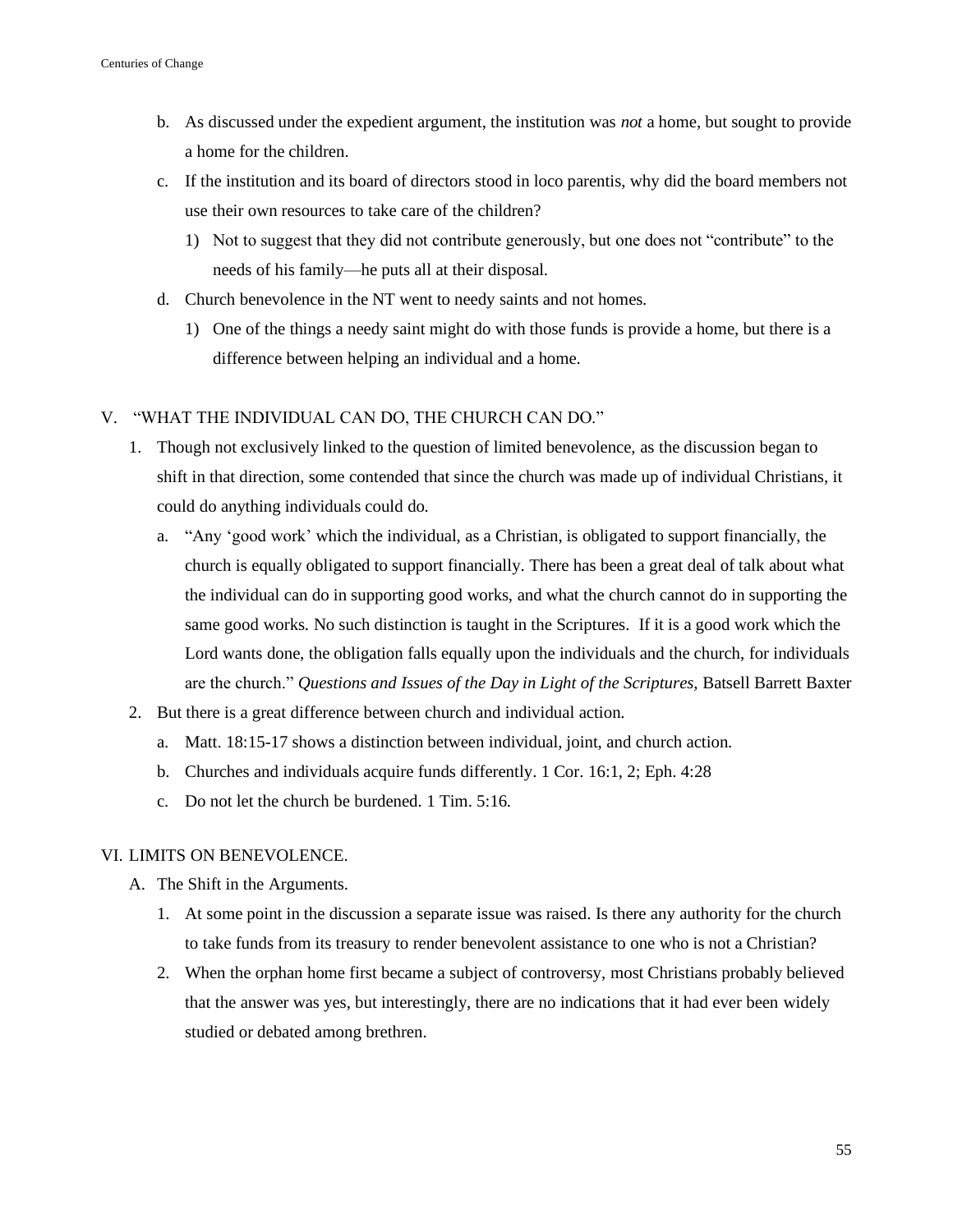- B. Church Benevolence and Its Recipients.
	- 1. Acts 2:44-47 All who believed.
	- 2. Acts 4:32-35 Anyone among the multitude of those who believed.
	- 3. Acts 6:1-4 Widows among the disciples.
	- 4. Acts 11:29 Brethren.
	- 5. 1 Cor. 16:1 Saints.
	- 6. 2 Cor. 8:4 Saints.
	- 7. 2 Cor. 9:1 Saints.
	- 8. 2 Cor. 9:12 Saints.
	- 9. 1 Tim. 5:5, 9-11, 16 Widows who trust in God and follow every good work.
- C. Objections to the "Saints Only" Position.
	- 1. James 1:27
		- a. The context shows that this deals with an individual practicing undefiled religion. 1:23-27
		- b. The Christian is to care for the poor and his own purity.
		- c. Note that even if James 1:27 obligated the church to a general responsibility for orphans and widows from the treasury, it would not authorize another organization.
	- 2. Galatians 6:10.
		- a. Does the plural mean Paul speaks of church action or does it simply obligate every individual saint? Cf. 5:1, 25, 26.
		- b. Begin reading at 6:1 and read through v. 10.
		- c. "Therefore" in v. 10 is pointing us back to the statement in v. 7 that whatever "a man" sows, that he will also reap.
		- d. When brethren sought to apply this to the use of the church treasury they opened Pandora's box, for this verse has since been used to justify recreation, family planning, medical research, etc.
	- 3. 2 Corinthians 9:12, 13.
		- a. This passage speaks of church action, but does it justify a general benevolent work of the church?
		- b. Who are the two groups in verse 13?
			- 1) With them (saints) and all (men in general).
			- 2) With them (poor saints at Jerusalem) and all (saints everywhere, particularly Jewish Christians).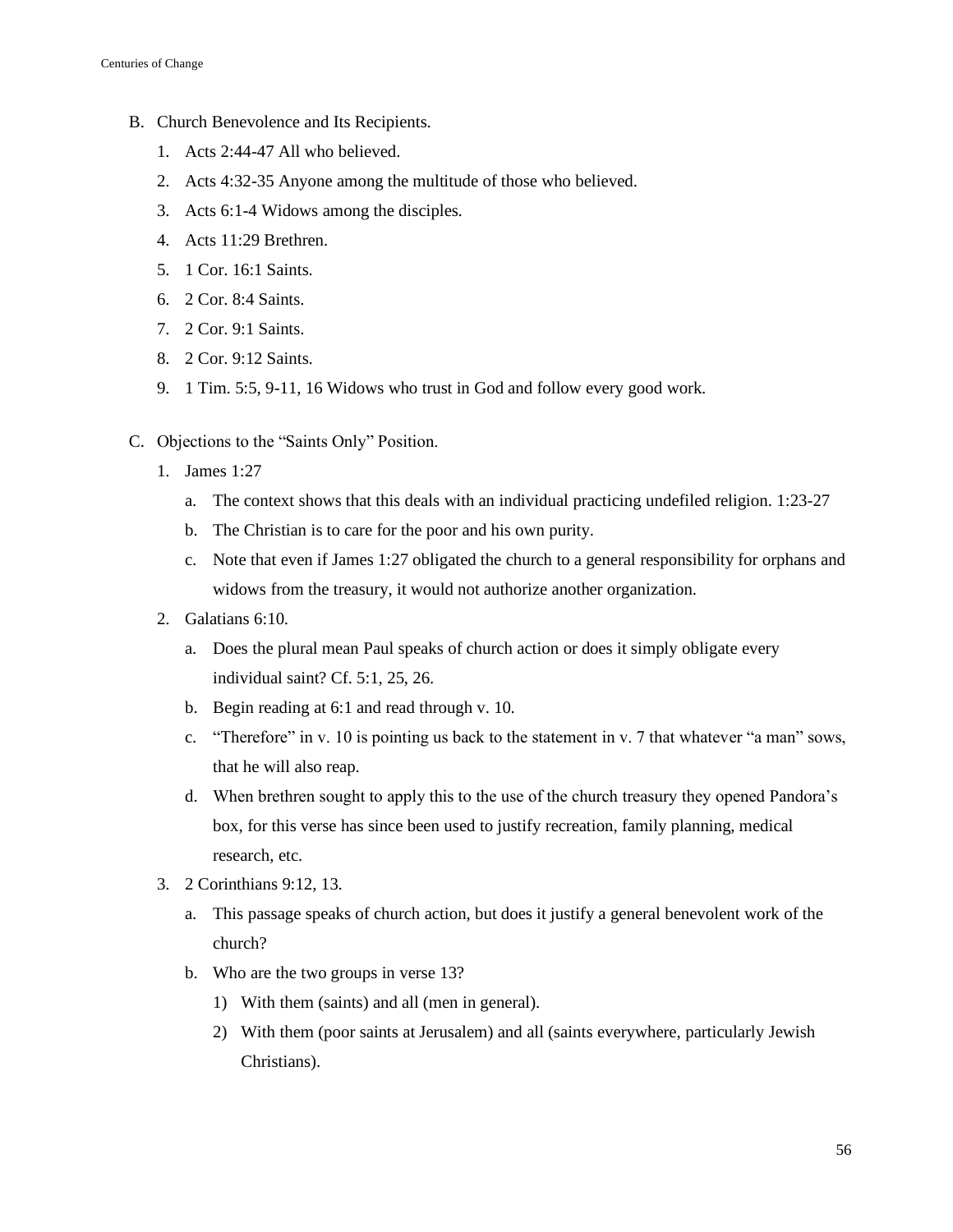- c. For whom was the contribution intended?
	- 1) Money raised for saints in Jerusalem. 1 Cor. 16:1, 2; Rom. 15:26
	- 2) Money sent to saints. Rom. 15:25
	- 3) Money received/accepted by saints. Rom. 15:31
	- 4) Money supplied needs of the saints. 2 Cor. 9:12
	- 5) Consider the context of 2 Cor. 8, 9. 8:4: 9:1, 12
	- 6) "The Corinthians' contribution is for the poor saints at Jerusalem only. But the fellowship which was expressed in it was, the apostle assures, felt for all Christians." R. V. G. Tasher, *Tyndale Commentary*, p. 129

Conclusion:

- 1) Had brethren recognized the Scriptural limits on benevolence there never would have been an orphan home controversy.
- 2) But if we don't recognize the error of unauthorized institutions ("middleman" organizations), some other form of institutional or organizational error will arise to trouble us.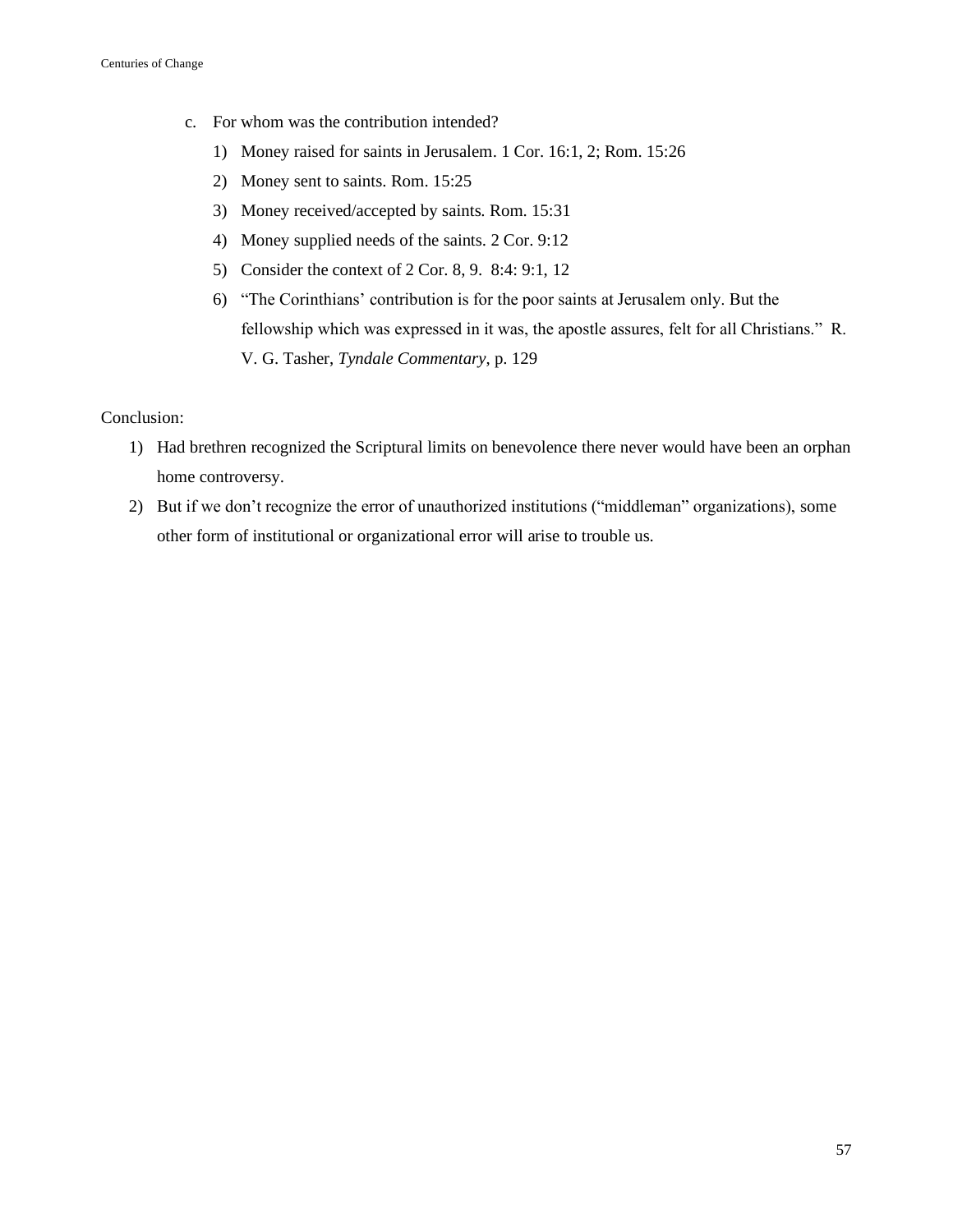Centuries of Change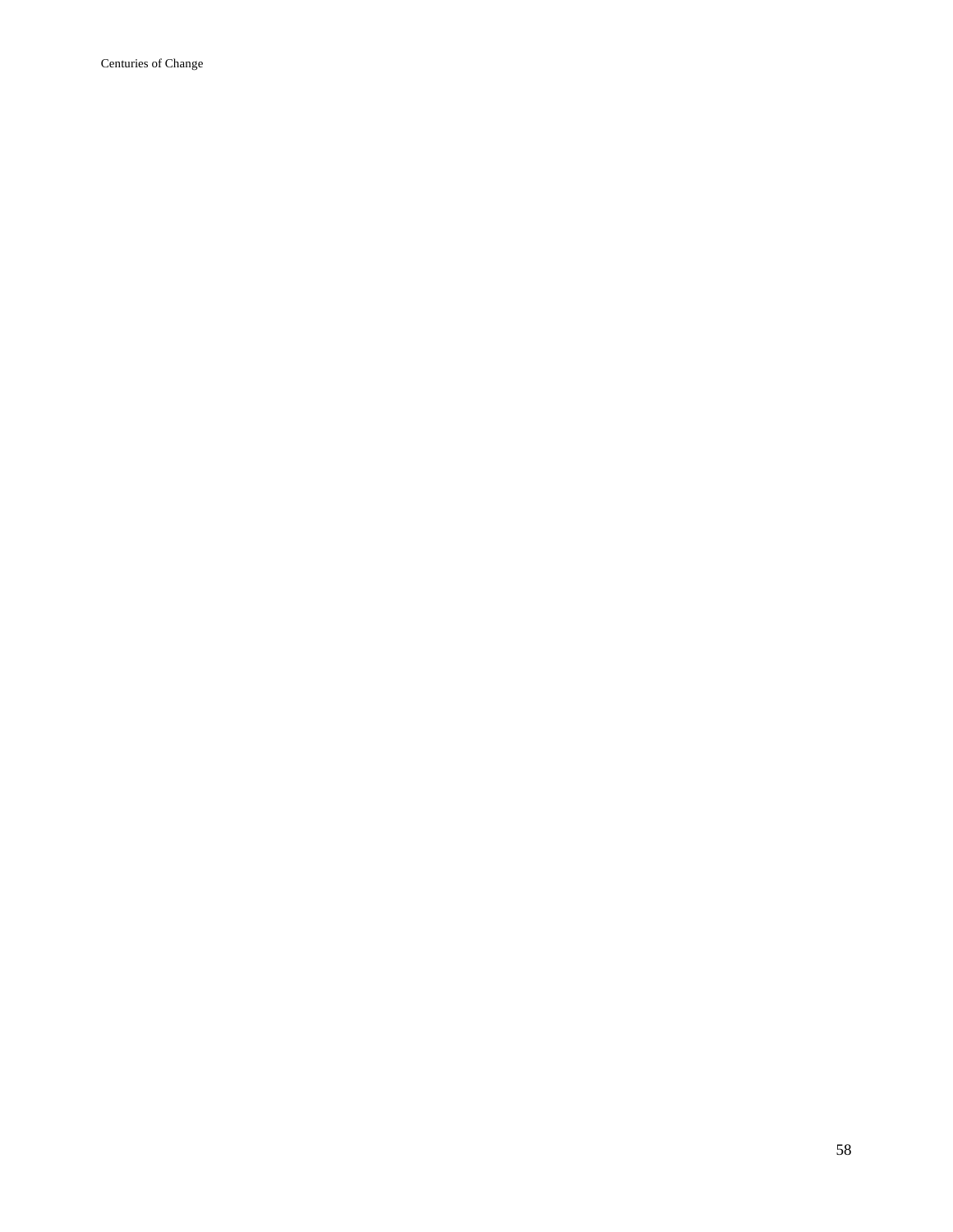# Lesson 11: Division Again—Sponsoring Churches

## I. DEFINING THE SPONSORING CHURCH.

- 1. A sponsoring church arrangement is created when a local church (the sponsor) takes the oversight of a work belonging to more than one church.
- 2. It is sometimes seen in the oversight of a "mission" church.
	- a. In this arrangement the elders of the sponsoring church oversee the work (often the establishment) of the mission church, at times even holding the property deeds of the mission church.
- 3. However, the best known practice is similar to the arrangement that was used for the *Herald of Truth*.
	- a. One church decides (or agrees) to sponsor a work they cannot afford. Then they appeal to other churches to help support the work.
	- b. Interestingly, there can be disagreement about whose work is done through the sponsoring church. Some say that it is the work of all the churches, but at other times the sponsoring elders contend that they are simply doing their own work and receiving assistance to do their own work.



- 4. Historically speaking, sponsoring church arrangements (or at least things similar to it) had appeared from time to time on a limited scale, but after WWII they became prominent and this prompted more study.
	- a. The desire to evangelize the world and especially the defeated Axis powers led to the first large, national sponsoring churches.
		- 1) For example, the Broadway church in Lubbock, TX sought to be the sole sponsor of evangelism in post-war Germany and other churches acted in a similar way toward Italy and Japan.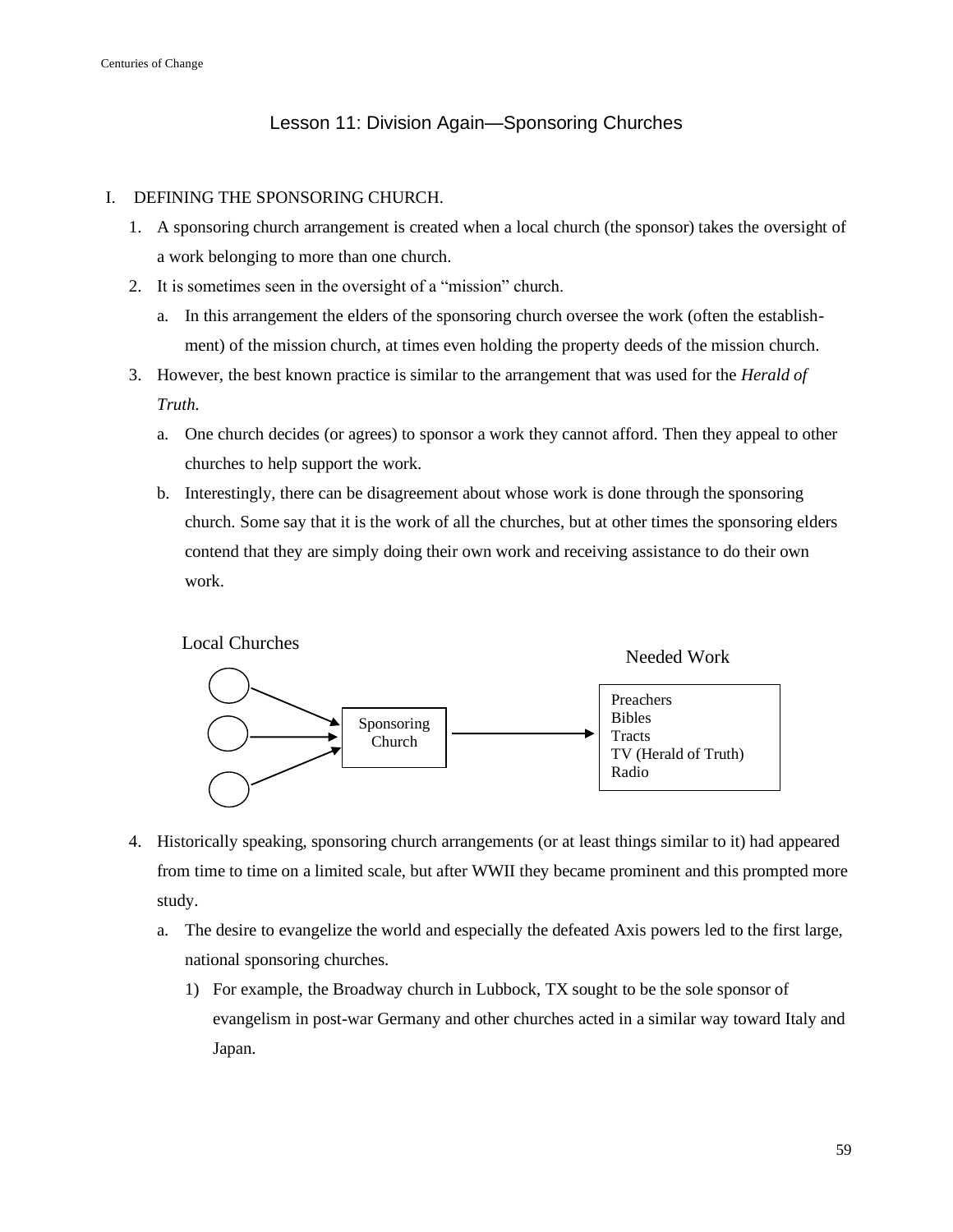- b. Then around 1950 the *Herald of Truth* was launched.
	- 1) Overseen by the Fifth and Highland elders in Abilene, TX, the *Herald of Truth* was first a national radio program and then a national television program.
	- 2) Looking back on the promotion of and emotional attachment some had to the *Herald of Truth*, it is not difficult to see the "desire for respectability" rising again.
- c. Today there is no single program attracting the interest the *Herald of Truth* once did, but the sponsoring church arrangement is still a common practice.
	- 1) *In Search of the Lord's Way*, *International Gospel Hour*, et al..

## II. ATTEMPTS TO JUSTIFY THE SPONSORING CHURCH.

- 1. Some argued that it was simply an expedient to carry out the Great Commission (Matt. 28:18-20).
	- a. As some had done in seeking to justify the Missionary Society, it was argued that the Great Commission requires worldwide evangelization without specifying an arrangement.
- 2. It was also argued that the SC was simply a local church doing Scriptural work within the framework of Scriptural organization.
- 3. Opponents were frequently labeled anti-cooperation or anti-evangelism.

## III. OBJECTIONS.

- A. Not Anti-Evangelism or Anti-Cooperation.
	- 1. Brethren who opposed the centralization of power under elderships in Memphis, Abilene, Lubbock, et al insisted that they were not opposed to cooperation or evangelism.
	- 2. They agreed that churches were to proclaim the gospel (1 Thes. 1:8), but also insisted that God had revealed the way it was to be done.
- B. No Authority.
	- 1. Does the Great Commission authorize a sponsoring church? Matt. 28:18-20; Mark 16:15, 16
		- a. \*To whom was Jesus speaking when He gave the commission?
		- b. \*Where in Scripture would we go to learn how local churches and individual Christians were to assist in the evangelization of the world?
	- 2. Brethren who rejected the missionary society and accepted the sponsoring church did so because they viewed the church as a divine plan and the society as a human one, but....
		- a. Did any NT church and its elders function as a sponsoring church?
		- b. In reality, the sponsoring church was a "middle-man" organization. In essence, it was a missionary society under the oversight of elders.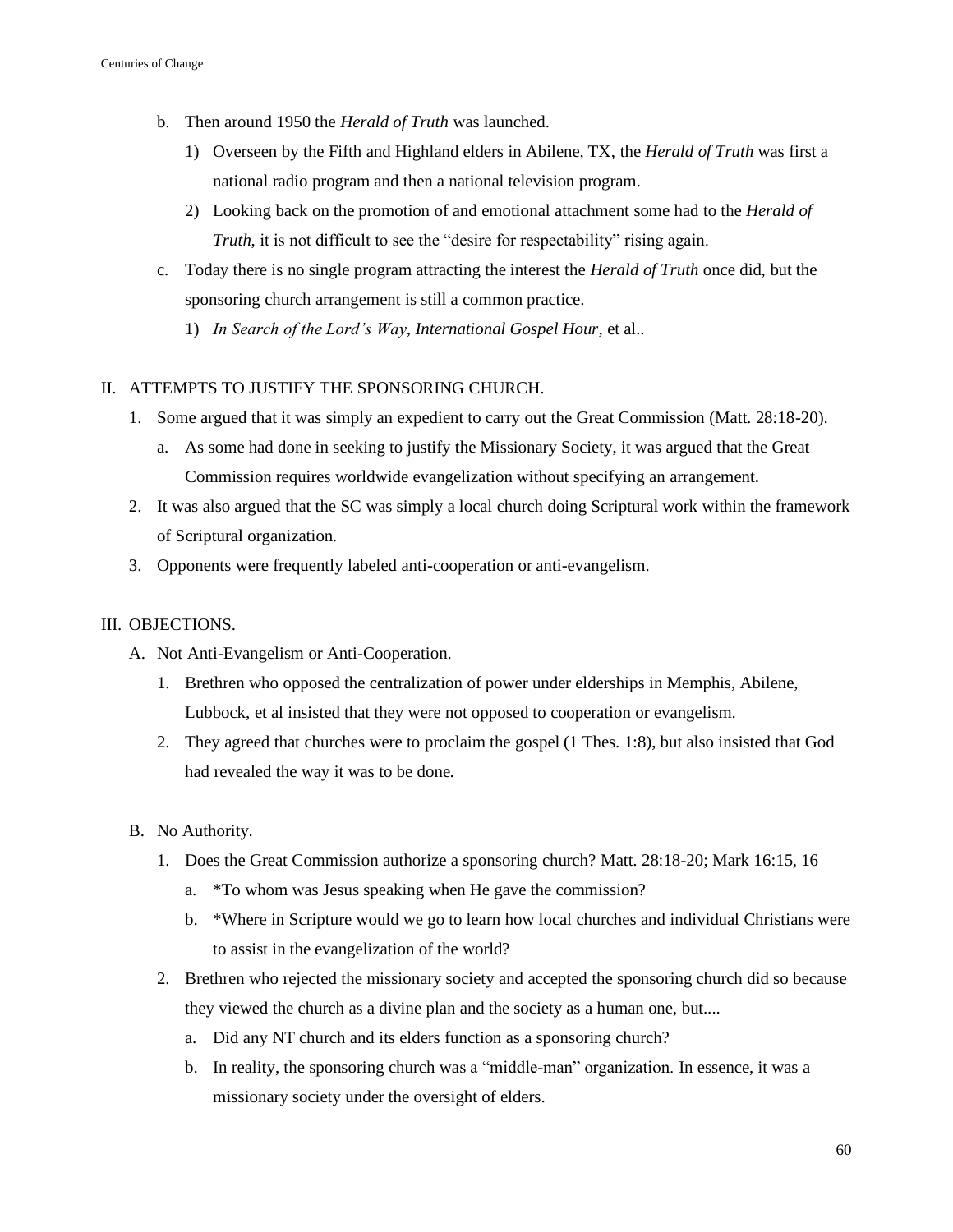- C. In the NT Receiving Churches Were Needy.
	- 1. We have NT authority for one or more churches to send to another, but it was always in the direction of need, poverty, etc.
	- 2. There is no record of funds being sent to another church for the work of evangelism.
	- 3. Read each of the following references and ask yourself if any of these involved funds being sent for evangelism or if the need was ever an artificially created one.
		- a. Acts 11:27-30; Rom. 15:25-27; 1 Cor. 16:1-3; 2 Cor. 8, 9
	- 4. In an attempt to answer this argument some sought to blur the distinction between evangelism and benevolence.
		- a. "Evangelism and benevolence cannot be perfectly separated from each other. The benevolent acts of Jesus were to result in faith which is over in the realm of evangelism. Jn. 20:30, 31" *Gus Nichols' Sermon Outlines*, p. 17
		- b. Such misses the point of John 20:30, 31. Benevolence did not produce faith; faith came from miracles (signs) that confirmed the message Jesus proclaimed. Some miracles were benevolent in nature, but benevolence was not the faith maker.
		- c. \*Jesus told those whom He had fed that they were seeking Him for the loaves, when they should have seen the \_\_\_\_\_\_\_\_\_\_\_\_\_\_\_. John 6:26
- D. The Sponsoring Church Arrangement Creates an Unscriptural Hierarchy of Churches.
	- 1. Sponsoring church advocates have created 3 types of churches: supporting, sponsoring, and mission.
	- 2. In the NT we never read of these distinctions; instead, we simply read of churches.
- E. Each Congregation Is to Be Independent.
	- 1. Though all authority ultimately resides in Christ (Matt. 28:18), each congregation is free to rule and direct itself within those confines.
	- 2. No NT authority can be found for a higher denominational body to govern the churches.
	- 3. Each church is to have the same "officers." Acts 14:23; Titus 1:5
	- 4. Consider the five churches in Rev. 2 and 3 that were doing something wrong.
		- a. Christ dealt with each one independently and each was to take care of its own problems.
		- b. There were no denominational or brotherhood enforcers to punish them for noncompliance.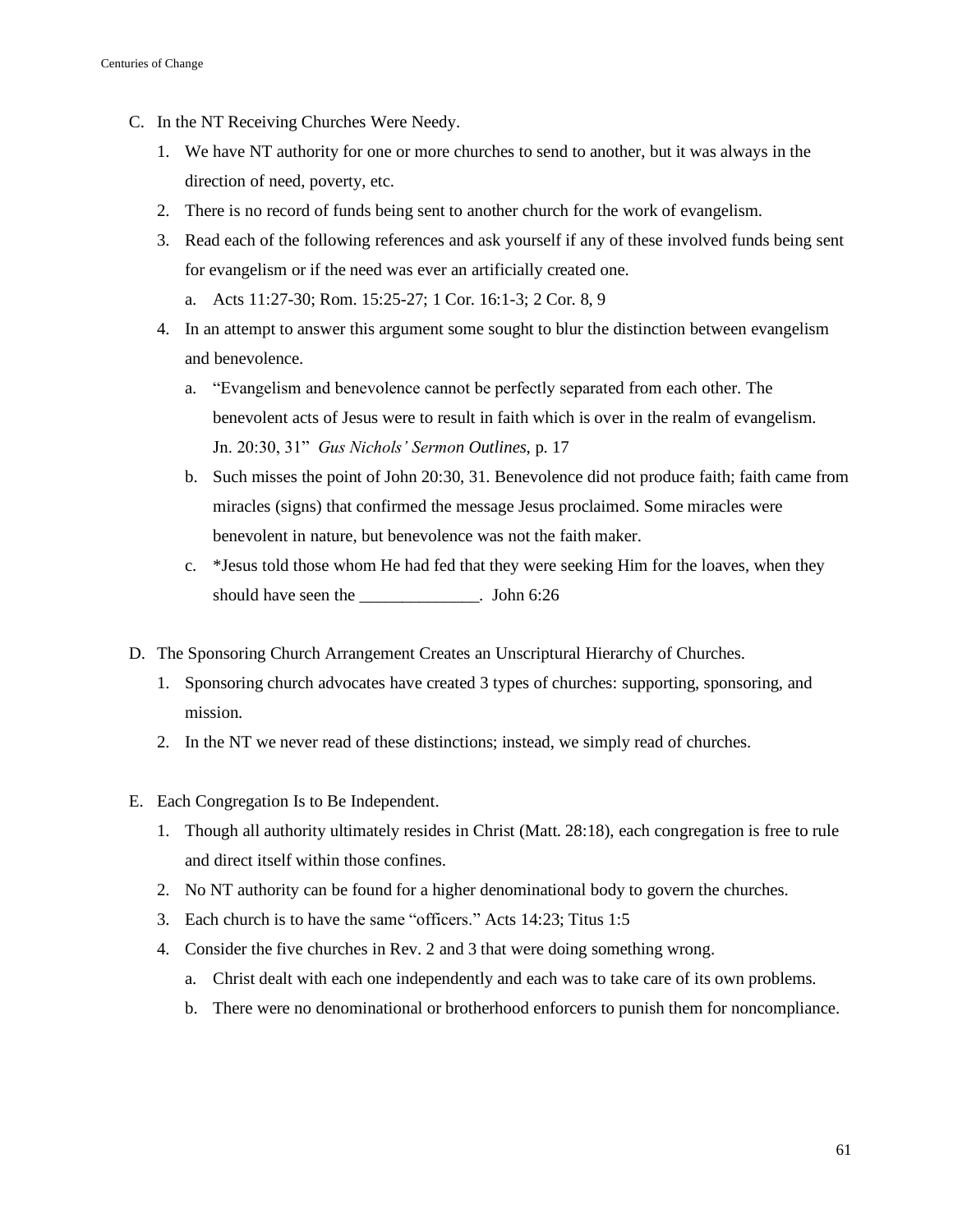- 5. Even when one or more churches sent funds for benevolent relief to another church independence was maintained. Acts 11:30; 1 Cor. 16:3; 2 Cor. 8:18-23
	- a. The funds were delivered to the elders of the receiving congregations in Acts 11. In the later collection for Jerusalem, each congregation chose its own messengers to deliver the funds.
- 6. But in sponsoring church arrangements, either supporting churches turn funds over to another church to use as they decide, or the sponsoring church allows supporting churches to dictate to it.

### F. Limits on Elders.

- 1. \*Elders are to shepherd (feed, KJV) what group? Acts 20:28; 1 Pet. 5:1-4
- 2. \*Can elders in one town shepherd a flock in another town? Cf. John 10:1-5, 11, 27.
- G. No Authority for Universal Church Activity.
	- 1. The *Herald of Truth* was spoken of as a project of "THE CHURCH."
		- a. Interestingly, Alexander Campbell had seen the American Christian Missionary Society in the same way.
	- 2. However, in the NT no provisions are made for the universal church to be activated or organized.
	- 3. Local congregations did not ignore the existence of other local bodies, but local organization is as large as the NT teaches us to get.
	- 4. While the NT speaks of times when churches assisted one another, lasting links or organizations beyond the local level were never created.
- H. Preacher Support Was Sent Directly to the Preacher.
	- 1. Some argued that sponsoring churches were necessary in order to support preachers around the world, but how were preachers supported in NT times?
	- 2. While there are no examples of one church sending to another church for the support of a preacher, mention is made of churches sending support to a preacher.
		- a. Phil. 4:10, 14-16; 2 Cor. 11:7-9
	- 3. Interestingly enough, this last passage has been used by some to justify the sponsoring church.
		- a. "2 Cor. 11:8. Here, churches co-operated in aiding another church in evangelism. The fact that the record does not say whether the funds were sent directly to Paul, or to the church for Paul, proves that it would not make any difference, or God would have said which way it was done." *Gus Nichols' Sermon Outlines*, p. 23.
		- b. Notice that Paul said, "**I** robbed." Without a practice to defend no one would argue that other churches sent money to the Corinthian treasury.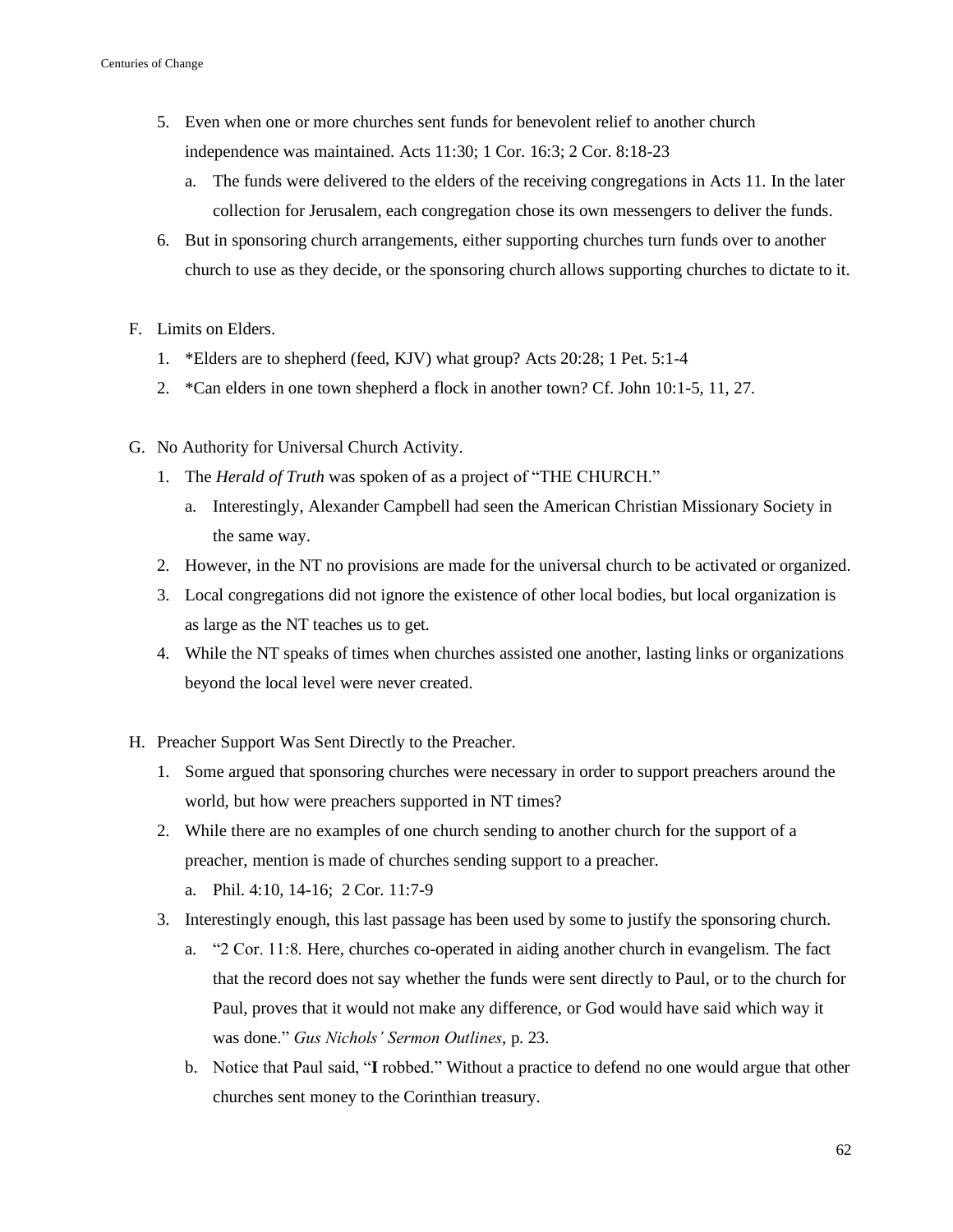## Lesson 12: Food, Fun, and Fellowship

### Introduction:

1) The institutional battles began over what organizations churches could use in the care of orphans and preaching the gospel, and while these are still important issues, the most obvious differences among churches of Christ now involve other issues.

#### I. PRACTICES OF SOME CHURCHES OF CHRIST.

- 1. Many churches of Christ have buildings that include kitchens and fellowship halls in which they eat common meals they call fellowship dinners.
	- a. Ray Hawk affirmed in a written debate in 1973: "The Scriptures teach that the elders may call the church together to eat a common meal on church property, namely, in the church building or on church grounds when said meal is designed for social and/or recreational purposes."
	- b. Burton Coffman argued in his commentary on Romans that meals could be eaten in a church building since they're eaten in private homes and early Christians often met in private homes.
	- c. Several years ago the Gateway Church of Christ in Pensacola, FL sponsored a "Breakfast of Champions."
		- 1) "For \$2, attendees sit against a huge backdrop mural of a sunrise and dine on eggs, sausage, ham, toast, fruit, juice and coffee (Wheaties are conspicuously absent) prepared by the church volunteer staff. Following the meal, they get their engines revved for the week ahead with a short, positive message from area sports figures, industry heads, politicians and other notables. The sessions begin about 6:30 a.m. each Monday in the church fellowship hall. "The messages are usually of the positive thinking, go-get-'em variety and cut across denominational boundaries to appeal to a success-oriented audience.... "One of the hallmarks of these initial sessions has been the attention paid to detail: the attractive business card present at each place setting, the plaque awarded to each speaker, the surprise appearance on the menu of a homemade dessert specialty." *Pensacola Journal*, 11/26/82
- 2. Churches have built gymnasiums. (At least one called it a Family Life Center.)
	- a. Not unusual to see playground equipment on the church's property.
- 3. In some cities the church softball or basketball leagues include teams from the Church of Christ.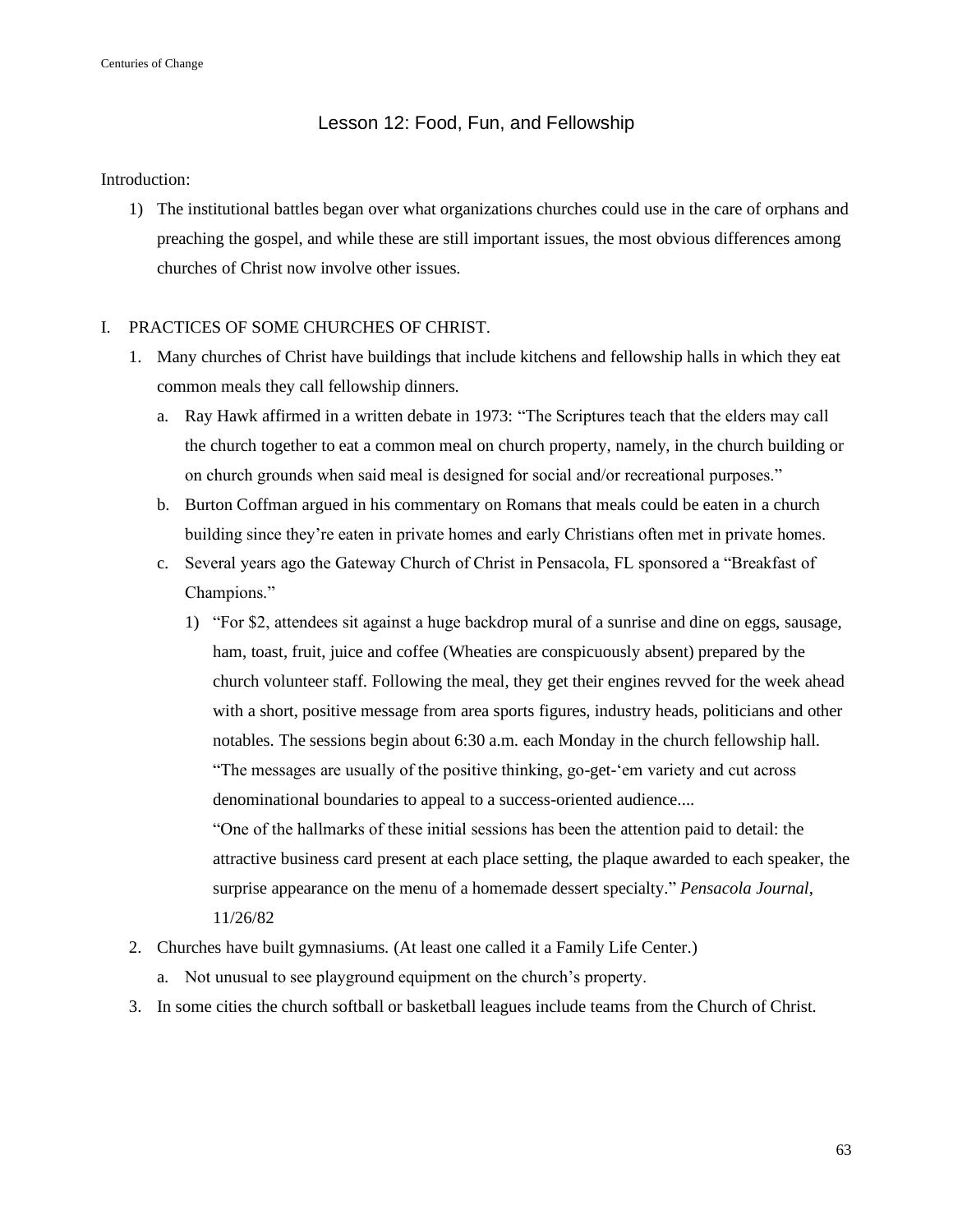#### II. OPPOSITION TO THESE PRACTICES IS NOT NEW.

- 1. The *Gospel Advocate* once opposed church sponsored recreation.
	- a. "It is not the duty of the church to provide entertainment for young or old. It is not a part of the program of the church to provide playgrounds, programs of entertainment, or supervisors of such programs."
	- b. "Building recreation rooms and providing and supervising recreational activities at the expense of the church is a departure from the simple gospel plan as revealed in the New Testament. The church might as well relieve the parents of feeding and disciplining all the young people at church expense as to take over the job of entertaining and supervising their recreation at church expense." *Teacher's Annual Lesson Commentary on Bible School Lessons, 1951*, pp. 226, 229
- 2. In 1944 Floyd Decker wrote a tract on why he left the Christian Church. Included in his criticisms of the Christian Church were the following.
	- a. The use of missionary, benevolent and educational organizations to do the work of the church.
	- b. Carnal Appeals: carnivals, bands, plays, choruses, dramatics, camps, kitchens, fellowship halls.
- 3. Bill Hall stated that he did not know of a single church in Montgomery, AL in 1954 that had a kitchen and fellowship hall in its building. *Restudying Issues of '50s and '60s*, pp. 31, 32

## III. THE KITCHEN, BALL TEAM, ETC. ARE WITHOUT SCRIPTURAL AUTHORITY.

- A. Authority for the Building.
	- 1. Aids and expedients are authorized.
		- a. In order to go into all the world, some method of going must be used.
		- b. Drinking the fruit of the vine requires some expedient container in which to hold the liquid.
	- 2. But you can only have expedients (aids, tools) for things which are authorized.
		- a. E.g. choir robes can't be justified as an expedient, for the choir itself is unauthorized.
	- 3. \*The command to assemble (Acts 20:7;  $10:25$ ) necessitates a place.
		- a. Church ownership of property isn't the only option available, but since God hasn't specified where to meet we can choose what is most expedient.
- B. The Building and the Meals.
	- 1. The church has a Scriptural right to a place of assembly (assembling for worship is required), but if a church is going to have a place to cook and eat it must first establish that these are things God commands or desires the church to do.
	- 2. Unless the eating of common meals is an authorized work of the church, the kitchen and fellowship hall cannot be Scriptural expedients.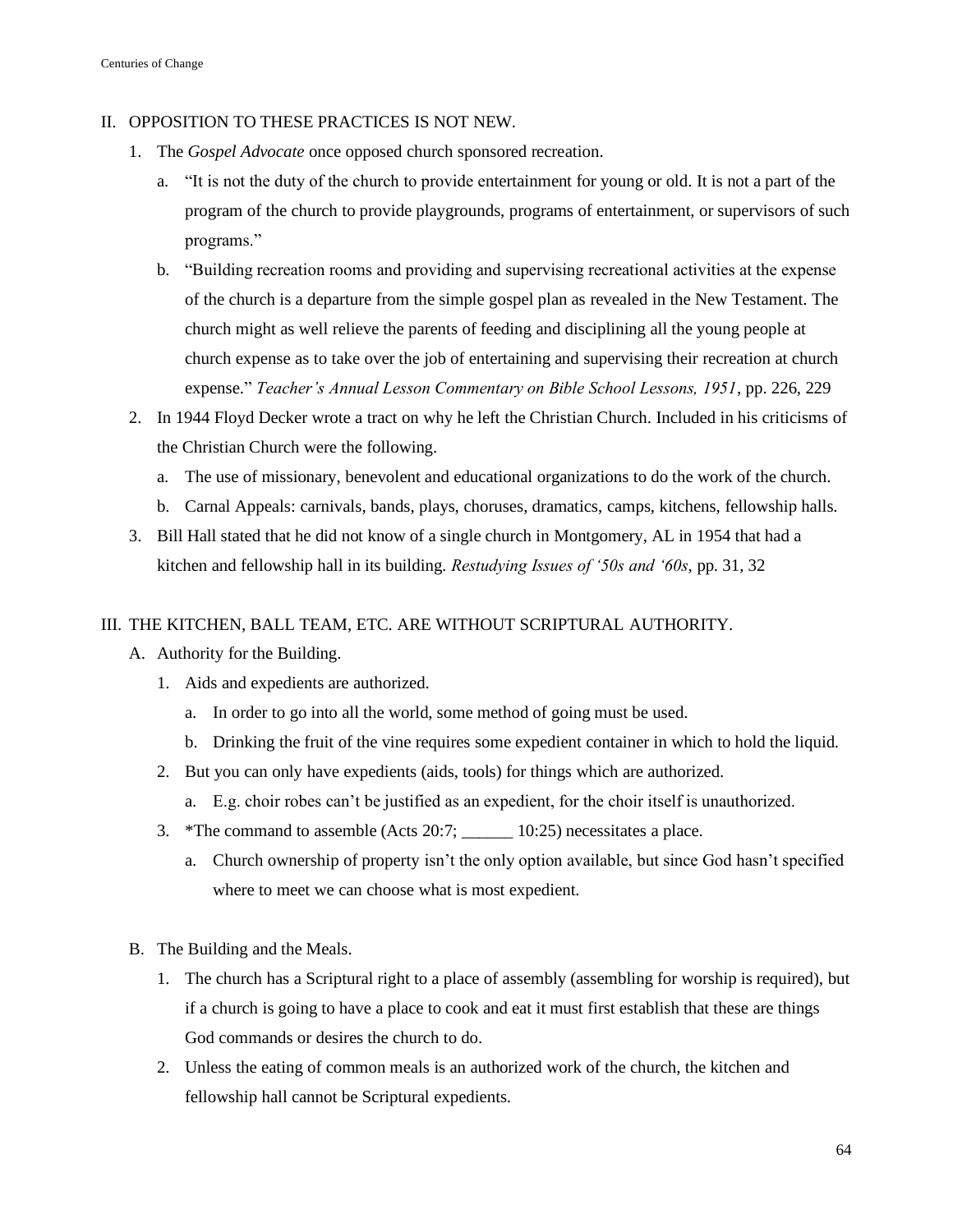- C. What Is the Work of the Local Church?
	- 1. \*NT churches assembled regularly. Heb. 10:24, 25; Acts 20:\_\_\_
	- 2. \*In those assemblies they observed the Lord's Supper. Acts 20:7; 1 Cor.  $\therefore$  17-34
	- 3. \*They sang together. \_\_\_\_\_ 5:19; Col. 3:\_\_\_\_
	- 4. They prayed together. Acts 2:42; 1 Cor. 14:16, 17
	- 5. They preached and taught God's word. Acts 20:7; 1 Cor. 14:26
	- 6. They took up a collection on the first day of the week. 1 Cor. 16:1, 2
	- 7. \*They supported men who preached the gospel. 2 Cor. 11:8; Phil.  $\therefore$  15, 16
	- 8. They provided for the needs of destitute saints. Acts 4:34, 35; 2 Cor. 8, 9
	- 9. They disciplined unruly members. 1 Cor. 5:1-7
	- 10. Anything necessary to carrying out these functions can be authorized as an expedient, but is there a Scripture which teaches that NT churches were involved in social activities, such as eating and recreation?
		- a. Without such a passage, the kitchen and/or fellowship hall cannot be justified as an expedient.

### IV. INDIVIDUAL—CHURCH DISTINCTION.

- 1. Does opposition to church sponsorship of recreation and meals mean that such activities are evil?
- 2. Absolutely not, but we must recognize the distinction between things to be done as individual Christians and things God expects of us as a church. Matt. 18:15-17; 1 Tim. 5:16
- 3. To justify church kitchens, dinners, fellowship halls, etc. requires more than proving Christians may sometimes eat together or have kitchens; it must be proven that is Scriptural for the church as a collective body to be charged with these things.
- 4. But what about the fact churches sometimes assembled in homes where ordinary meals were eaten?
	- a. Do we have the right to build sleeping facilities since they are found in our homes? If we baptized someone in a member's pool could we then build a church swimming pool?
	- b. If someone operates a business out of their home and also allows the church to meet there, does that make it right to get the church involved in business?
- 5. We have Bible authority for Christians to eat together (Acts 2:46; 1 Pet. 4:9) and such should be encouraged, but only as an individual activity.

## V. THE CORINTHIAN SOLUTION.

- 1. The church at Corinth had a problem that involved corruption of the Lord's Supper. 1 Cor. 11:17-34
	- a. \*Based on 11:17-22, what were the Corinthians doing wrong?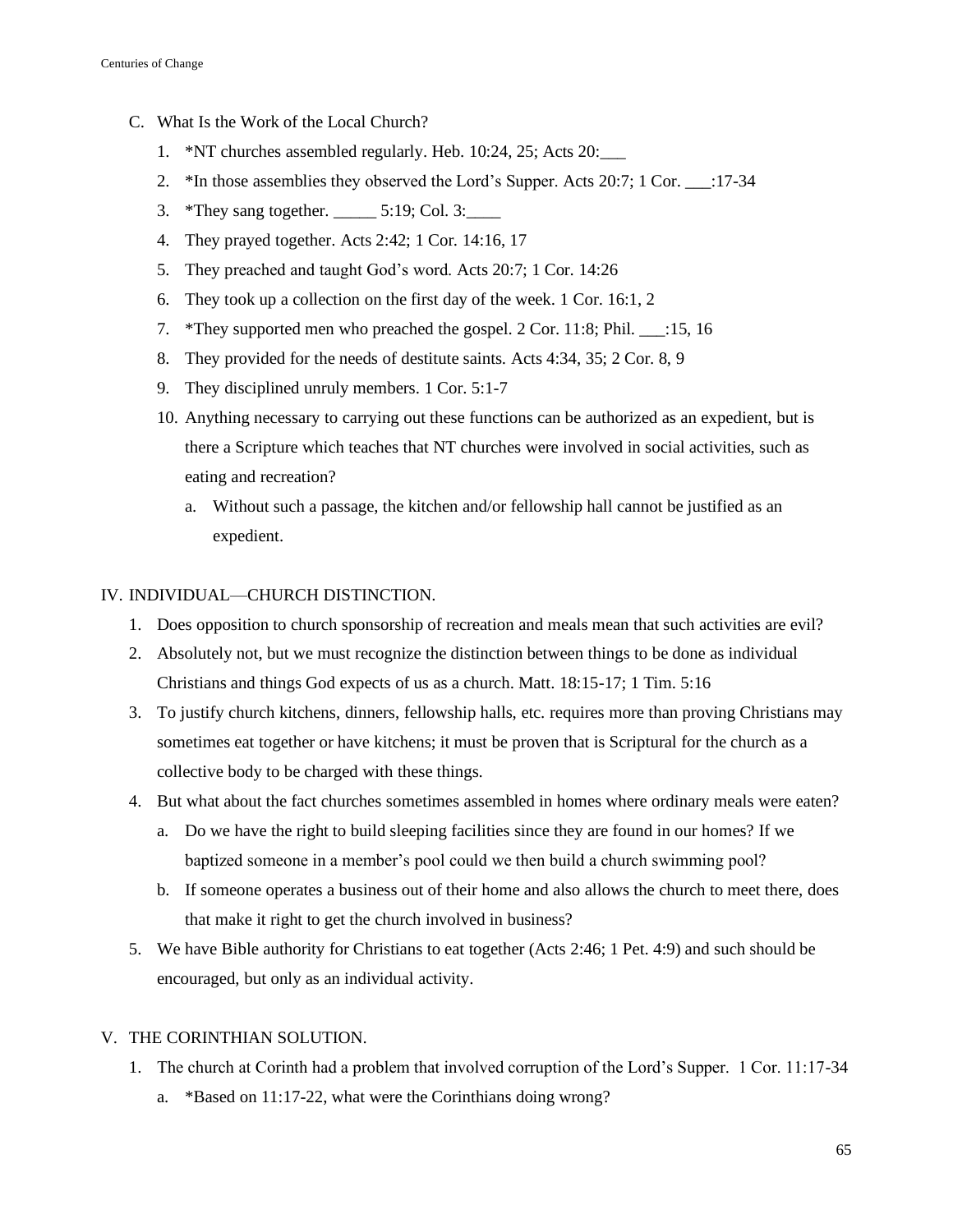- 2. Notice that there are two parts to the solution.
	- a. Paul reminded them of how the Lord's Supper was to be observed. 11:23-33
	- b. He also told them to eat their "hunger-satisfying" meals at home. 11:22, 34

## VI. MAKE THE CROSS THE APPEAL.

- 1. Rather than appeal to man's carnal nature, the apostles sought to persuade with spiritual appeals. 2 Cor. 10:3-5
- 2. Their appeal was the appeal of the cross. 1 Cor. 1:18, 22-24; 2:2
- 3. They knew it was foolishness to some and a stumbling block to others, but because it was the power of God they would not resort to any other motivation.
- 4. If we make food, fun and "fellowship" our drawing cards, are we not seeking to appeal to men by something other than the cross? See Mark 4:18, 19.
- 5. \*What did Jesus say to those who sought Him because of the loaves and fishes? John 6:26, 27
	- a. \*What did these do when the teaching became too strong for them? John 6:60-69

### VII. ARGUMENTS USED TO JUSTIFY.

- A. Jesus Deals with the Whole Person.
	- 1. Some have argued that in His teachings and miracles Jesus dealt with physical, spiritual and emotional needs.
	- 2. But what does that mean to the church?
		- a. Were the acts (including miracles) of Jesus, an individual, ever imitated by NT churches?
		- b. Would this principle not require churches to operate hospitals, psychiatric clinics, health clubs, funeral homes, job training centers, etc.?
- B. Expedients That Edify.
	- 1. Some say that while "fellowship" dinners are not specifically mentioned in the NT, they are an expedient means of edification, and edification is taught in the NT.
	- 2. Objections to the expediency argument.
		- a. See III on the absence of Bible authority.
		- b. \*Edification is prominently mentioned in the NT, but are church dinners ever suggested as a means of edification?
		- c. See III, C for the means by which NT churches edified (built up) one another.
		- d. \*Look up the word fellowship in the NT and see if you can find any references to social activities.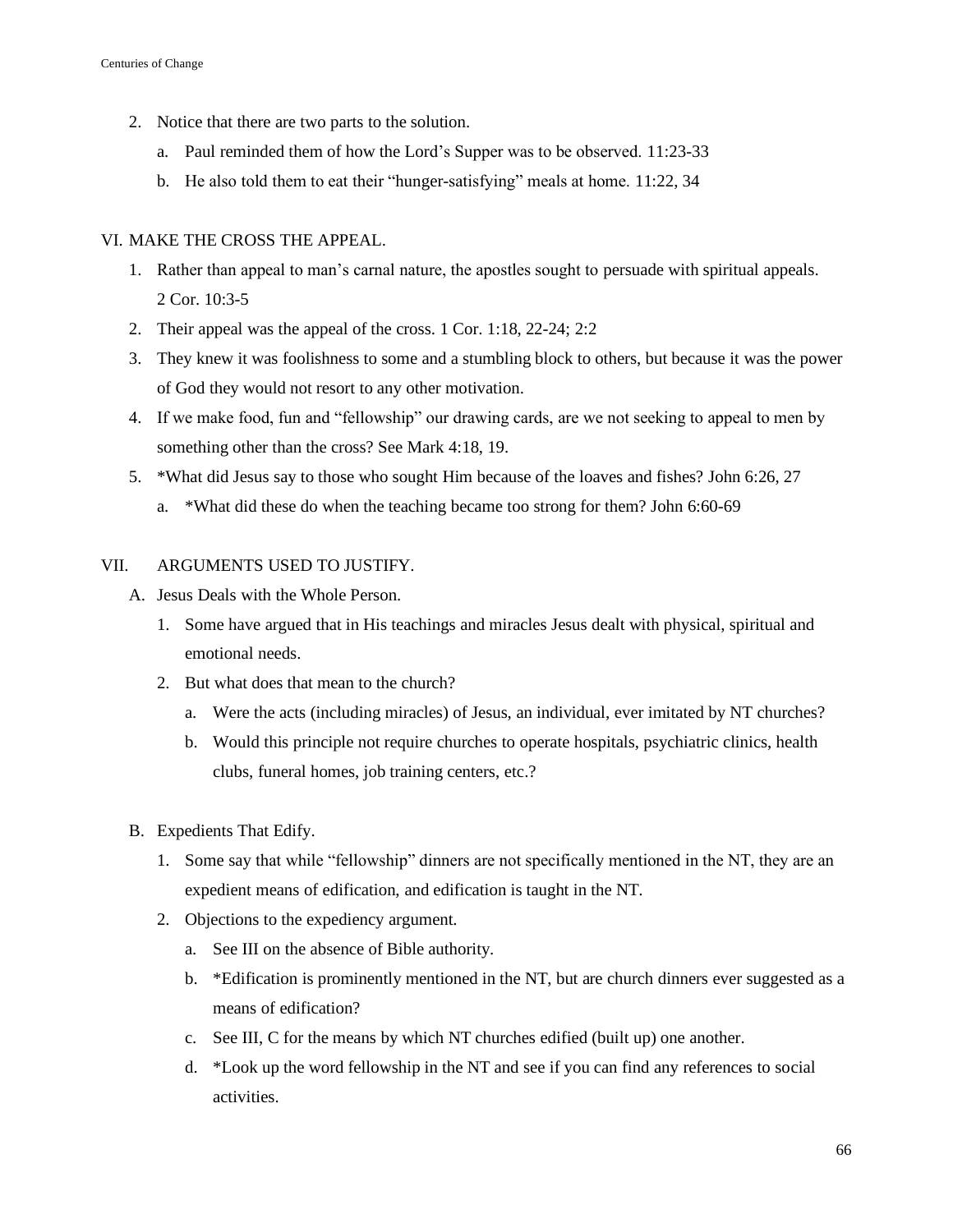- C. The Results Are Good.
	- 1. Some have defended their dinners, kitchens, et al with such statements as…
		- a. "I have seen it work."
		- b. When you don't have church dinners you will be cold, callous, with bickering, backbiting, etc.
	- 2. Objections to the results argument.
		- a. Is God always pleased with things that "work," or at least appear to work?
			- 1) Have we forgotten Moses and the water, Uzza and the ark, et al?
		- b. If the absence of church dinners produces all the bad results mentioned above, they would be a requirement and not an option, and how can we explain their lack of mention in the NT if they are so vital?
	- 3. Read Matt. 7:21-23; 2 Tim. 3:16, 17.
- D. Love Feasts Are Scriptural.
	- 1. Read 2 Pet. 2:13 and Jude 1:12 where feast and love feast appear.
	- 2. What are these love feasts that are mentioned only in these verses?
		- a. Some understand it to refer to the Lord's Supper.
		- b. A similar view sees it as depicting the entire worship assembly as a spiritual feast. Cf. John 6:35-59.
		- c. Others view it as something like a modern "pot-luck" dinner.
		- d. Still others see the modern "fellowship" dinner and "fellowship" hall in these verses.
	- 3. What are the facts?
		- a. Neither verse specifically indicates that these were church planned activities.
		- b. The fourth option would contradict what Paul taught in 1 Cor. 11.
	- 4. It is a dangerous thing to use obscure, uncertain references as authority to add things to the mission of the church.
- E. Arguments on 1 Cor. 11.
	- 1. The following were arguments offered by some preachers and elders in Conyers and Covington, GA as justification of their kitchens and "fellowship" meals. (In 1993 and 1994, a series of studies with representatives from two institutional and two non-institutional churches was held and the author was one of the participants.)
		- a. It was only an abuse of the Lord's Supper Paul condemned.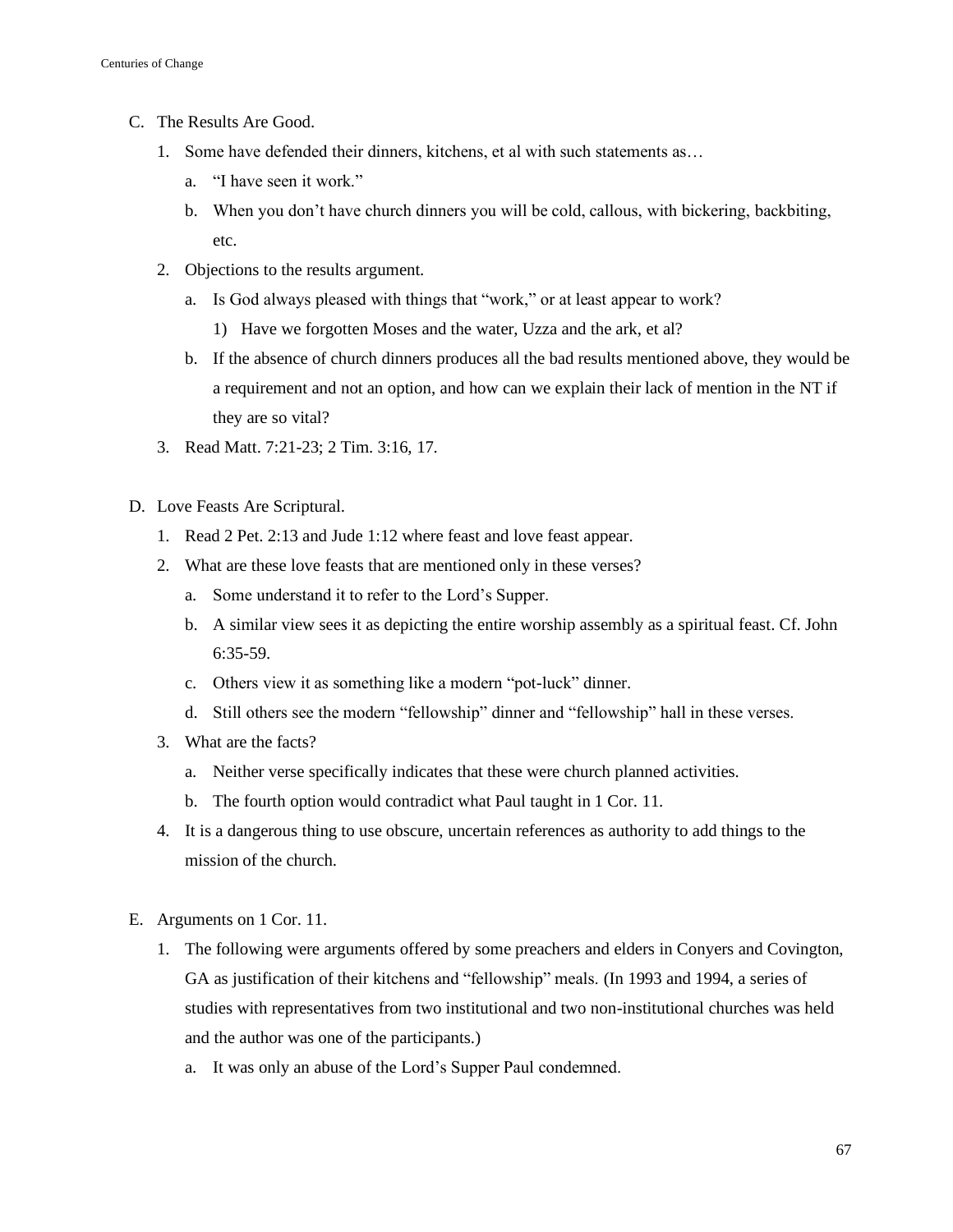- b. The Corinthians weren't sharing properly and were embarrassing those that had nothing, but we share it all on one table. 11:21, 22
- c. If eat "at home" means at home, you can't stop at Ryan's<sup>®</sup> (restaurant).
- d. We dismiss the worship assembly before going to the basement to eat.
- 2. It's true the Lord's Supper had been perverted and Paul reminded them of how it was to be done (11:23ff), but if all they needed to do to make the "fellowship dinner" scriptural was dismiss, move to another room and share, why didn't Paul say that, instead of...11:33, 34?
- 3. Does "at home" lose all meaning if those who oppose church kitchens eat at a restaurant?
	- a. Can women preach since most allow them to ask questions in the car? 1 Cor.14:34, 35
	- b. "At home" in both 1 Cor. 11 and 14 does not have reference to a specific place, but is instruction to keep these things (viz. eating, women speaking) out of the assemblies, since they are not suitable for church functions.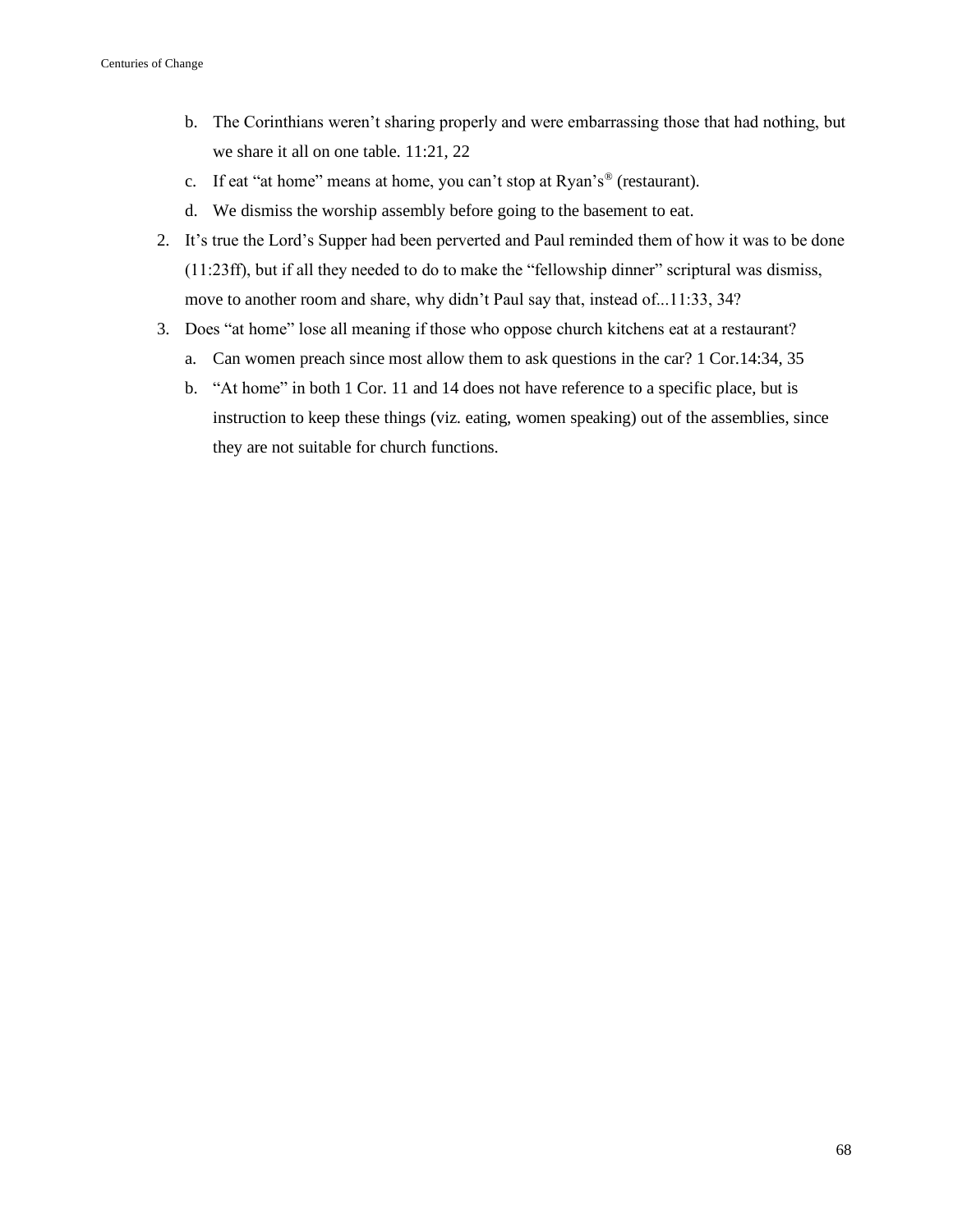# Lesson 13: Concluding Thoughts

## 1. Love God.

- a. We must not serve God merely out of habit or family tradition.
- b. Let us ever be drawn to Him by His love. 2 Cor. 5:14, 15
- 2. Loving God requires obedience to Him. 1 John 5:3
	- a. The Lord has called us to be a people who listen to His law. Isa. 2
	- b. A strict interpretation of the Scriptures, accompanied by careful obedience to God's word is not legalism.
- 3. Study!
- 4. In disputes we must conduct ourselves honorably.
- 5. Avoid centralization.
	- a. Let's keep elders shepherding the flock "among" them.
- 6. Remember that one error (or misunderstanding) can easily lead to another and take us farther and farther from God's truth.
- 7. Have faith in the power of God's word.
- 8. We must not allow nationalism to triumph over loyalty to our King.
- 9. Never lose the "pilgrim" mentality. a. We were not called to "fit in" with the world around us.
- 10. God must always be worshiped as He has directed and not as we desire.
- 11. Any work assigned to local churches can be accomplished without the need for a "middle-man" organization.
- 12. God's silence should be seen as prohibitive and not permissive.
- 13. There cannot be justifiable expedients for unauthorized practices.
- 14. Individual Christians may do some things which the church, acting as a collective body of Christians, is not authorized to do.
- 15. In the New Testament, the treasury was used in benevolence only for needy saints.
- 16. The work of the local church does not include social activities.
- 17. We must be evangelistic, but our appeal must be "Christ and Him crucified."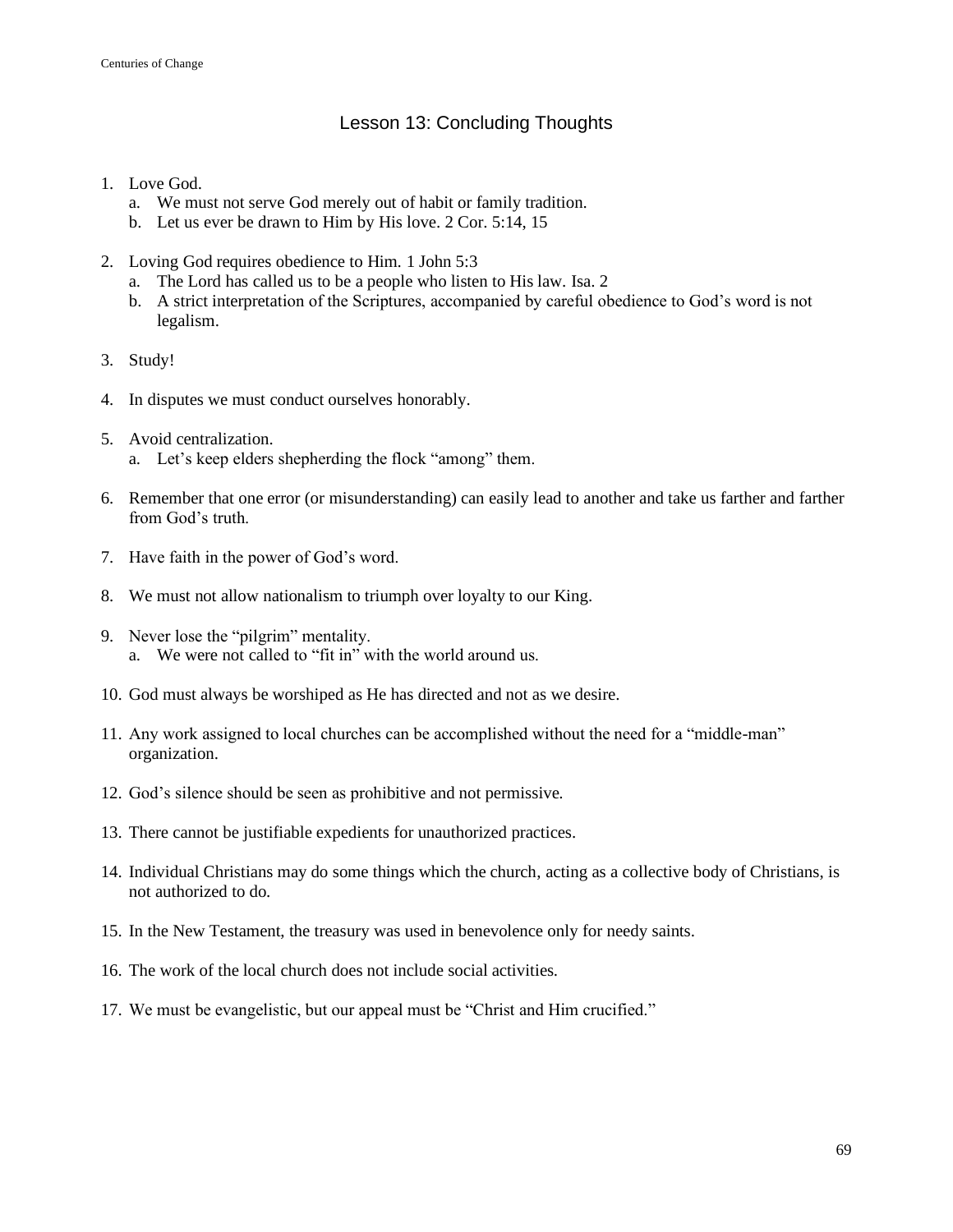Centuries of Change